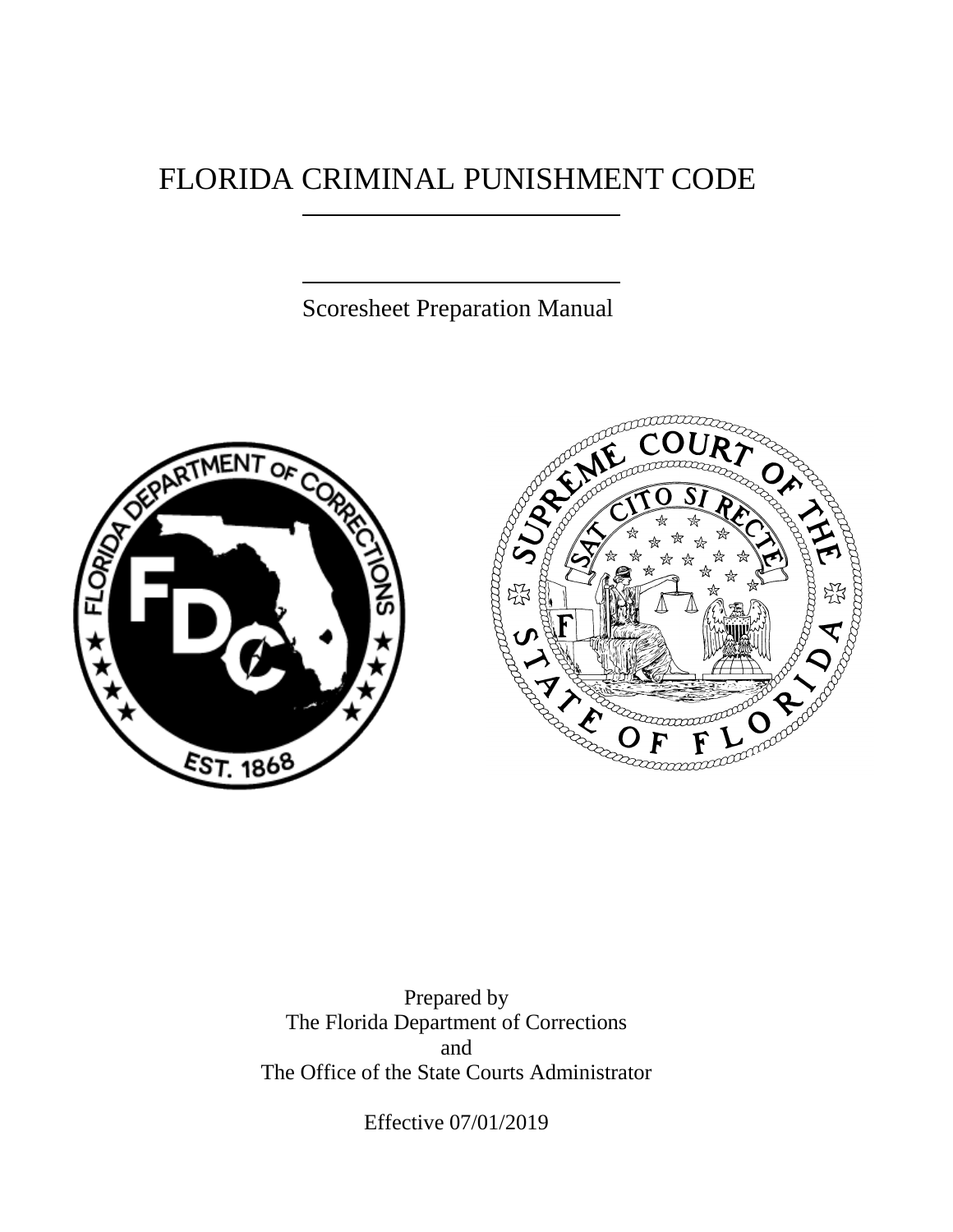### **The Supreme Court of Florida**

**Chief Justice Charles T. Canady Justice Jorge Labarga Justice Barbara Lagoa Justice C. Alan Lawson Justice Robert J. Luck Justice Carlos G. Muniz Justice Ricky Polston**

**For further information, please contact:**

**Gregory D. Roberts Florida Department of Corrections (850) 717-3485**

**Bart Schneider Office of the State Courts Administrator (850) 413-7321**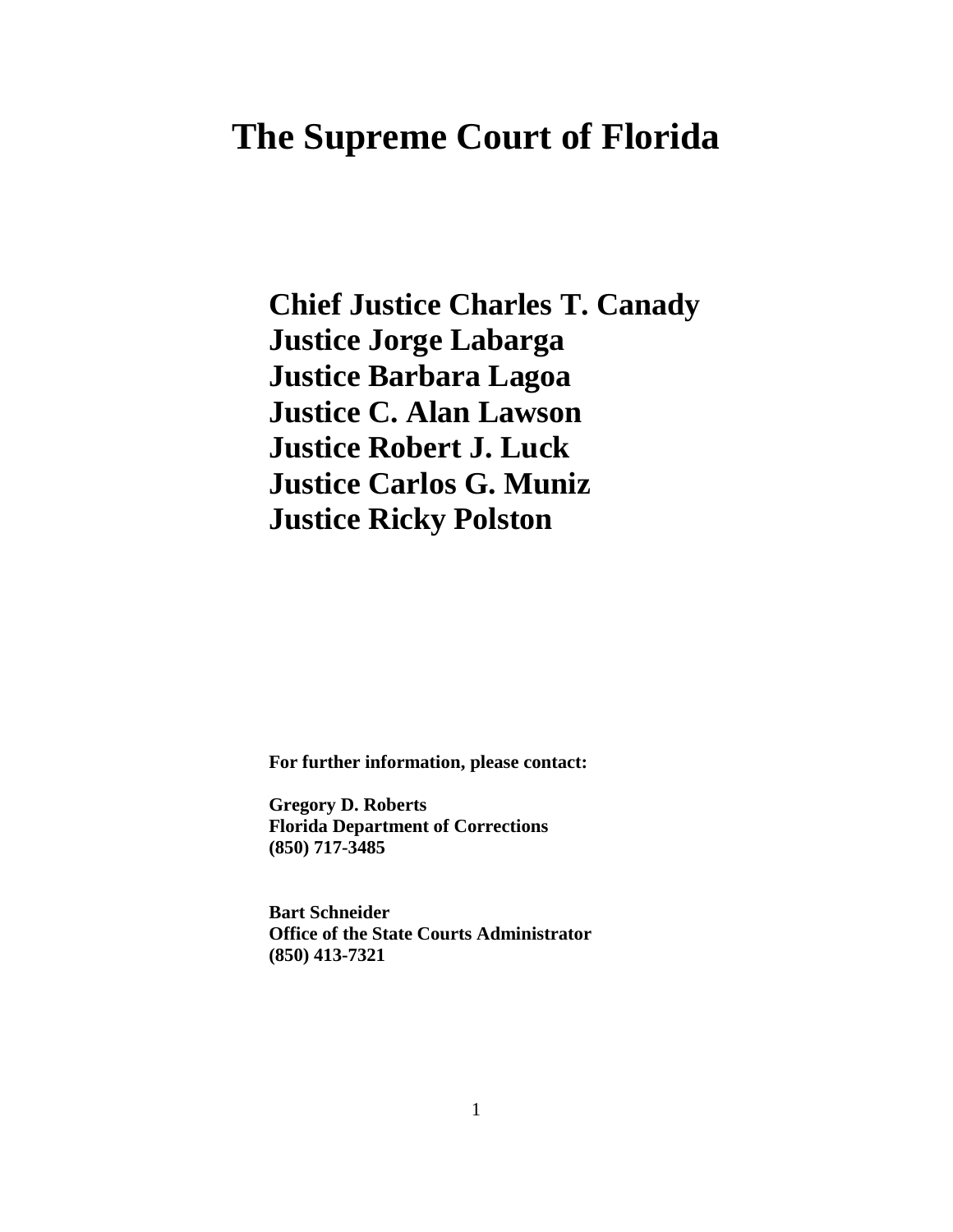## **Contents**

| <b>Introduction</b>                                               | $\boldsymbol{4}$ |  |  |
|-------------------------------------------------------------------|------------------|--|--|
| <b>General Requirements</b>                                       | 5                |  |  |
|                                                                   |                  |  |  |
| <b>Scope</b>                                                      | 5                |  |  |
| <b>Responsibility for Completing the Scoresheet</b>               | 5                |  |  |
| <b>The Digitized Scoresheet</b>                                   | 6                |  |  |
| <b>Quality Control Procedures</b>                                 | 6                |  |  |
| <b>Completing the Scoresheet</b>                                  |                  |  |  |
| <b>Date of Sentence</b>                                           | 7                |  |  |
| <b>Scoresheet Preparer</b>                                        | 7                |  |  |
| County                                                            | 7                |  |  |
| <b>Sentencing Judge</b>                                           | 7                |  |  |
| <b>Name</b>                                                       | 7                |  |  |
| <b>Date of Birth</b>                                              | 7                |  |  |
| <b>DC</b> Number                                                  | 7                |  |  |
| Race                                                              | 7                |  |  |
| <b>Gender</b>                                                     | 7                |  |  |
| <b>Primary Offense Date</b>                                       | 7                |  |  |
| <b>Primary Docket Number</b>                                      | 7                |  |  |
| <b>Plea or Trial</b>                                              | 8                |  |  |
| <b>Primary Offense</b>                                            | 8                |  |  |
| <b>Prior Capital Felony Points/Primary Offense</b>                | 8                |  |  |
| <b>Additional Offenses</b>                                        | $8-9$            |  |  |
| <b>Prior Capital Felony Points/Additional Offense</b>             | 9                |  |  |
| <b>Attempts, Conspiracies, Solicitations and Reclassification</b> | 9                |  |  |
| <b>Victim Injury</b>                                              | $9-10$           |  |  |
| <b>Prior Record</b>                                               | $10 - 11$        |  |  |
| <b>Legal Status Violations</b>                                    | 11               |  |  |
| <b>Violating the Conditions of a Community Sanction</b>           | 11               |  |  |
| <b>Prior Serious Felony Point Assessment</b>                      | 12               |  |  |
| Possession of a Firearm, Semiautomatic Weapon or Machine Gun      | 12               |  |  |
| <b>Subtotal Sentence Points</b>                                   | 12               |  |  |
| <b>Sentencing Enhancements</b>                                    | $12 - 13$        |  |  |
| <b>Total Sentence Points</b>                                      | 13               |  |  |
| <b>Determining the Lowest Permissible Sentence</b>                | $13 - 14$        |  |  |
| <b>Mandatory Minimum Sentences</b>                                | 14               |  |  |
| <b>Split Sentences</b>                                            | 14               |  |  |
| <b>Revocations of Community Supervision</b>                       | 14               |  |  |
| <b>Departures/Lowest Permissible Sentence</b>                     | $14 - 15$        |  |  |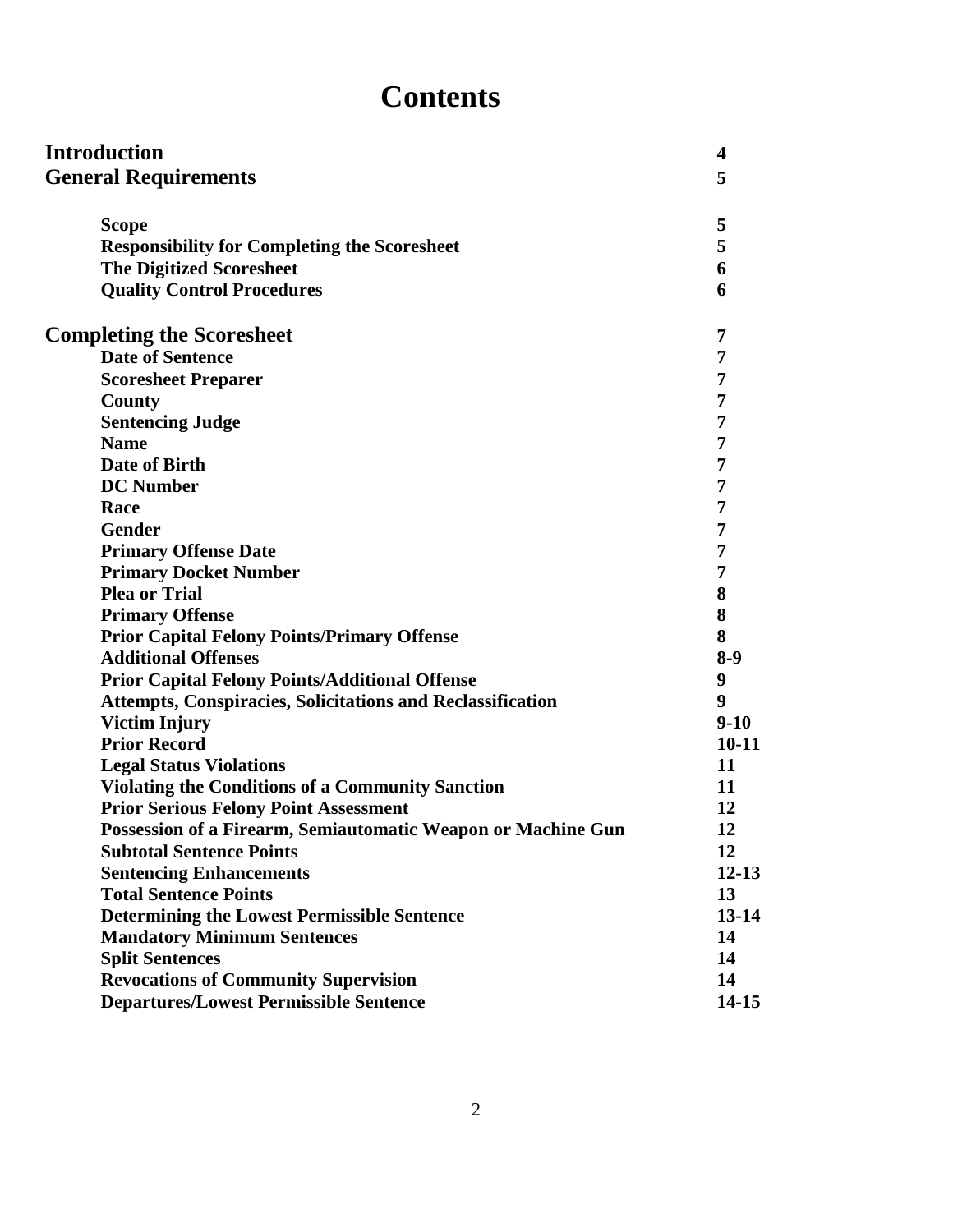| <b>Appendix A</b>                                     | 16 |  |  |  |  |
|-------------------------------------------------------|----|--|--|--|--|
| <b>Rule 3.704 Florida Rules of Criminal Procedure</b> |    |  |  |  |  |
| <b>Appendix B</b>                                     | 23 |  |  |  |  |
| <b>Scoresheet Form Rule 3.992</b>                     |    |  |  |  |  |
| <b>Florida Rules of Criminal Procedure</b>            |    |  |  |  |  |
| <b>Appendix C</b>                                     | 28 |  |  |  |  |
| <b>Offense Severity Ranking Chart</b>                 |    |  |  |  |  |
| <b>Appendix D</b>                                     | 56 |  |  |  |  |
| <b>Non-Exclusive Factors to Support Departure</b>     |    |  |  |  |  |
| <b>Appendix E</b>                                     | 57 |  |  |  |  |
| <b>Table of Frequently Charged Felony Offenses</b>    |    |  |  |  |  |
| with Severity Rankings                                |    |  |  |  |  |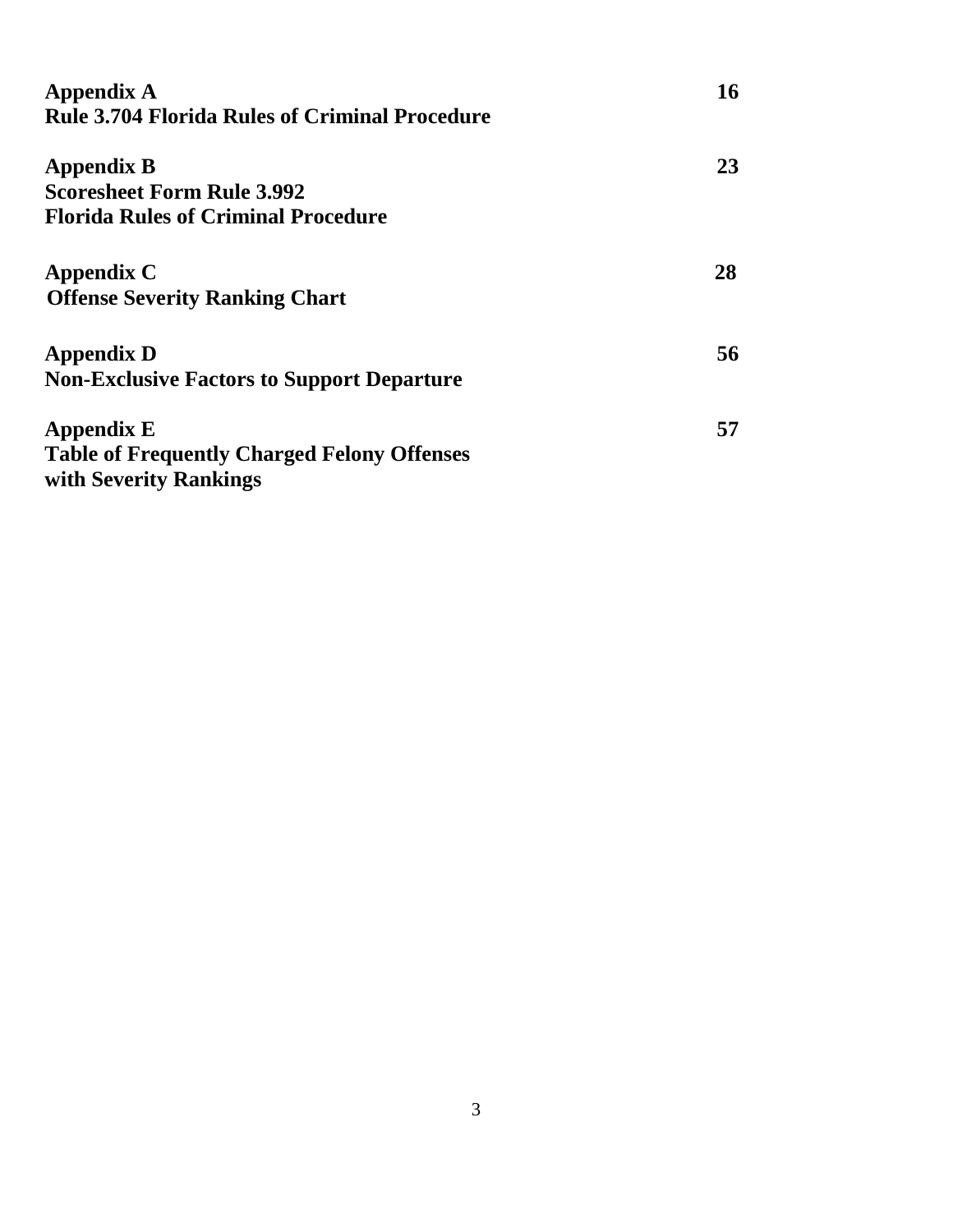# **Introduction**

**This manual was prepared to assist in the completion of criminal code scoresheets under the 1998 Florida Criminal Punishment Code. A criminal code scoresheet is required for all felonies subject to the Criminal Punishment Code. The 1998 Florida Criminal Punishment Code applies to sentencing for all felonies, except capital felonies, committed on or after October 1, 1998.**

**The legislature has directed the Department of Corrections to collect and evaluate data on sentencing practices from each of the twenty judicial circuits. The scoresheet forms set out in rules 3.990, 3.991 and 3.992, Florida Rules of Criminal Procedure, are the primary source of data for the Department of Corrections. This data will be utilized to produce a compliance report on scoresheet submissions and an annual report due to the legislature in October of each year on trends in sentencing practices. The data will also be used to assist the Criminal Justice Estimating Conference to estimate the impact of any proposed changes to the Criminal Punishment Code on correctional resources. These functions necessitate consistent, unambiguous definitions and uniform accurate scoring procedures. It is also necessary that the Department of Corrections receive complete and accurate scoresheets for all felonies to which the 1994 and 1995 Sentencing Guidelines and the Florida Criminal Punishment Code apply. This** 

**manual is one part of an effort to provide instructions and assistance which will yield valuable and reliable sentencing information.**

**The format of this manual conforms to the scoresheet form. Instructions for scoring each specific item are listed in the section entitled "Completing the Scoresheet". An example of the scoresheet form and supplemental page is provided in Appendix B. Appendix A contains Rule 3.704 and the most recent Supreme Court's amendments to Florida Rules of Criminal Procedure 3.704 and 3.992. Appendix C contains the offense severity ranking chart located in Section 921.0022 of the 2019 Florida Statutes. Appendix D contains the statutorily approved circumstances to support departure sentences in mitigation. Appendix E is a listing by statute number of the most frequently charged felonies. The severity ranking is listed in addition to the felony degree, description of the felony and the Department of Corrections offense code.** 

**Previous Sentencing Guidelines Manuals should be retained and consulted for sentencing under the guidelines in existence prior to the Florida Criminal Punishment Code, which became effective on October 1, 1998.**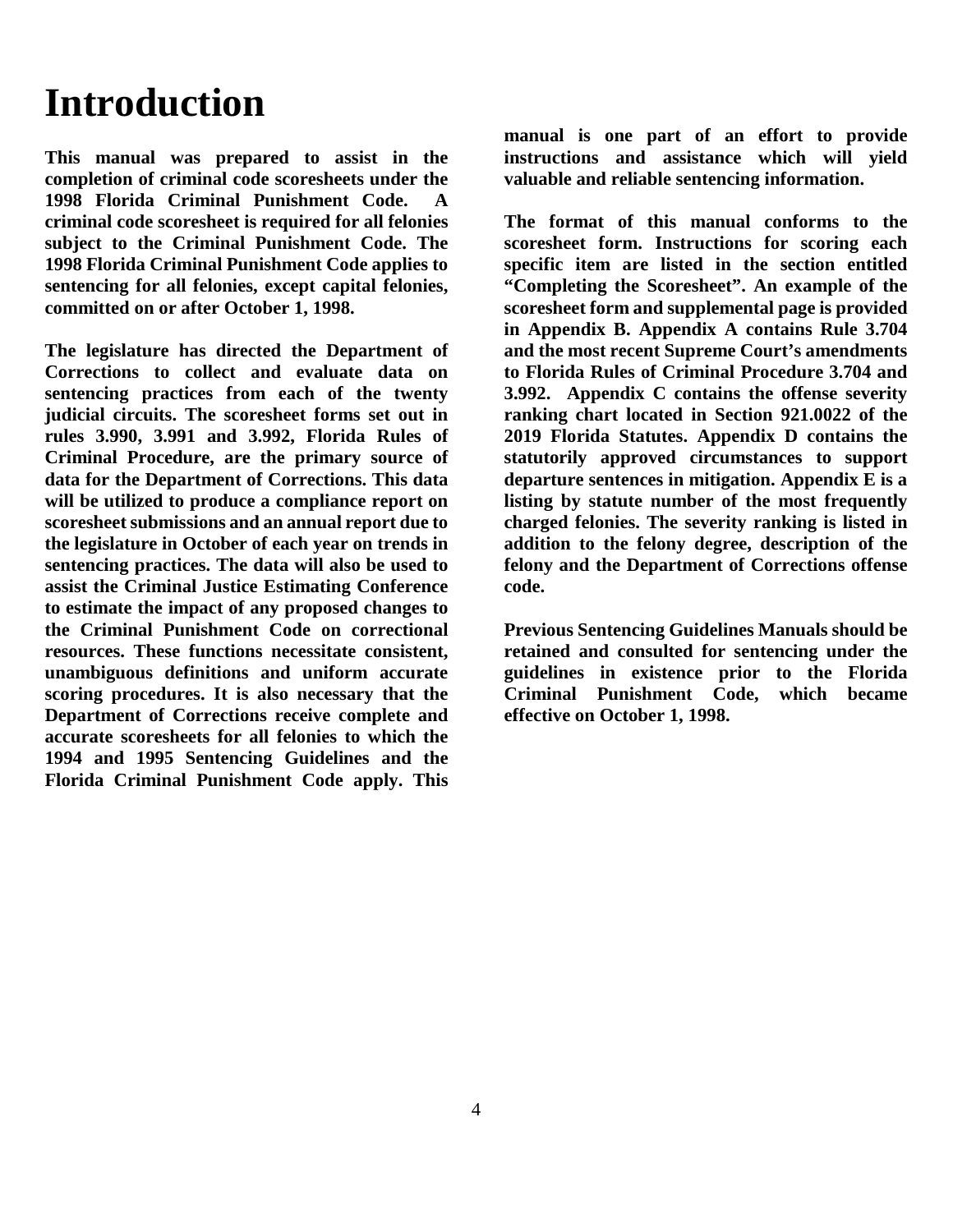# **General Requirements**

#### **Scope**

- **The 1998 Florida Criminal Punishment Code applies to sentencing for all felonies, except capital felonies, committed on or after October 1, 1998.**
- **The 1995 sentencing guidelines and its revisions were intended to apply to sentencing for all felonies, except capital felonies, committed on or after October 1, 1995. However, due to the Florida Supreme Court ruling in** *Heggs v. State, 759 So. 2d 620 (2000),* **the 1995 guidelines are effective for offenses committed on or after May 25, 1997.**
- **The sentencing guidelines effective January 1, 1994 apply to sentencing for all felonies, except capital felonies, committed on or after January 1, 1994 and prior to October 1, 1995.**
- **The sentencing guidelines enacted effective October 1, 1983, apply to all felonies, except capital felonies, committed on or after October 1, 1983 but prior to January 1, 1994; and to all felonies, except capital felonies and life felonies, committed prior to October 1, 1983, and for which the sentencing occurs after such date when the defendant affirmatively elects to be sentenced pursuant to the provisions of the guidelines enacted effective October 1, 1983.**

**A defendant may not elect to be sentenced under the 1998 Florida Criminal Punishment Code for a felony committed prior to October 1, 1998.** 

**A defendant may not elect to be sentenced under the 1995 Sentencing Guidelines for a felony committed prior to October 1, 1995. Nor may a defendant elect the 1994 guidelines for an offense committed prior to January 1, 1994 or on or after October 1, 1995.**

**Since crimes committed prior to October 1, 1998 will be sentenced under the sentencing guidelines even if the sentencing takes place after October 1, 1998, rules 3.701, 3.702, 3.703, 3.988, 3.990 and 3.991 will be retained.** 

### **Responsibility for Completing the Scoresheet**

**A comprehensive criminal code scoresheet shall be prepared for each defendant covering all offenses pending before the court for sentencing. If there are multiple offenses before the court for sentencing and the felonies were committed under more than one version of the guidelines, separate scoresheets shall be prepared and used in sentencing for all offenses applicable to each version of the law. Single felony offenses before the sentencing court with continuing dates of enterprise are to be sentenced under the guidelines or Criminal Punishment Code in effect at the beginning date of the criminal activity.**

**The office of the state attorney will prepare the scoresheet. The scoresheet must be presented to defense counsel to review for accuracy. The sentencing judge shall review the scoresheet for accuracy and sign it.**

**Due to ethical considerations, defense attorneys may not be compelled to submit a scoresheet.**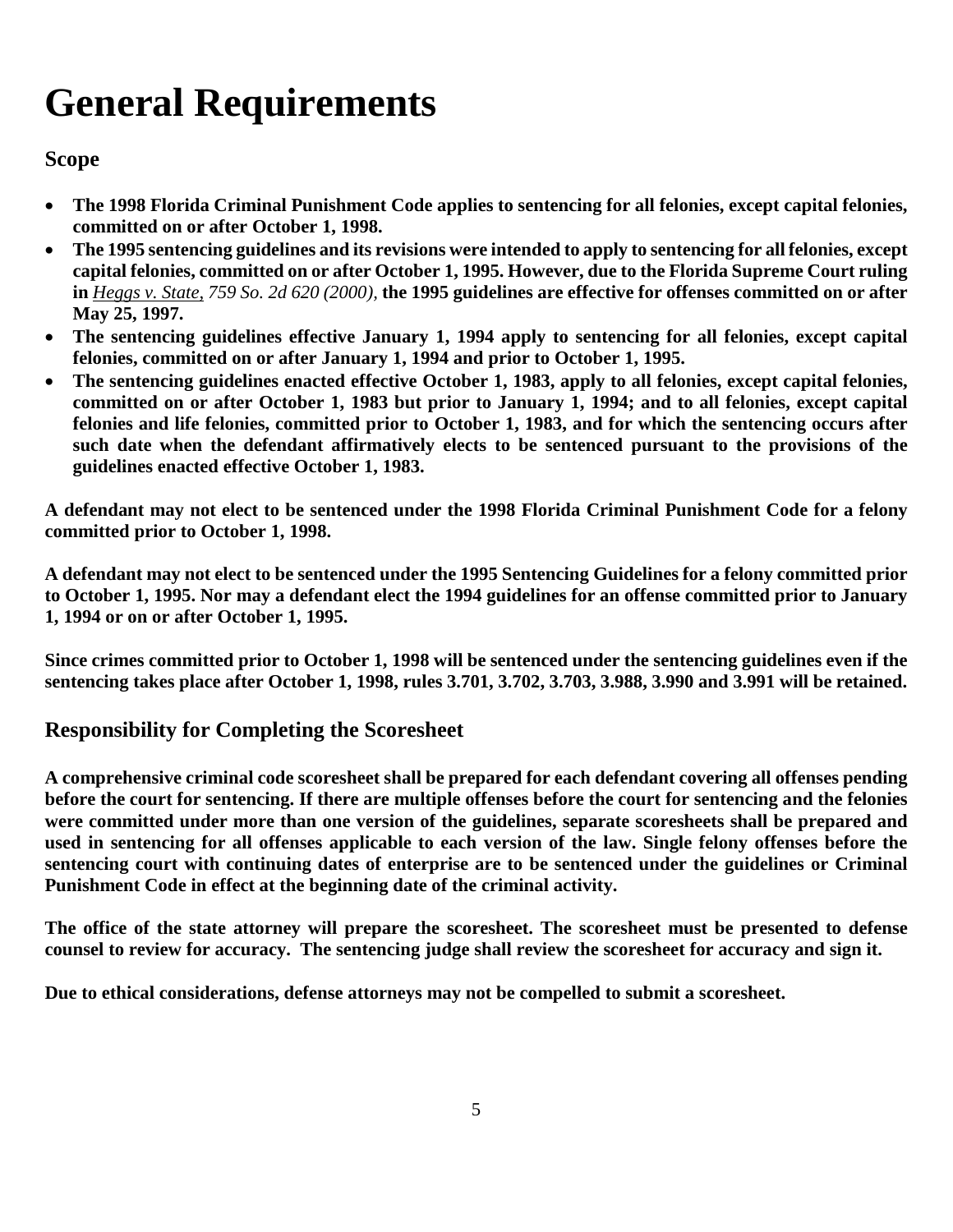**Beginning October 1, 2018, the Department of Corrections shall make available the digitized Criminal Punishment Code scoresheets to those persons charged with the responsibility for preparing scoresheets. The clerk of the circuit court shall transmit a complete and accurate digitized copy of the Criminal Punishment Code scoresheet used in each sentencing proceeding to the Department of Corrections. Scoresheets must be electronically transmitted no less frequently than monthly, by the first of each month, and may be sent collectively. A digitized sentencing scoresheet must be prepared for every defendant who is sentenced for a felony offense. The individual offender's digitized Criminal Punishment Code scoresheet and any attachments thereto prepared pursuant to Rule 3.701, Rule 3.702, or Rule 3.703, Florida Rules of Criminal Procedure, or any other rule pertaining to the preparation and submission of felony sentencing scoresheets, must be included with the uniform judgment and sentence form provided to the Department of Corrections.**

**The Department of Corrections, in consultation with the Office of the State Courts Administrator, state attorneys, and public defenders, must develop and submit the revised digitized Criminal Punishment Code scoresheet to the Supreme Court for approval by June 15 of each year, as necessary. The digitized scoresheet shall have individual, structured data cells for each data field on the scoresheet. Upon the Supreme Court's approval of the revised digitized scoresheet, the Department of Corrections shall produce and provide the revised digitized scoresheets by September 30 of each year, as necessary. Digitized scoresheets must include individual data cells to indicate whether any prison sentence imposed includes a mandatory minimum sentence or the sentence imposed was a downward departure from the lowest permissible sentence under the Criminal Punishment Code.**

#### **Quality Control Procedures**

**Quality control procedures have been implemented and will continue to be modified as needed to provide valid and reliable sentencing information to aid the Criminal Justice Estimating Conference and the Department of Corrections with legislative mandates.**

**The Department's primary areas of focus in quality control are accounting for all scoresheets and correctly entering scoresheets into the Department's database. The Department monitors the receipt of scoresheets and prepares a report each year detailing the compliance rate of each judicial circuit in providing scoresheets to the Department. Inquiries regarding scoresheet submission compliance should be directed to the Department of Corrections, Bureau of Probation and Parole Field Services (850) 717-3444.**

**Scoresheet accuracy is an area of concern. This manual (and previous manuals) serve as a resource document for scoresheet preparers and in conjunction with Florida Statutes contain sufficient information to complete scoresheets under the appropriate sentencing law. If a scoresheet preparer has a need for legal or statutory information other than what is provided in the manuals, they may contact the Office of the State Courts Administrator at (850) 413-7321. If technical or coding information is needed to complete a scoresheet, contact the Department of Corrections Bureau of Probation and Parole Field Services at (850) 717-3444.**

**Scoresheets missing key information is also an area of concern. All items contained on the scoresheet relevant to a particular sentencing event are required to be completed.**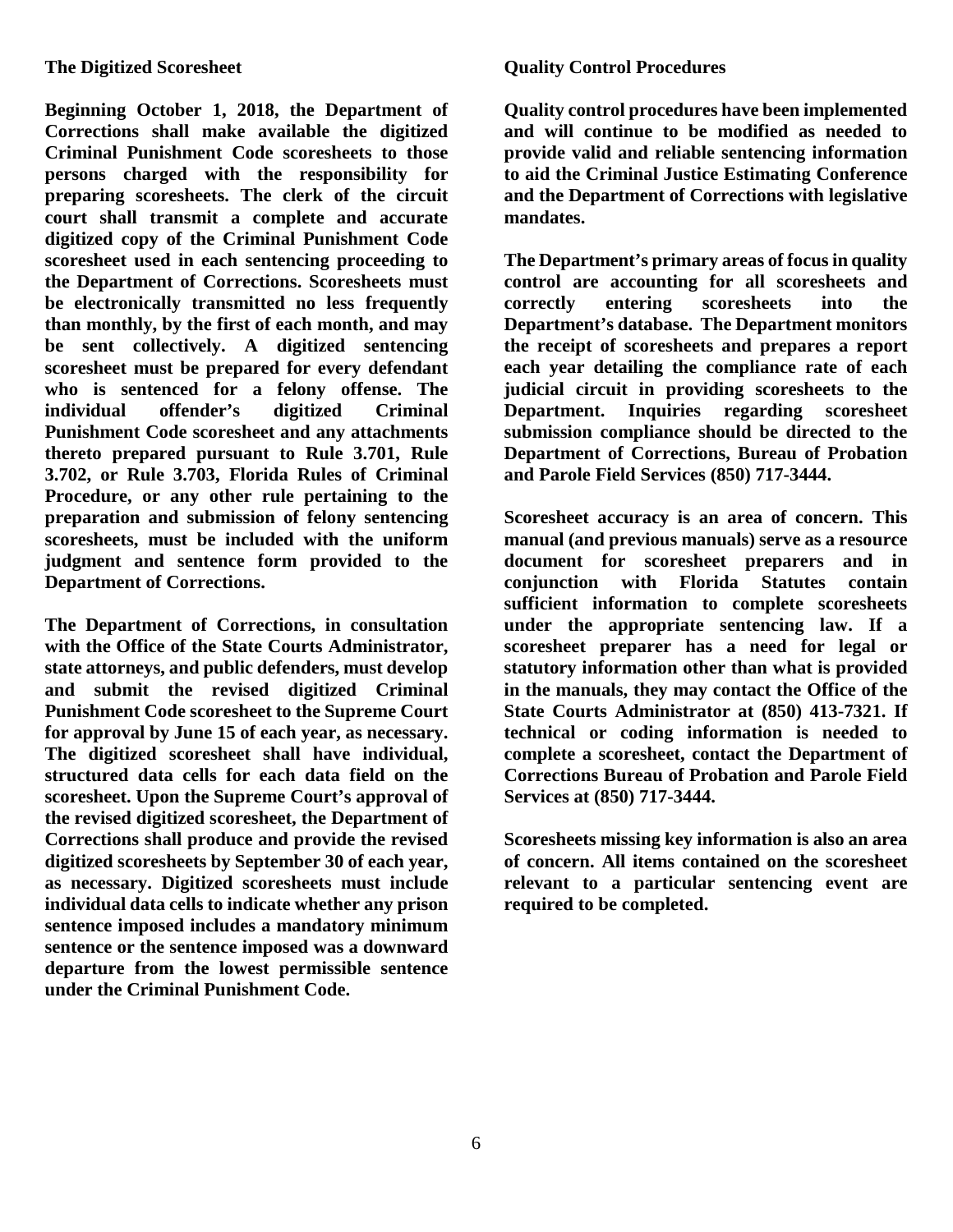## **Completing the Scoresheet**

- **1. Date of Sentence**
- **Record the date the sentence was imposed**
- **2. Scoresheet Preparer**
- **Indicate the first and last name of the state attorney who prepared the scoresheet.**
- **3. County**
- **Record the name of the county where the sentence is imposed. In instances of a change of venue, record the county that received the case.**
- **4. Sentencing Judge**
- **Record the full name of the judge imposing sentence.**
- **5. Name**
- **Record the offender's legal name used at the time of sentencing. Record the name using the following format: last name, first name, middle initial. Do not record aliases.**
- **6. Date of Birth**
- **Record the offender's date of birth.**
- **7. DC Number**
- **Record the six digit number assigned by the Department of Corrections if available.**

#### **8. Race**

- **Check the appropriate box to note the race of the offender. Use the following criteria: (B) Black - a person having origins in any of the black racial groups of Africa. (W) White - a person having origins in any of the original peoples of Europe, North Africa or the Middle East.**
- ∗ **(Other) - a person having origins in any of the original peoples of the Far East, southeast Asia, Indian subcontinent, Pacific Islands, or any of the original people of the Americas, including Native Americans or Alaskan natives.**
- **9. Gender**
- **Check the appropriate box to indicate the gender of the offender.**
- **10. Primary Offense Date**
- **The date of the "primary offense" pending before the court for sentencing. If the primary offense involves dates of continuing enterprise, record the date the criminal activity commenced.**

#### **11. Primary Docket Number**

• **The felony court case number of the primary offense before the court for sentencing. Only one case number can be utilized as only one count of one case before the court for sentencing shall be classified as the primary offense.**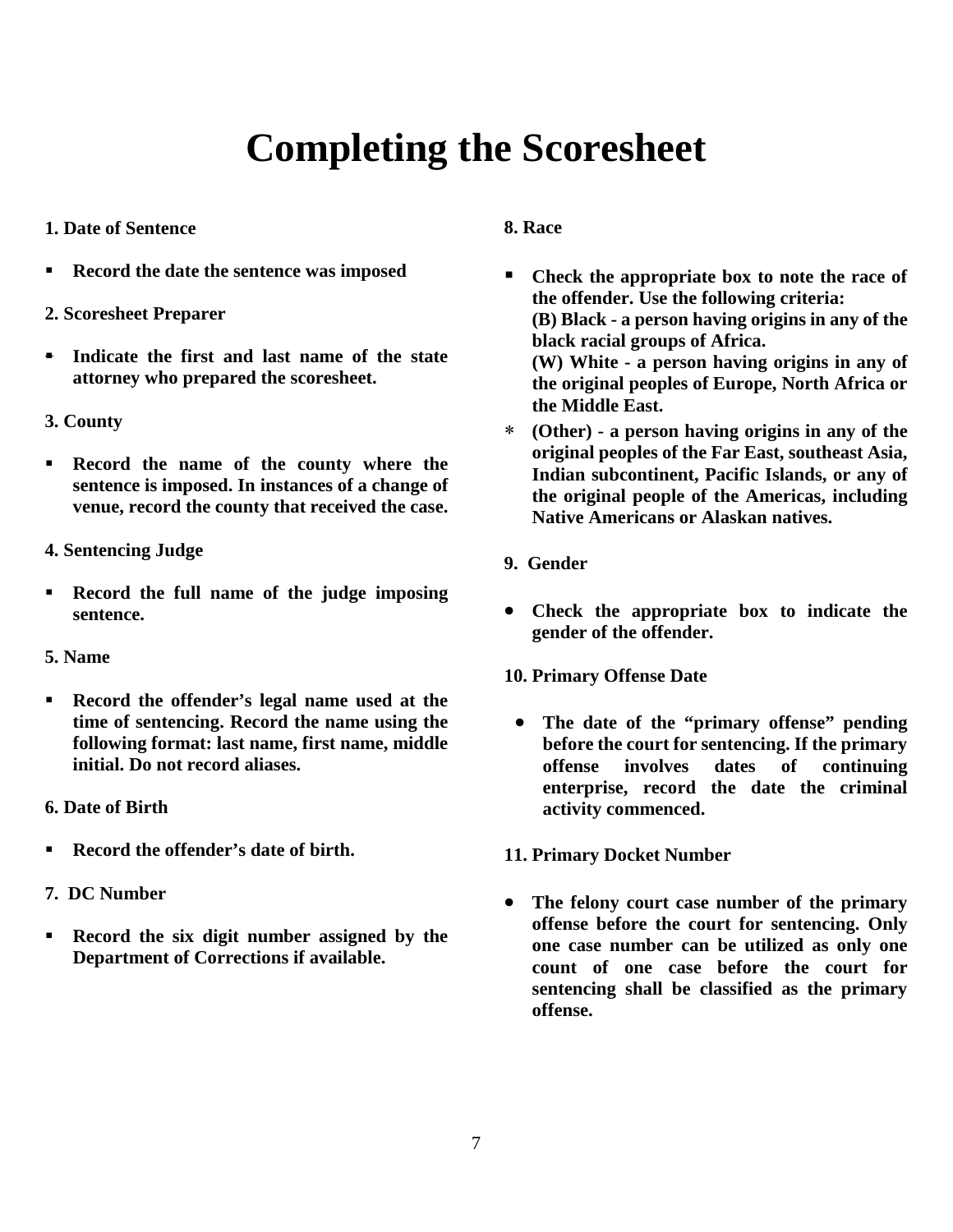#### **12. Plea or Trial**

• **Check whether the adjudication of the offenses at conviction was obtained by plea or trial. If convictions were obtained by both plea and trial, enter a check mark in the trial field.**

#### **13. Primary Offense**

**"Primary offense" means the offense at conviction pending before the court for sentencing for which the total sentence points recommend a sanction that is as severe as, or more severe than, the sanction recommended for any other offense committed by the offender and pending before the court at sentencing. Only one count of one offense before the court for sentencing shall be classified as the primary offense. All other offenses, including multiple counts of the same offense scored as the primary offense, are to be listed as additional offenses. The primary may be an offense ranked at a lower severity level than other offenses before the court for sentencing due to the operation of multipliers for drug trafficking, grand theft motor vehicle (with the requisite prior record) violations of the Law Enforcement Protection Act, Street Gang and Domestic Violence. The Felony Degree, Florida Statute, Description and Offense Level shall be recorded in the appropriate field of Section I. The points assigned to the severity level of the offense are entered in the space indicated on the scoresheet.** 

**An offense before the court as a result of a finding of violation of a community sanction is the primary offense if the original charge total sentence points recommend a sanction that is as severe as, or more severe than, the sanction recommended for any other offense committed by the offender and pending before the court at** 

**sentencing under any single version of the guidelines, revision of the guidelines or punishment code. This is in accordance with sections 775.082 (8), 921.0021(1), 921.0021(4) and 921.0024(3), Florida Statutes.**

#### **14. Prior Capital Felony Points/Primary Offense**

**If the offender has one or more prior capital felonies in the offender's criminal record, points shall be added to the subtotal sentence points of the offender equal to twice the number of points the offender receives for the primary offense. This is recorded by checking the box in Section I and multiplying the Section I subtotal by 3 (three).**

**A prior capital felony in the offender's criminal record is a previous capital felony offense for which the offender has entered a plea of nolo contendere or guilty or has been found guilty, or a felony in another jurisdiction which is a capital felony in that jurisdiction, or would be a capital felony if the offense were committed in this state.**

#### **15. Additional Offenses**

**"Additional offense" means any offense other than the primary offense for which an offender is convicted and which is pending before the court for sentencing at the time of the primary offense. The severity level of each additional offense must be known in order to score it. Multiple counts of the same offense can be listed on a single line with the points indicated for that severity level multiplied by the number of counts. The resulting points are recorded in the fields in the right hand column. Misdemeanors are scored at the level "M" regardless of degree. A supplemental page is available for additional offenses if the available lines are not sufficient for all additional offenses.**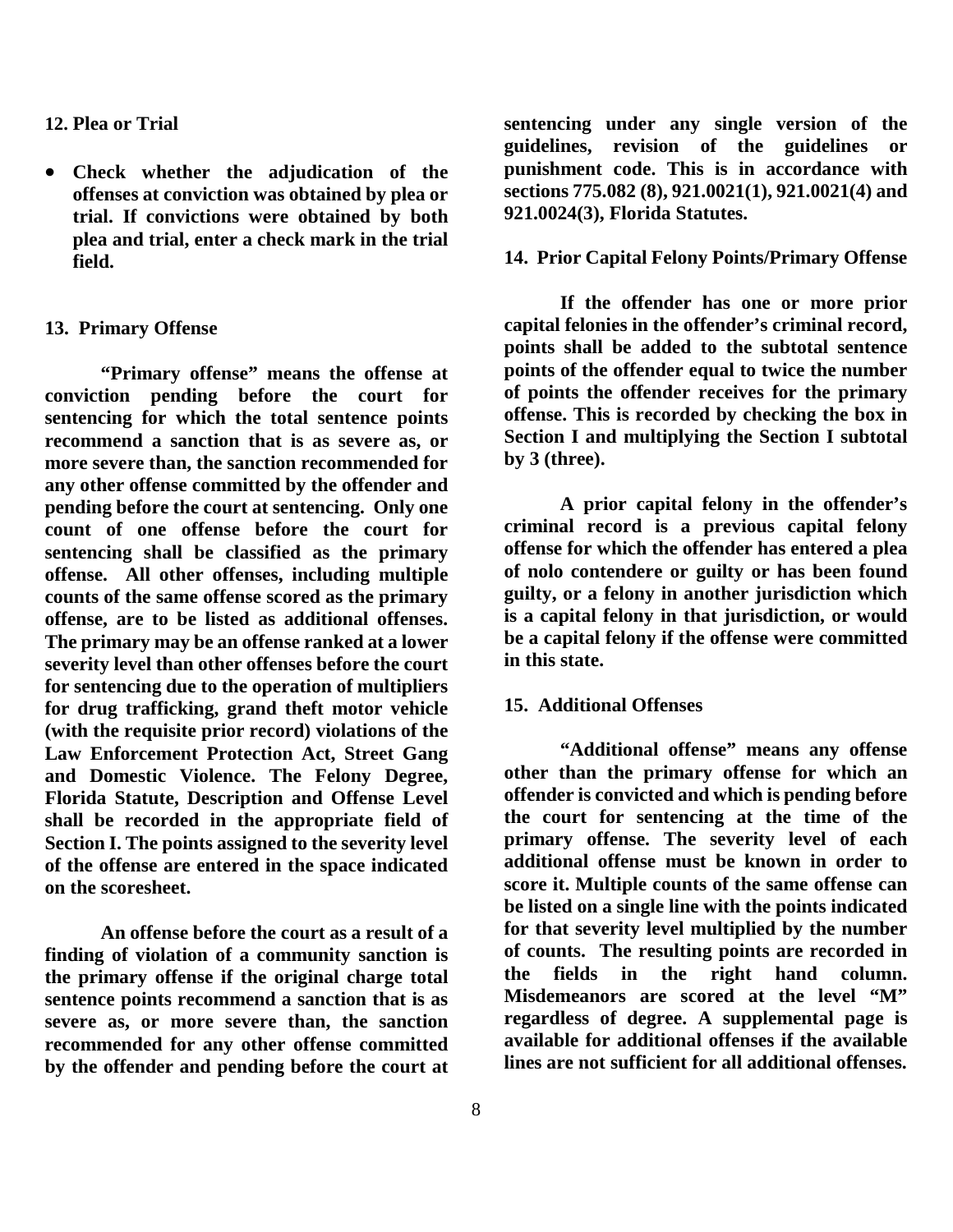**An offense before the court as a result of a finding of violation of a community sanction is an additional offense if the original charge total sentence points do not recommend a sanction that is as severe as, or more severe than, the sanction recommended for any other offense committed by the offender and pending before the court at sentencing under any single version of the guidelines, revision of the guidelines or punishment code. This is in accordance with sections 775.082 (8), 921.0021(1), 921.0021(4) and 921.0024(3), Florida Statutes.**

#### **16. Prior Capital Felony Points / Additional Offense**

**If the offender has one or more prior capital felonies in the offender's criminal record, points shall be added to the subtotal sentence points of the offender equal to twice the number of points the offender receives for the additional offense(s). This is calculated by checking the box in Section II and multiplying the Section II subtotal by 3 (three).**

**A "prior capital felony" in the offender's criminal record is a previous capital felony offense for which the offender has entered a plea of nolo contendere or guilty or has been found guilty; or a felony in another jurisdiction which is a capital felony in that jurisdiction, or would be a capital felony if the offense were committed in this state.** 

**Prior capital felonies shall not be scored in the prior record section.**

**17. Attempts, Conspiracies, Solicitations and Reclassifications**

**Criminal attempts, criminal solicitations and criminal conspiracies are generally scored one level below the severity level of the completed offense. Where a criminal attempt, solicitation or conspiracy is separately ranked in section 921.0022, Florida Statutes, the severity level at which the inchoate offense is placed is the basis for** 

**scoring. Where the inchoate version of an offense is required to be punished as if the offender had committed the prohibited act, score it at the same level as the completed crime. Conspiracy to commit drug trafficking under section 893.135(5), Florida Statutes, or conspiring to commit bookmaking under section 849.25(4), Florida Statutes, or attempting, soliciting or conspiring to kill or commit aggravated abuse upon registered horses or cattle 828.125(2), Florida Statutes, are examples of legislative intent to punish the inchoate versions of an offense the same as the completed offense. Unless specifically provided otherwise by statute, attempts, conspiracies, and solicitations must be indicated in the space provided on the Criminal Punishment Code scoresheet and must be scored at one severity level below the completed offense.**

**Attempts, solicitations, and conspiracies of third-degree felonies located in offense severity levels 1 and 2 must be scored as misdemeanors. Attempts, solicitations, and conspiracies of thirddegree felonies located in offense severity levels 3, 4, 5, 6, 7, 8, 9, and 10 must be scored as felonies one offense level beneath the incomplete or inchoate offense.**

#### **18. Victim Injury**

**"Victim injury" is scored for physical injury or death suffered by a person as a direct result of any offense pending before the court for sentencing. Except as otherwise provided by law (section 921.0021(7) (c) (d), Florida Statutes) the sexual penetration and sexual contact points will be scored as follows. Sexual penetration points (80) are scored if an offense pending before the court for sentencing involves sexual penetration. Sexual contact points (40) are scored if an offense pending before the court for sentencing involves sexual contact, but no penetration. If the victim of an offense involving sexual penetration or sexual contact without penetration suffers any physical injury as a direct result of an offense pending before the court for sentencing, that physical injury**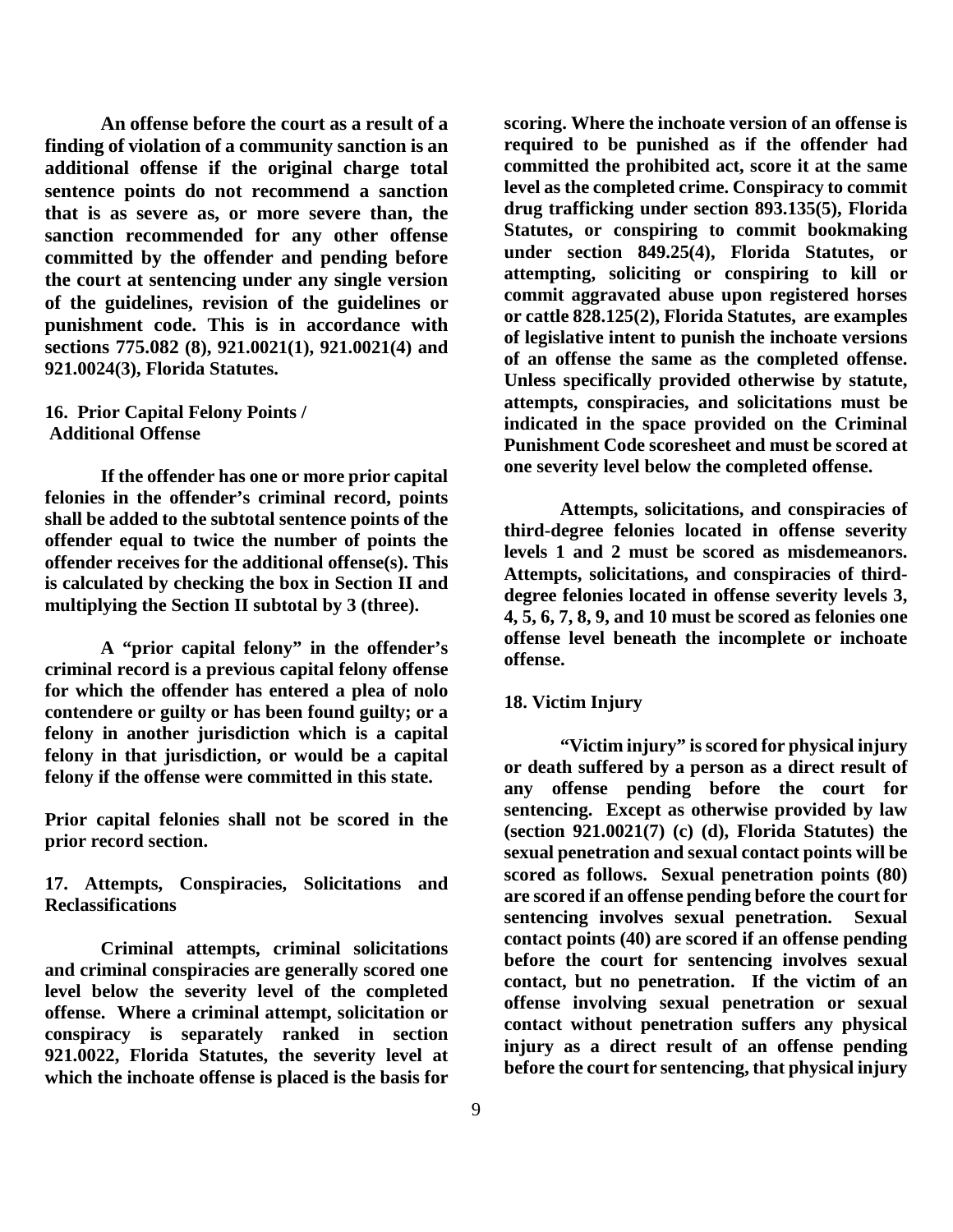**must be scored separately and in addition to any points scored for the sexual contact or sexual penetration.**

**Victim injury must be scored for each victim physically injured and for each offense resulting in physical injury whether there are one or more victims. Multiple assessments of the same level of victim injury may be scored by multiplying the appropriate level of injury by the number of counts scoreable. However, victim injury must not be scored for an offense for which the offender has not been convicted.**

**If the offense at conviction is a second degree murder, 240 points are to be scored for the death. All other deaths are to receive 120 points as victim injury.**

**Victim injury resulting from one or more capital offenses before the court for sentencing must not be included upon any scoresheet prepared for non-capital offenses also pending before the court for sentencing. This does not prohibit the scoring of victim injury as a result of the noncapital offense or offenses before the court for sentencing.**

#### **19. Prior Record**

**"Prior record" refers to any conviction for an offense committed by the offender prior to the commission of the primary offense. "Conviction" means a determination of guilt that is the result of a plea or trial, regardless of whether adjudication is withheld.**

**Prior record includes convictions for offenses committed by the offender as an adult or juvenile, convictions by federal, out of state, military, or foreign courts and convictions for violations of county or municipal ordinances that incorporate by reference a penalty under state law. Federal, out of state, military or foreign convictions are scored at the severity level at which the** 

**analogous or parallel Florida crime is located. The elements of an out-of-state offense are to be the sole consideration for determining an analogous crime.**

**Convictions for offenses committed more than 10 years before the date of the commission of the primary offense must not be scored as prior record if the offender has not been convicted of any other crime for a period of 10 consecutive years from the most recent date of release from confinement, supervision, or other sanction, whichever is later, to the date of the commission of the primary offense.**

**Juvenile dispositions of offenses committed by the offender within 5 years before the date of the commission of the primary offense must be scored as prior record if the offense would have been a crime if committed by an adult. Juvenile dispositions of sexual offenses committed by the offender more than 5 years before the date of the primary offense must be scored as prior record if the offender has not maintained a conviction-free record, either as an adult or as a juvenile, for a period of 5 consecutive years from the most recent date of release from confinement, supervision, or sanction, whichever is later, to the date of commission of the primary offense.**

**Entries in criminal histories that show no disposition, disposition unknown, arrest only, or a disposition other than conviction must not be scored. Criminal history records expunged or sealed under section 943.058, Florida Statutes, or other provisions of law, including former sections 893.14 and 901.33, Florida Statutes, must be scored as prior record where the offender whose record has been expunged or sealed is before the court for sentencing.**

**Any uncertainty in the scoring of the offender's prior record must be resolved in favor of the offender and disagreement as to the propriety of scoring specific entries in the prior record must be resolved by the sentencing judge.**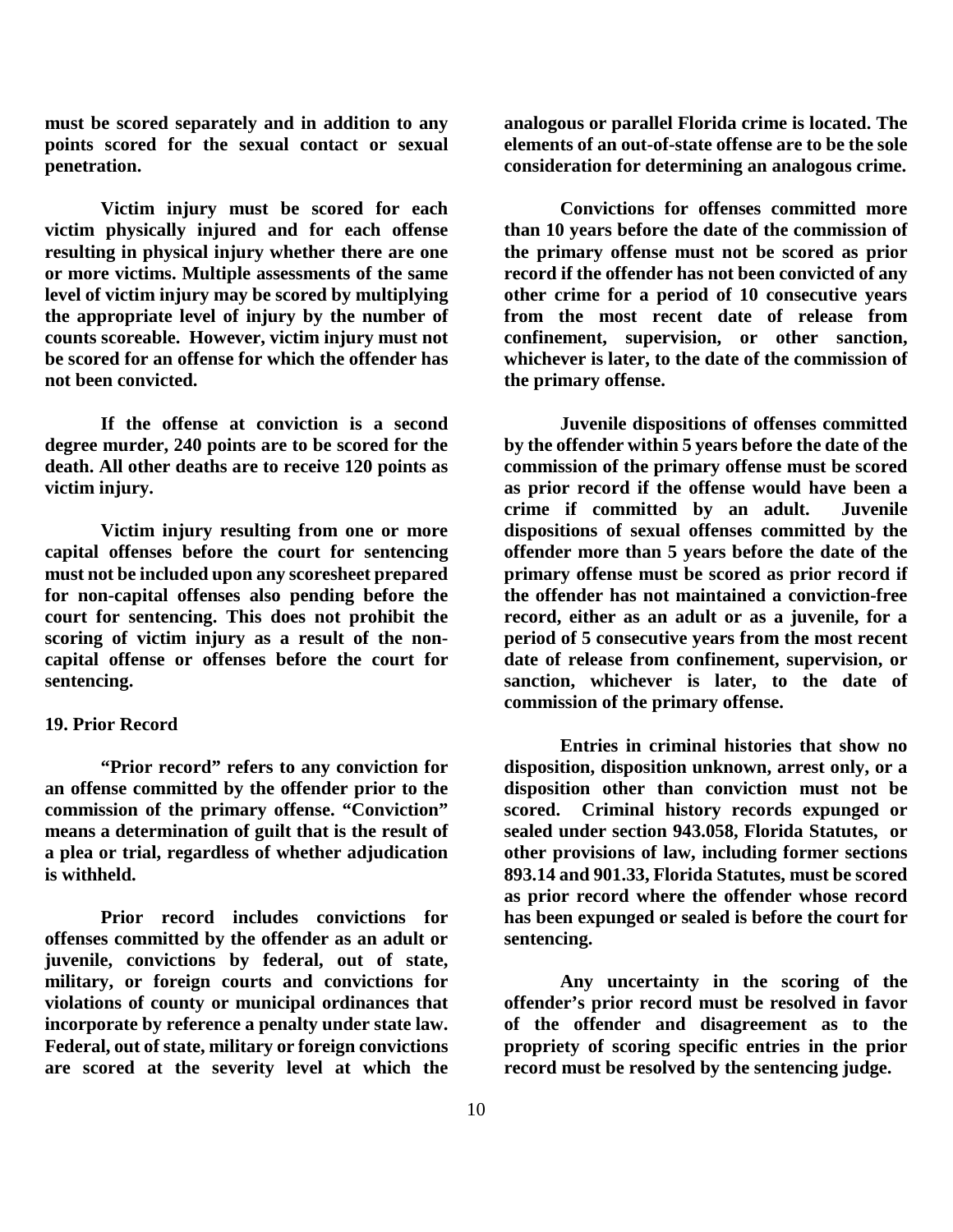**When unable to determine whether the conviction to be scored as prior record is a felony or a misdemeanor, the conviction must be scored as a misdemeanor. When the degree of felony is ambiguous or the severity level cannot be determined, the conviction must be scored at severity level 1.**

#### **20. Legal Status Violations**

**"Legal status points" are assessed when an offender:**

**Escapes from incarceration; flees to avoid prosecution; fails to appear for a criminal proceeding; violates any condition of a supersedeas bond; is incarcerated; is under any form of a pretrial intervention or diversion program; or is under any form of court-imposed or post-prison release community supervision and commits an offense that results in conviction. Legal status violations receive a score of 4 sentence points and are scored when the offense committed while under legal status is before the court for sentencing. Points for a legal status violation must only be assessed once regardless of the existence of more than one form of legal status at the time an offense is committed or the number of offenses committed while under any form of legal status.**

**21. Violating the Conditions of a Community Sanction**

**"Community sanction violation points" occur when the offender is found to have violated one or more conditions of a community sanction. Community sanctions include probation, community control or pretrial intervention or diversion.**

**Community sanction violation points are assessed when a community sanction violation is before the court for sentencing as a primary or additional offense. Six (6) sentence points are assessed for each community sanction violation and** 

**each successive community sanction violation, unless any of the following apply:**

**If the community sanction violation includes a new felony conviction before the sentencing court, twelve (12) community sanction violation points are assessed for the violation, and for each successive community sanction violation involving a new felony conviction.**

**If the community sanction violation is committed by a violent felony offender of special concern as defined in s. 948.06:**

**Twelve (12) community sanction violation points are assessed for the violation and for each successive violation of felony probation or community control where the violation does not include a new felony conviction; and the community sanction violation is not based solely on the probationer or offender's failure to pay costs or fines or make restitution payments.**

**Twenty-four (24) community sanction violation points are assessed for the violation and for each successive violation of felony probation or community control where the violation includes a new a new felony conviction.**

**Where there are multiple violations, points may be assessed only for each successive violation that follows a continuation of supervision, or modification or revocation of the community sanction before the court for sentencing and are not to be assessed for violation of several conditions of a single community sanction.**

**Multiple counts of community sanction violations before the sentencing court may not be the basis for multiplying the assessment of community sanction violation points.**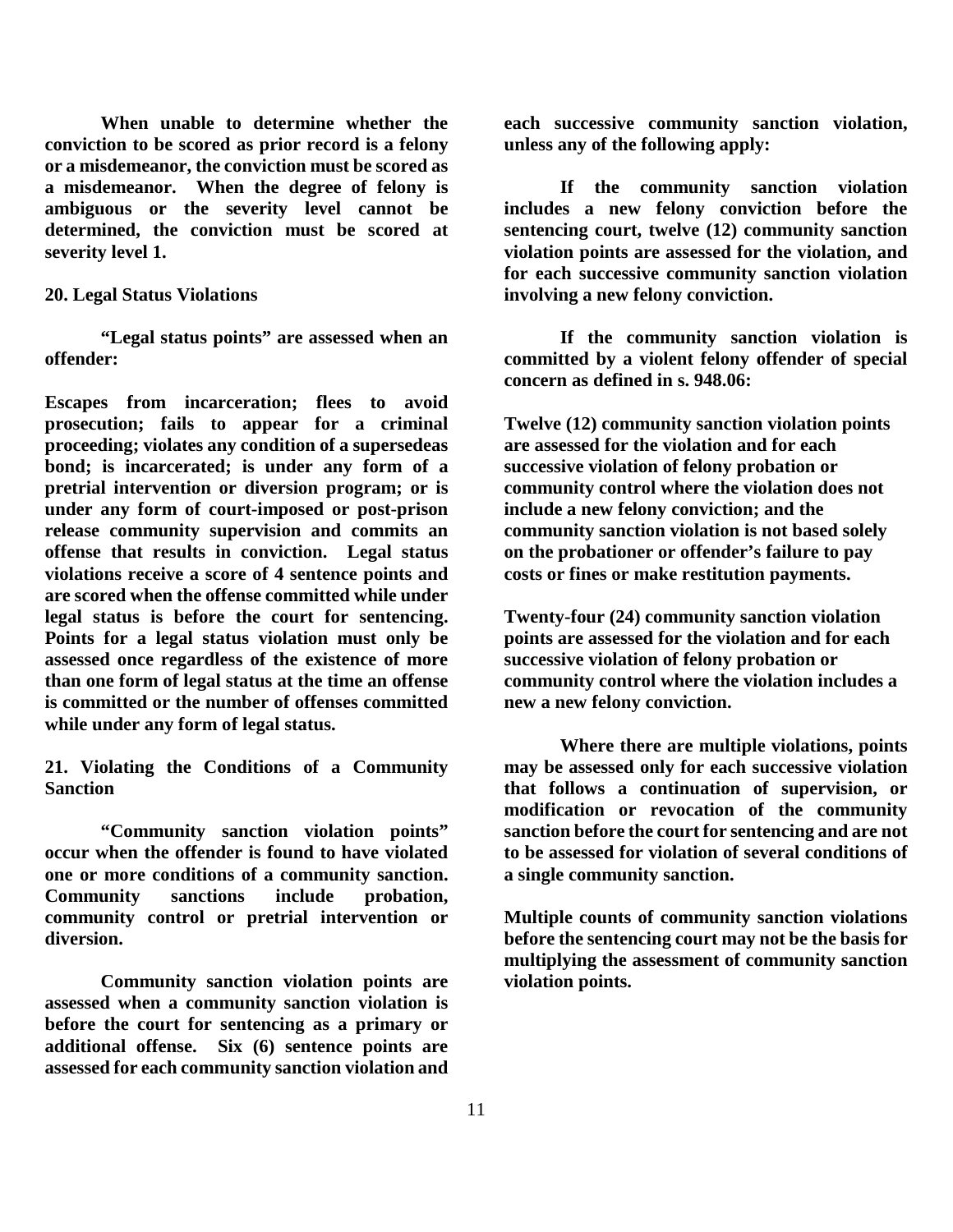#### **22. Prior Serious Felony Points**

**A single assessment of thirty prior serious felony points is added if the offender has a primary offense or any additional offense ranked in level 8, 9, or 10 (under sections 921.0022 or 921.0023, Florida Statutes) and one or more prior serious felonies. A "prior serious felony" is an offense in the offender's prior record ranked in level 8, 9, or 10 and for which the offender is serving a sentence of confinement, supervision or other sanction or for which the offender's date of release from confinement, supervision, or other sanction, whichever is later, is within 3 years before the date the primary offense or any additional offenses were committed. Out of state convictions wherein the analogous or parallel Florida offenses are located in offense severity level 8, 9, or 10 must be considered prior serious felonies**.

#### **23. Possession of a Firearm, Semiautomatic Weapon or Machine Gun**

**Possession of a firearm, semiautomatic firearm, or a machine gun during the commission or attempt to commit a crime will result in additional sentence points. Eighteen sentence points are assessed if the offender is convicted of committing or attempting to commit any felony other than those enumerated in subsection 775.087(2), Florida Statutes, while having in his or her possession a firearm as defined in subsection 790.001(6), Florida Statutes. Twentyfive sentence points are assessed if the offender is convicted of committing or attempting to commit any felony other than those enumerated in subsection 775.087(3), Florida Statutes, while having in his or her possession a semiautomatic firearm as defined in subsection 775.087(3), Florida Statutes, or a machine gun as defined in subsection 790.001(9), Florida Statutes. Only one assessment of either 18 or 25 points can be made.** **the possession of the firearm is necessary in order for the underlying felony to exist. In other words, if the offense is possession of a firearm by a convicted felon or carrying a concealed firearm, the additional points should not be assessed. Also, if the offense is one of those enumerated in section 775.087 (2) or (3), Florida Statutes, firearm points may not be assessed.**

**Firearm points may not be assessed where** 

#### **24. Subtotal Sentence Points**

**"Subtotal sentence points" are the sum of the primary offense points, the total additional offense points, the total victim injury points, the total prior record points, any legal status points, community sanction points, prior serious felony points, prior capital felony points and points for possession of a firearm or semiautomatic weapon.**

#### **25. Sentencing Enhancements**

**If the primary offense is drug trafficking under section 893.135, Florida Statutes, the subtotal sentence points are multiplied, at the discretion of the court, for a level 7 or level 8 offense, by 1.5.**

**If the primary offense is a violation of the Law Enforcement Protection Act under subsection 775.0823(2), (3), or (4), Florida Statutes, the subtotal sentence points are multiplied by 2.5. If the primary offense is a violation of subsection 775.0823(5), (6), (7), (8), or (9), Florida Statutes, the subtotal sentence points are multiplied by 2.0. If the primary offense is a violation of subsection 784.07(3), Florida Statutes or subsection 775.0875(1), Florida Statutes, or of the Law Enforcement Protection Act under subsection 775.0823(10) or (11), Florida Statutes, the subtotal sentence points are multiplied by 1.5.**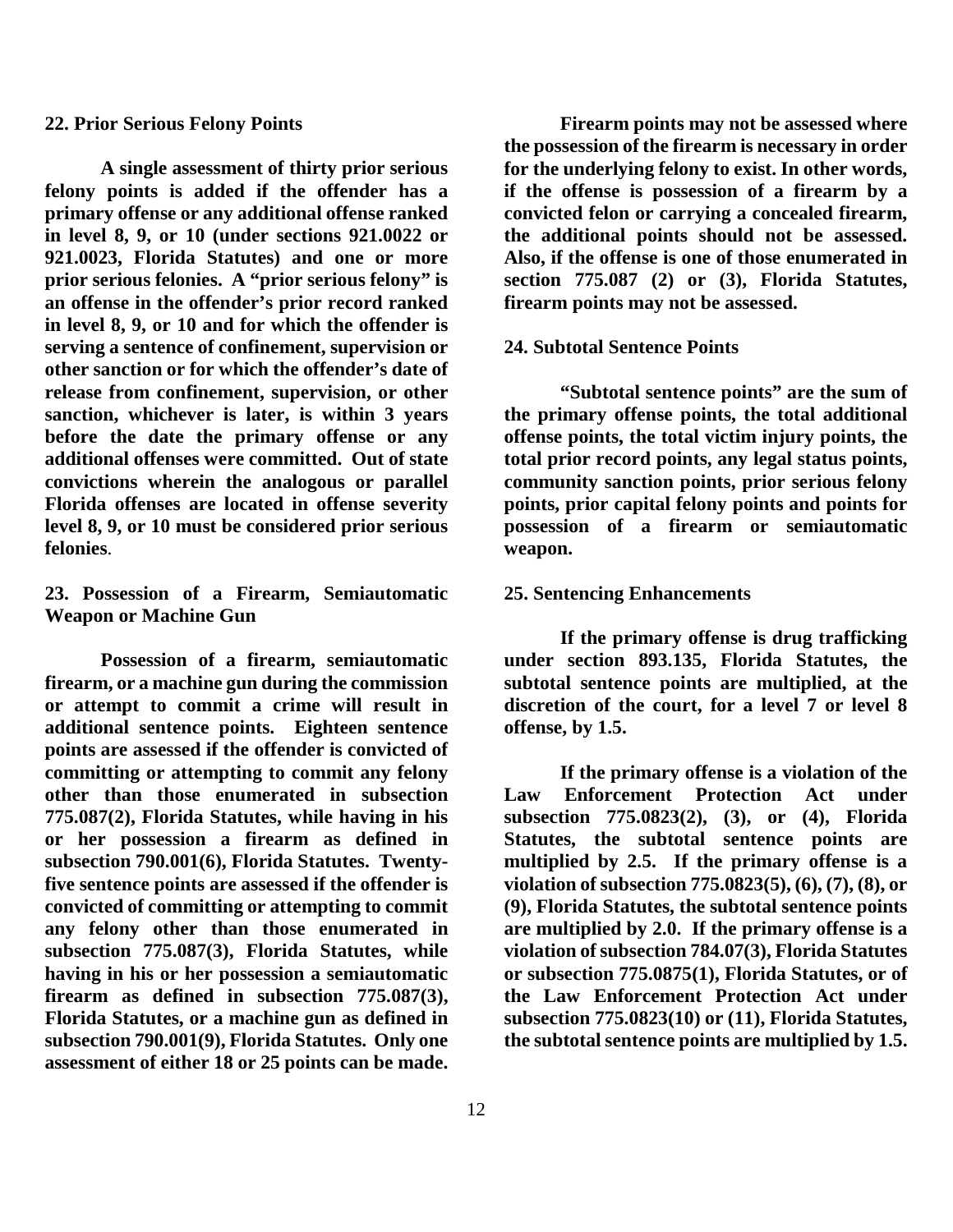**If the primary offense is grand theft of the third degree involving a motor vehicle and in the offender's prior record, there are three or more grand thefts of the third degree involving a motor vehicle, the subtotal sentence points are multiplied by 1.5.**

**If the offender is convicted of the primary offense and committed that offense for the purpose of benefiting, promoting, or furthering the interests of a criminal gang as defined in s. 874.03, the subtotal sentence points are multiplied by 1.5. If applying the multiplier results in the lowest permissible sentence exceeding the statutory maximum sentence for the primary offense under Chapter 775, the court may not apply the multiplier and must sentence the defendant to the statutory maximum sentence.**

**If the offender is convicted of the primary offense and the primary offense is a crime of domestic violence, as defined in section 741.28, Florida Statutes, which was committed in the presence of a child under 16 years of age who is a family or household member as defined in section 741.28(3), Florida Statutes, with the victim or perpetrator, the subtotal sentence points are multiplied by 1.5.**

**If the offender was 18 years of age or older and the victim was younger than 18 at the time the offender committed the primary offense, and if the primary offense was an offense committed on or after October 1, 2014, and is a violation of s. 787.01(2) or s. 787.02(2), if the violation involved a victim who was a minor and, in the course of committing that violation, the defendant committed a sexual battery under chapter 794 or a lewd act under s. 800.04 or s. 847.0135(5) against the minor; s. 794.011(10); s. 800.04; or s. 847.0135(5), the subtotal sentence points are multiplied by 2.0. If applying the multiplier results in the lowest permissible sentence exceeding the statutory maximum sentence for the primary offense under chapter 775, the court may not apply** 

13

**the multiplier and must sentence the defendant to the statutory maximum sentence.** 

#### **26. Total Sentence Points**

**"Total sentence points" are the subtotal sentence points or the enhanced subtotal sentence points. Do not add the subtotal sentence points and the enhanced subtotal points to arrive at total sentence points.**

**The lowest permissible sentence is the minimum sentence that may be imposed by the trial court, absent a valid reason for departure. The lowest permissible sentence is any nonstate prison sanction in which the total sentence points equals or is less than 44 points, unless the court determines within its discretion that a prison sentence, which may be up to the statutory maximums for the offenses committed, is appropriate.**

**If a defendant is sentenced for an offense committed on or after July 1, 2009, which is a thirddegree felony but not a forcible felony as defined in s. 776.08, and excluding any third- degree felony violation under Chapter 810, and if the total sentence points pursuant to s. 921.0024 are 22 points or fewer, the court must sentence the offender to a nonstate prison sanction. However, if the court makes written findings that a nonstate prison sanction could present a danger to the public, the court may sentence the offender to a state correctional facility pursuant to section 775.082, Florida Statutes.**

**When the total sentence points exceed 44 points, the lowest permissible sentence in prison months must be calculated by subtracting 28 points from the total sentence points and decreasing the remaining total by 25 percent. The total sentence points must be calculated only as a means of determining the lowest permissible sentence. The permissible range for sentencing must be the lowest permissible sentence up to and including the statutory maximum, as defined in section 775.082,**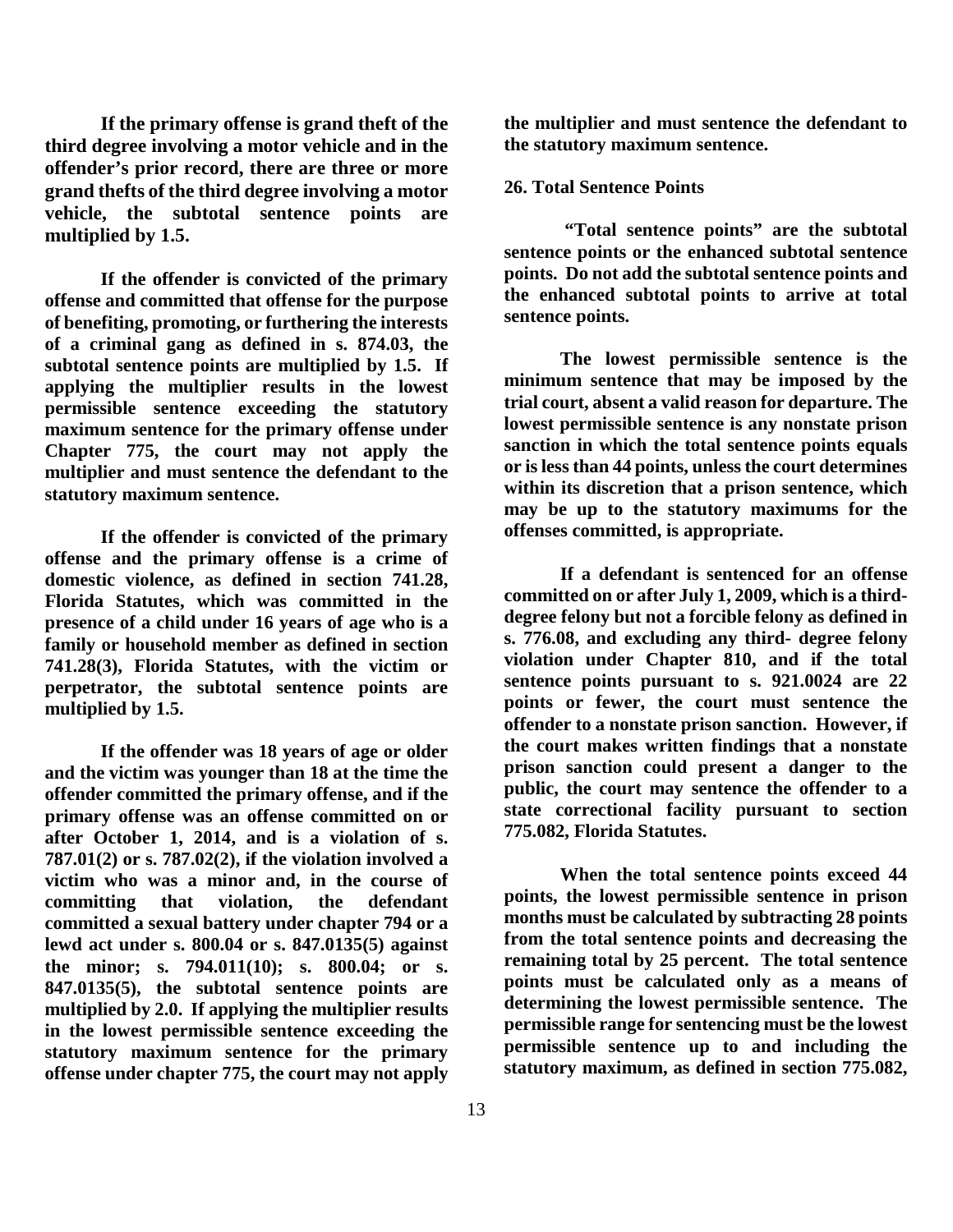**Florida Statutes, for the primary offense and any additional offenses before the court for sentencing. The sentencing court may impose such sentences concurrently or consecutively. However, any sentence to state prison must exceed 1 year. If the lowest permissible sentence under the Code exceeds the statutory maximum sentence as provided in section 775.082, Florida Statutes, the sentence required by the Code must be imposed. If the total sentence points are greater than or equal to 363, the court may sentence the offender to life imprisonment. The sentence imposed must be entered on the scoresheet.** 

#### **27. Mandatory Minimum Sentence**

**For those offenses having a mandatory minimum sentence, a scoresheet must be completed and the lowest permissible sentence under the code calculated. If the lowest permissible sentence is less than the mandatory minimum sentence, the mandatory minimum sentence takes precedence. If the lowest permissible sentence exceeds the mandatory sentence, the requirements of the Criminal Punishment Code and any mandatory minimum penalties will apply. Mandatory minimum sentences must be recorded on the scoresheet.**

#### **28. Split Sentence**

**If a split sentence is imposed, the total sanction (incarceration and community control or probation) must not exceed the term provided by general law or the maximum sentence under the Criminal Punishment Code.**

#### **29. Revocation of Supervision**

**Sentences imposed after revocation of probation or community control must be imposed pursuant to the sentencing law applicable at the time of the commission of the original offense.**

#### **30. Departures**

**Any downward departure from the lowest permissible sentence, as calculated according to the total sentence points pursuant to section 921.0024, Florida Statutes, is prohibited unless there are circumstances or factors that reasonably justify the downward departure. Circumstances or factors that can be considered include, but are not limited to, those listed in subsection 921.0026(2), Florida Statutes, and attached in Appendix D.**

**If a sentencing judge imposes a sentence that is below the lowest permissible sentence, it is a departure sentence and must be accompanied by a written statement by the sentencing court delineating the reasons for the departure, filed within 7 days after the date of sentencing. A written transcription of orally stated reasons for departure articulated at the time sentence was imposed is sufficient if it is filed by the court within 7 days after the date of sentencing. The sentencing judge may also list the written reasons for departure in the space provided on the Criminal Punishment Code scoresheet.**

**The written statement delineating the reasons for departure must be made a part of the record. The written statement, if it is a separate document, must accompany the scoresheet required to be provided to the Department of Corrections pursuant to section 921.0024(6), Florida Statutes.**

**The imposition of a sentence below the lowest permissible sentence is subject to appellate review under Chapter 924, but the extent of the downward departure is not subject to appellate review.**

**If the lowest permissible sentence under the criminal punishment code is a state prison sanction but the total sentencing points do not exceed 48 points (or 54 points if six of those points are for a**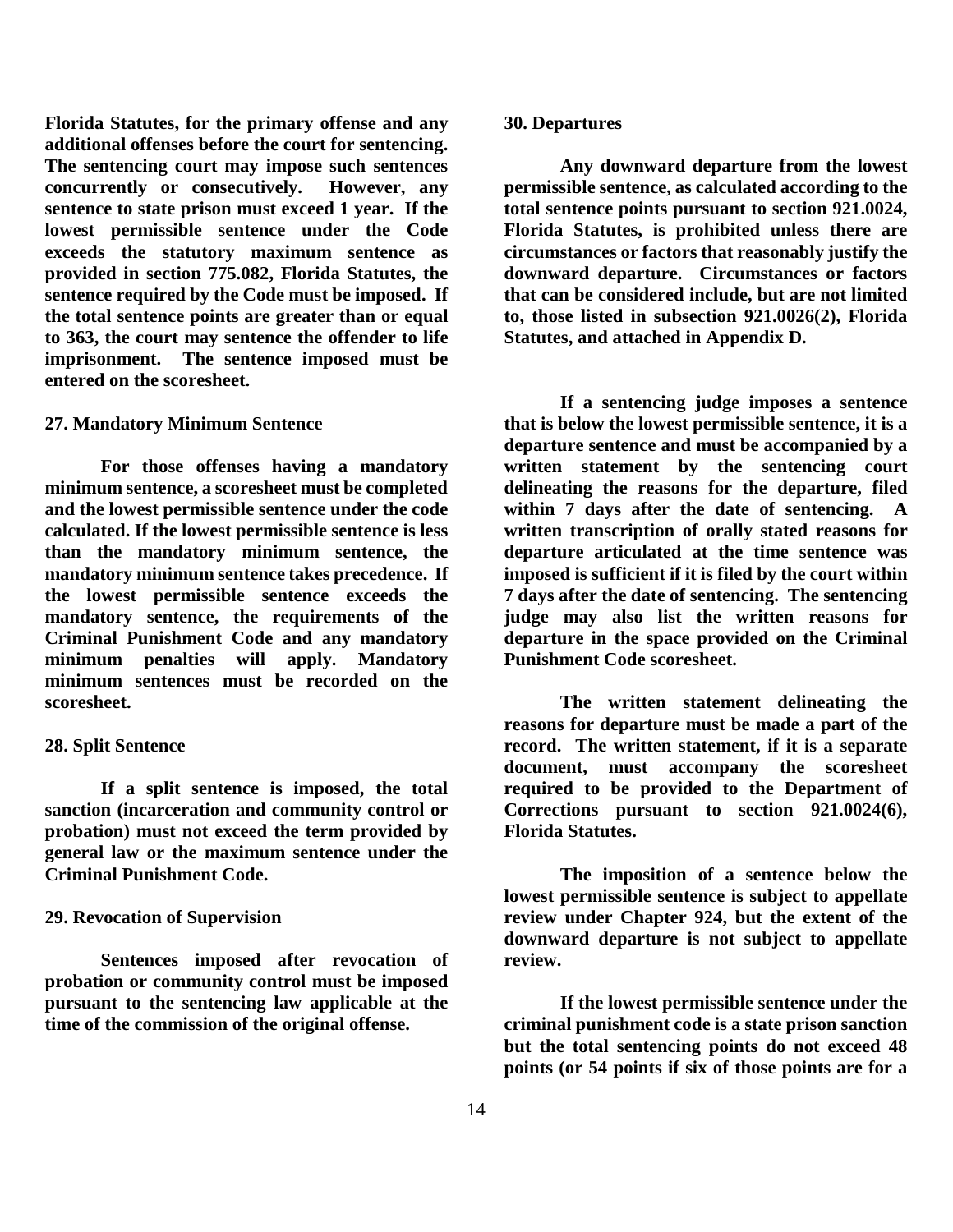**violation of probation, community control, or other community supervision that does not involve a new crime), the court may sentence the defendant to probation, community control or community supervision with mandatory participation in a prison diversion program, as provided for in s. 921.00241, Florida Statutes, if the defendant meets the requirements for that program as set forth in section 921.00241.**

**If the total sentence points equal 22 or less, the court must sentence the offender to a nonstate prison sanction unless it makes written findings that a nonstate prison sanction could present a danger to the public.**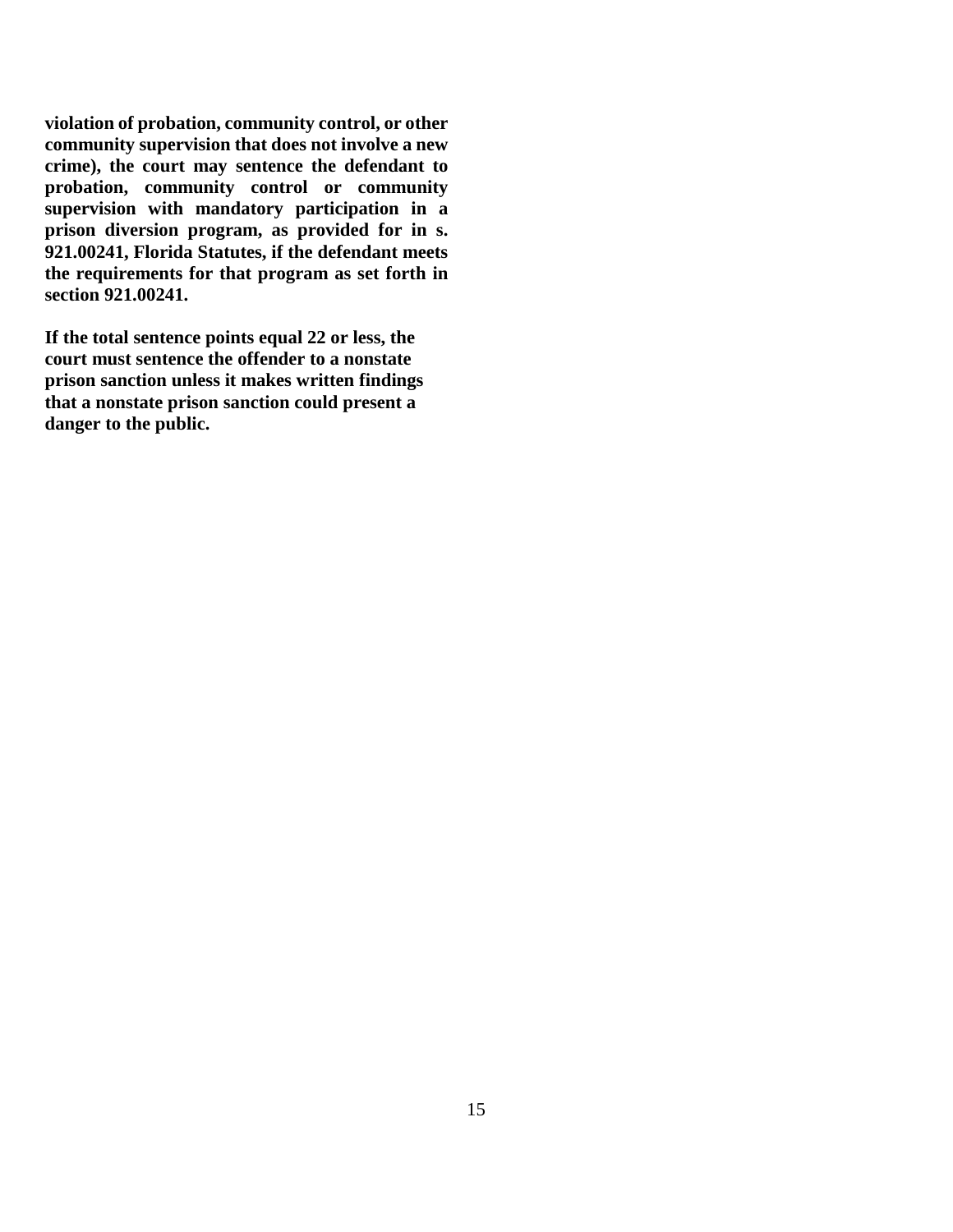### **APPENDIX A**

#### **Rule 3.704. The Criminal Punishment Code**

**(a) Use.** This rule is to be used in conjunction with the forms located at rule 3.992. This rule implements the 1998 Criminal Punishment Code, in compliance with chapter 921, Florida Statutes. This rule applies to offenses committed on or after October 1, 1998, or as otherwise required by law.

**(b) Purpose and Construction.** The purpose of the 1998 Criminal Punishment Code and the principles it embodies are set out in subsection 921.002(1), Florida Statutes. Existing case law construing the application of sentencing guidelines will continue as precedent unless in conflict with the provisions of this rule or the 1998 Criminal Punishment Code.

#### **(c) Offense Severity Ranking.**

(1) Felony offenses subject to the 1998 Criminal Punishment Code are listed in a single offense severity ranking chart located at section 921.0022, Florida Statutes. The offense severity ranking chart employs 10 offense levels, ranked from least severe to most severe. Each felony offense is assigned to a level according to the severity of the offense, commensurate with the harm or potential for harm to the community that is caused by the offense, as determined by statute. The numerical statutory reference in the left column of the chart and the felony degree designations in the middle column of the chart determine whether felony offenses are specifically listed in the offense severity ranking chart and the appropriate severity level. The language in the right column is merely descriptive.

(2) Felony offenses not listed in section 921.0022, Florida Statutes, are assigned a severity level in accordance with section 921.0023, Florida Statutes, as follows:

- (A) A felony of the third degree within offense level 1.
- (B) A felony of the second degree within offense level 4.
- (C) A felony of the first degree within offense level 7.
- (D) A felony of the first degree punishable by life within offense level 9.
- (E) A life felony within offense level 10.

An offense does not become unlisted and subject to the provisions of section 921.0023 because of a reclassification of the degree of felony under section 775.0845, section 775.087, section 775.0875, section 794.023, Florida Statutes, or any other law that provides an enhanced penalty for a felony offense.

#### **(d) General Rules and Definitions.**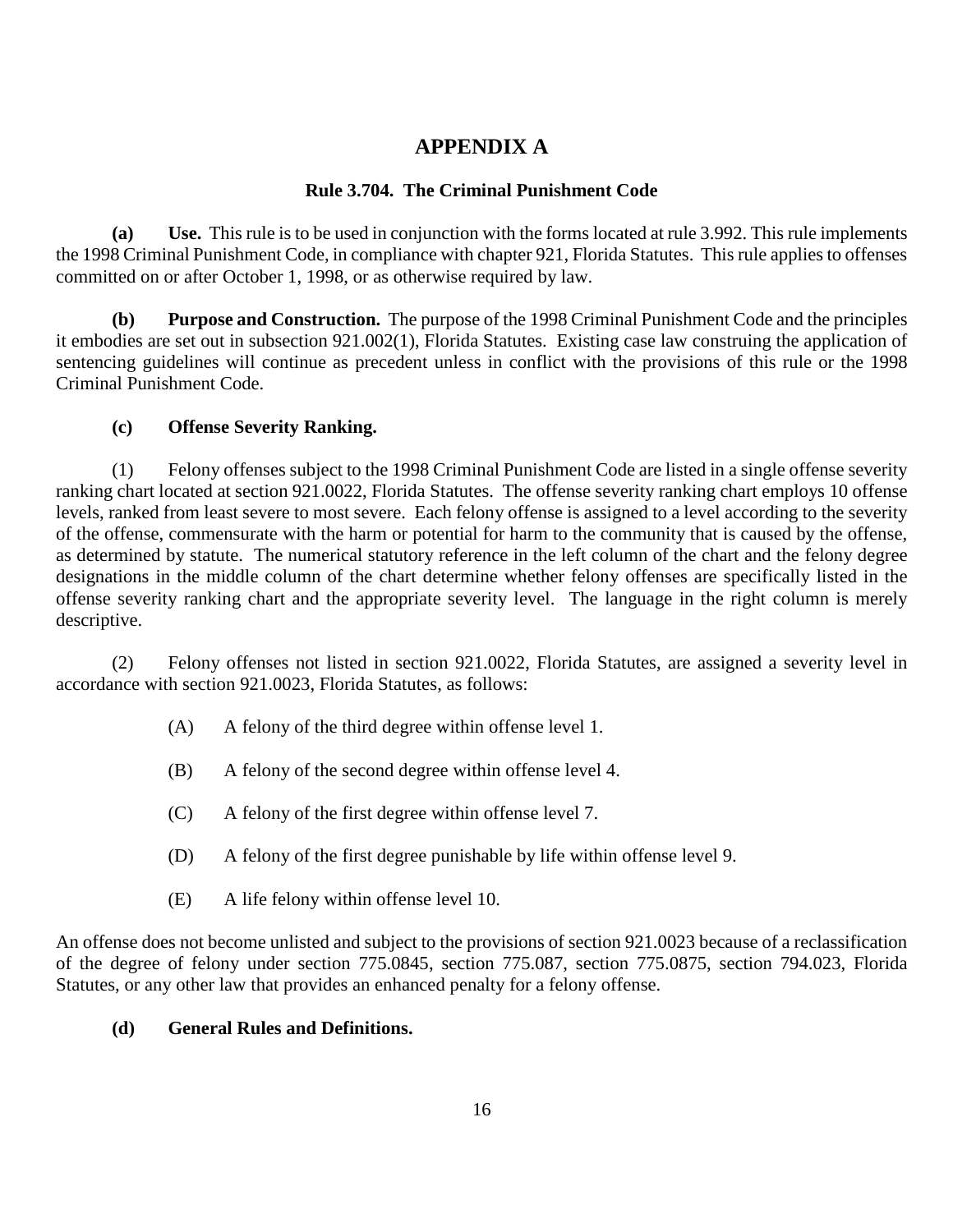(1) One or more Criminal Punishment Code scoresheets must be prepared for each offender covering all offenses pending before the court for sentencing, including offenses for which the offender may qualify as an habitual felony offender, an habitual violent felony offender, a violent career criminal or a prison releasee reoffender. The office of the state attorney must prepare the scoresheets and present them to defense counsel for review for accuracy. If sentences are imposed under section 775.084, or section 775.082(9), Florida Statutes, and the Criminal Punishment Code, a scoresheet listing only those offenses sentenced under the Criminal Punishment Code must be filed in addition to any sentencing documents filed under sections 775.084 or section 775.082(9).

(2) One scoresheet must be prepared for all offenses committed under any single version or revision of the guidelines or Criminal Punishment Code pending before the court for sentencing.

(3) If an offender is before the court for sentencing for more than one felony and the felonies were committed under more than one version or revision of the guidelines or Criminal Punishment Code, separate scoresheets must be prepared and used at sentencing. The sentencing court may impose such sentence concurrently or consecutively.

(4) The sentencing judge must review the scoresheet for accuracy and sign it.

(5) Felonies, except capital felonies, with continuing dates of enterprise are to be sentenced under the guidelines or Criminal Punishment Code in effect on the beginning date of the criminal activity.

(6) "Conviction" means a determination of guilt that is the result of a plea or trial, regardless of whether adjudication is withheld.

(7) "Primary offense" means the offense at conviction pending before the court for sentencing for which the total sentence points recommend a sanction that is as severe as, or more severe than, the sanction recommended for any other offense committed by the offender and pending before the court at sentencing. Only one count of one offense before the court for sentencing shall be classified as the primary offense.

(8) "Additional offense" means any offense other than the primary offense for which an offender is convicted and which is pending before the court for sentencing at the time of the primary offense.

(9) "Victim injury" is scored for physical injury or death suffered by a person as a direct result of any offense pending before the court for sentencing. Except as otherwise provided by law, the sexual penetration and sexual contact points will be scored as follows. Sexual penetration points are scored if an offense pending before the court for sentencing involves sexual penetration. Sexual contact points are scored if an offense pending before the court for sentencing involves sexual contact, but no penetration. If the victim of an offense involving sexual penetration or sexual contact without penetration suffers any physical injury as a direct result of an offense pending before the court for sentencing, that physical injury must be scored in addition to any points scored for the sexual contact or sexual penetration.

Victim injury must be scored for each victim physically injured and for each offense resulting in physical injury whether there are one or more victims. However, victim injury must not be scored for an offense for which the offender has not been convicted.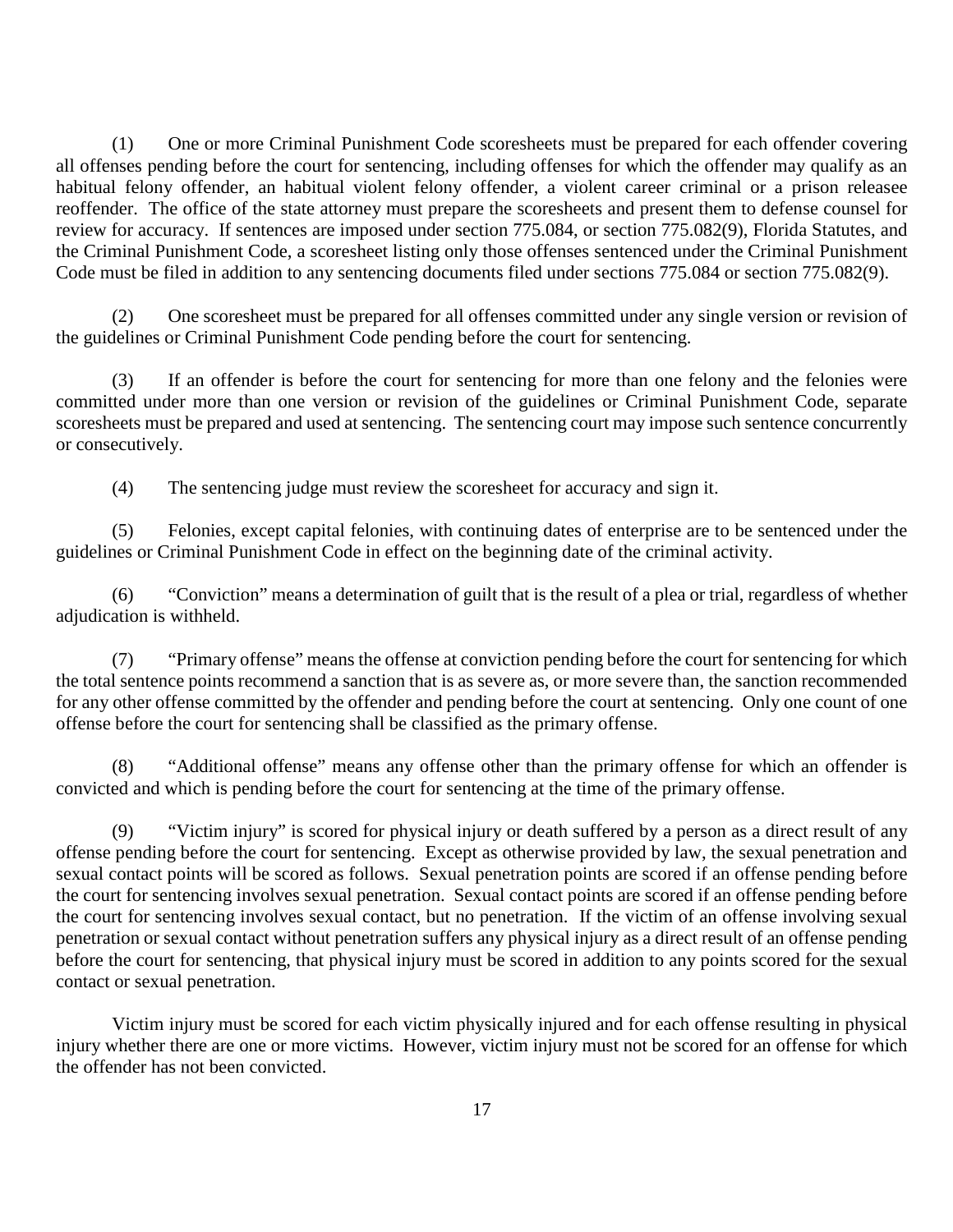Victim injury resulting from one or more capital offenses before the court for sentencing must not be included upon any scoresheet prepared for non-capital offenses also pending before the court for sentencing. This does not prohibit the scoring of victim injury as a result of the non-capital offense or offenses before the court for sentencing.

(10) Unless specifically provided otherwise by statute, attempts, conspiracies, and solicitations must be indicated in the space provided on the Criminal Punishment Code scoresheet and must be scored at one severity level below the completed offense.

Attempts, solicitations, and conspiracies of third-degree felonies located in offense severity levels 1 and 2 must be scored as misdemeanors. Attempts, solicitations, and conspiracies of third-degree felonies located in offense severity levels 3, 4, 5, 6, 7, 8, 9, and 10 must be scored as felonies one offense level beneath the incomplete or inchoate offense.

(11) An increase in offense severity level may result from a reclassification of felony degrees under sections 775.0845, 775.087, 775.0875, or 794.023. Any such increase must be indicated in the space provided on the Criminal Punishment Code scoresheet.

(12) A single assessment of thirty prior serious felony points is added if the offender has a primary offense or any additional offense ranked in level 8, 9, or 10 and one or more prior serious felonies. A "prior serious felony" is an offense in the offender's prior record ranked in level 8, 9, or 10 and for which the offender is serving a sentence of confinement, supervision or other sanction or for which the offender's date of release from confinement, supervision, or other sanction, whichever is later, is within 3 years before the date the primary offense or any additional offenses were committed. Out of state convictions wherein the analogous or parallel Florida offenses are located in offense severity level 8, 9, or 10 must be considered prior serious felonies.

(13) If the offender has one or more prior capital felonies, points must be added to the subtotal sentence points of the offender equal to twice the number of points the offender receives for the primary offense and any additional offense. Out-of-state convictions wherein the analogous or parallel Florida offenses are capital offenses must be considered capital offenses for purposes of operation of this section.

(14) "Prior record" refers to any conviction for an offense committed by the offender prior to the commission of the primary offense. Prior record includes convictions for offenses committed by the offender as an adult or as a juvenile, convictions by federal, out of state, military, or foreign courts and convictions for violations of county or municipal ordinances that incorporate by reference a penalty under state law. Federal, out of state, military or foreign convictions are scored at the severity level at which the analogous or parallel Florida crime is located.

(A) Convictions for offenses committed more than 10 years before the date of the commission of the primary offense must not be scored as prior record if the offender has not been convicted of any other crime for a period of 10 consecutive years from the most recent date of release from confinement, supervision, or other sanction, whichever is later, to the date of the commission of the primary offense.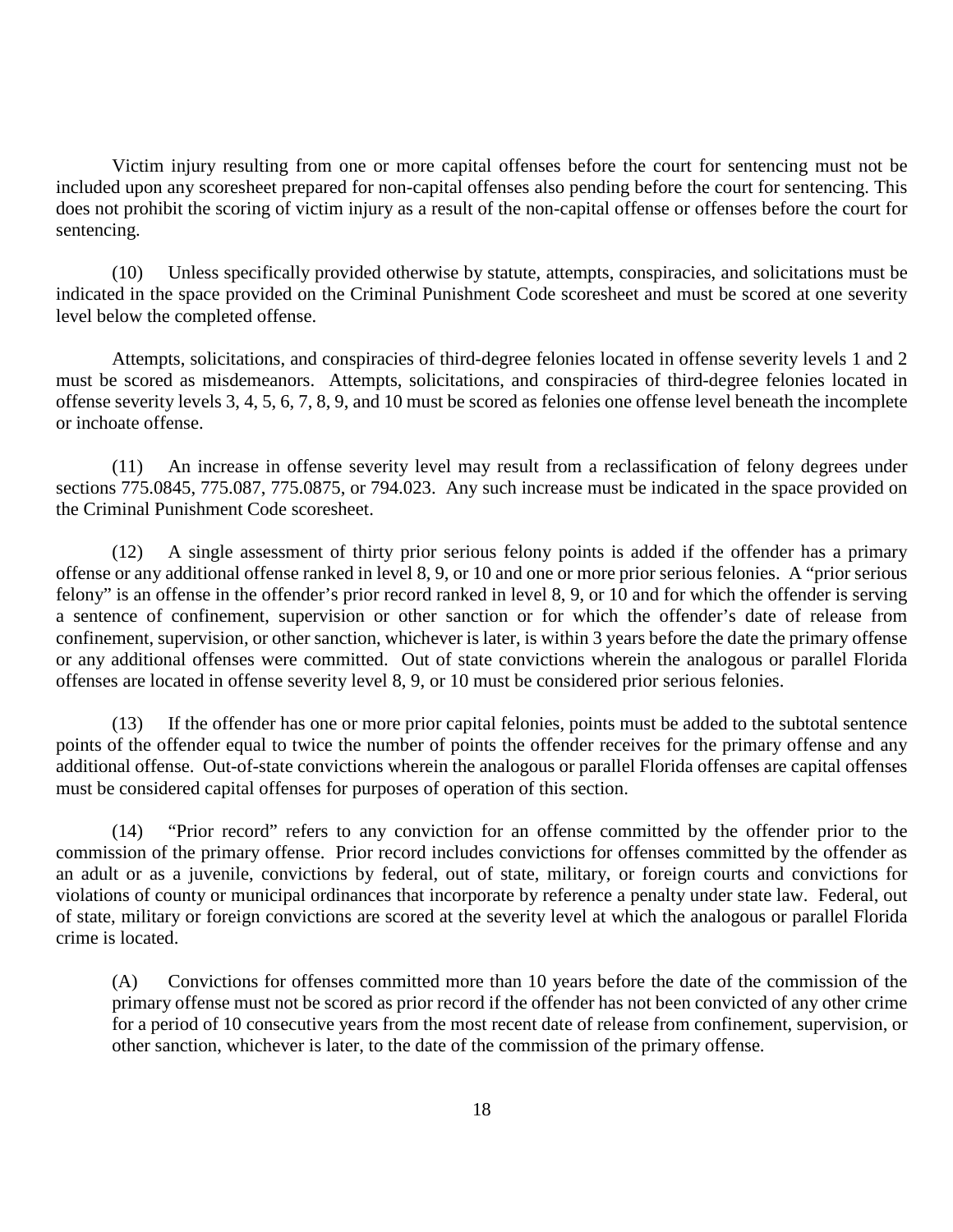(B) Juvenile dispositions of offenses committed by the offender within 5 years before the date of the commission of the primary offense must be scored as prior record if the offense would have been a crime if committed by an adult. Juvenile dispositions of sexual offenses committed by the offender more than 5 years before the date of the primary offense must be scored as prior record if the offender has not maintained a conviction-free record, either as an adult or as a juvenile, for a period of 5 consecutive years from the most recent date of release from confinement, supervision, or sanction, whichever is later, to the date of commission of the primary offense.

(C) Entries in criminal histories that show no disposition, disposition unknown, arrest only, or a disposition other than conviction must not be scored. Criminal history records expunged or sealed under section 943.058, Florida Statutes, or other provisions of law, including former sections 893.14 and 901.33, Florida Statutes, must be scored as prior record where the offender whose record has been expunged or sealed is before the court for sentencing.

(D) Any uncertainty in the scoring of the offender's prior record must be resolved in favor of the offender and disagreement as to the propriety of scoring specific entries in the prior record must be resolved by the sentencing judge.

(E) When unable to determine whether the conviction to be scored as prior record is a felony or a misdemeanor, the conviction must be scored as a misdemeanor. When the degree of felony is ambiguous or the severity level cannot be determined, the conviction must be scored at severity level 1.

(15) "Legal status points" are assessed when an offender:

- (A) Escapes from incarceration;
- (B) Flees to avoid prosecution;
- (C) Fails to appear for a criminal proceeding;
- (D) Violates any condition of a supersedeas bond;
- (E) Is incarcerated;
- (F) Is under any form of a pretrial intervention or diversion program; or

(G) Is under any form of court-imposed or post-prison release community supervision and commits an offense that results in conviction. Legal status violations receive a score of 4 sentence points and are scored when the offense committed while under legal status is before the court for sentencing. Points for a legal status violation must only be assessed once regardless of the existence of more than one form of legal status at the time an offense is committed or the number of offenses committed while under any form of legal status.

(16) Community sanction violation points occur when the offender is found to have violated a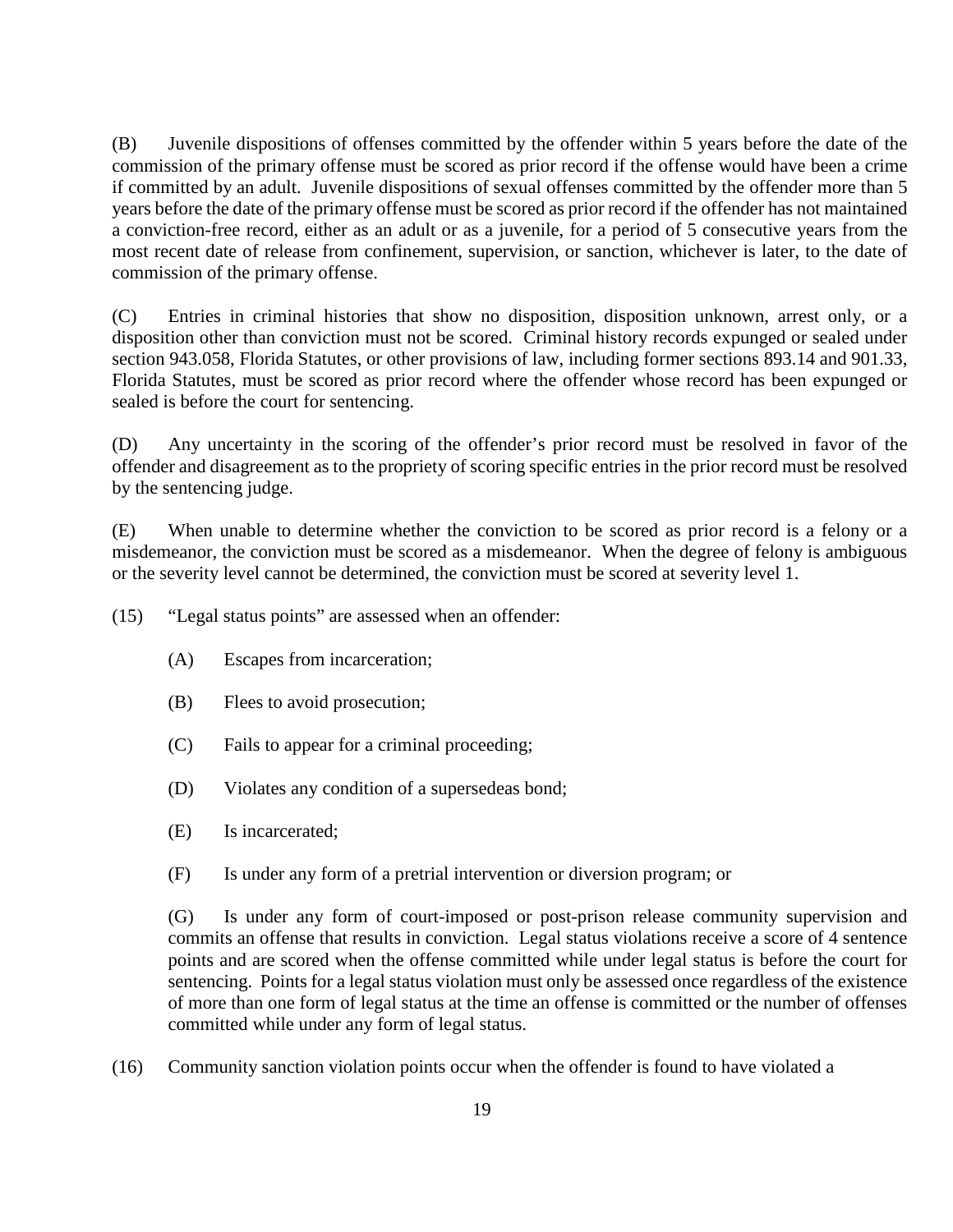condition of:

- (A) Probation;
- (B) Community Control; or
- (C) Pretrial intervention or diversion.

Community sanction violation points are assessed when a community sanction violation is before the court for sentencing. Six community sanction violation points must be assessed for each violation or if the violation results from a new felony conviction, 12 community sanction violation points must be assessed. For violations occurring on or after March 12, 2007, if the community sanction violation that is not based upon a failure to pay fines, costs, or restitution is committed by a violent felony offender of special concern as defined in s. 948.06, twelve community sanction violation points must be assessed or if the violation results from a new felony conviction, 24 community sanction points must be assessed. Where there are multiple violations, points may be assessed only for each successive violation that follows a continuation of supervision, or modification or revocation of the community sanction before the court for sentencing and are not to be assessed for violation of several conditions of a single community sanction. Multiple counts of community sanction violations before the sentencing court may not be the basis for multiplying the assessment of community sanction violation points.

(17) Possession of a firearm, semiautomatic firearm, or a machine gun during the commission or attempt to commit a crime will result in additional sentence points. Eighteen sentence points are assessed if the offender is convicted of committing or attempting to commit any felony other than those enumerated in subsection 775.087(2) while having in his or her possession a firearm as defined in subsection 790.001(6), Florida Statutes. Twenty-five sentence points are assessed if the offender is convicted of committing or attempting to commit any felony other than those enumerated in subsection 775.087(3) while having in his or her possession a semiautomatic firearm as defined in subsection 775.087(3) or a machine gun as defined in subsection 790.001(9). Only one assessment of either 18 or 25 points can be made.

(18) "Subtotal sentence points" are the sum of the primary offense points, the total additional offense points, the total victim injury points, the total prior record points, any legal status points, community sanction points, prior serious felony points, prior capital felony points and points for possession of a firearm or semiautomatic weapon.

(19) If the primary offense is drug trafficking under section 893.135, Florida Statutes, ranked in offense severity level 7 or 8, the subtotal sentence points may be multiplied, at the discretion of the sentencing court, by a factor of 1.5.

(20) If the primary offense is a violation of the Law Enforcement Protection Act under subsection 775.0823(2), (3), or (4) Florida Statutes, the subtotal sentence points are multiplied by 2.5. If the primary offense is a violation of subsection 775.0823(5), (6), (7), (8), or (9), the subtotal sentence points are multiplied by 2.0. If the primary offense is a violation of section 784.07(3) or 775.0875(1) or the Law Enforcement Protection Act under subsection 775.0823(10) or (11), the subtotal sentence points are multiplied by 1.5.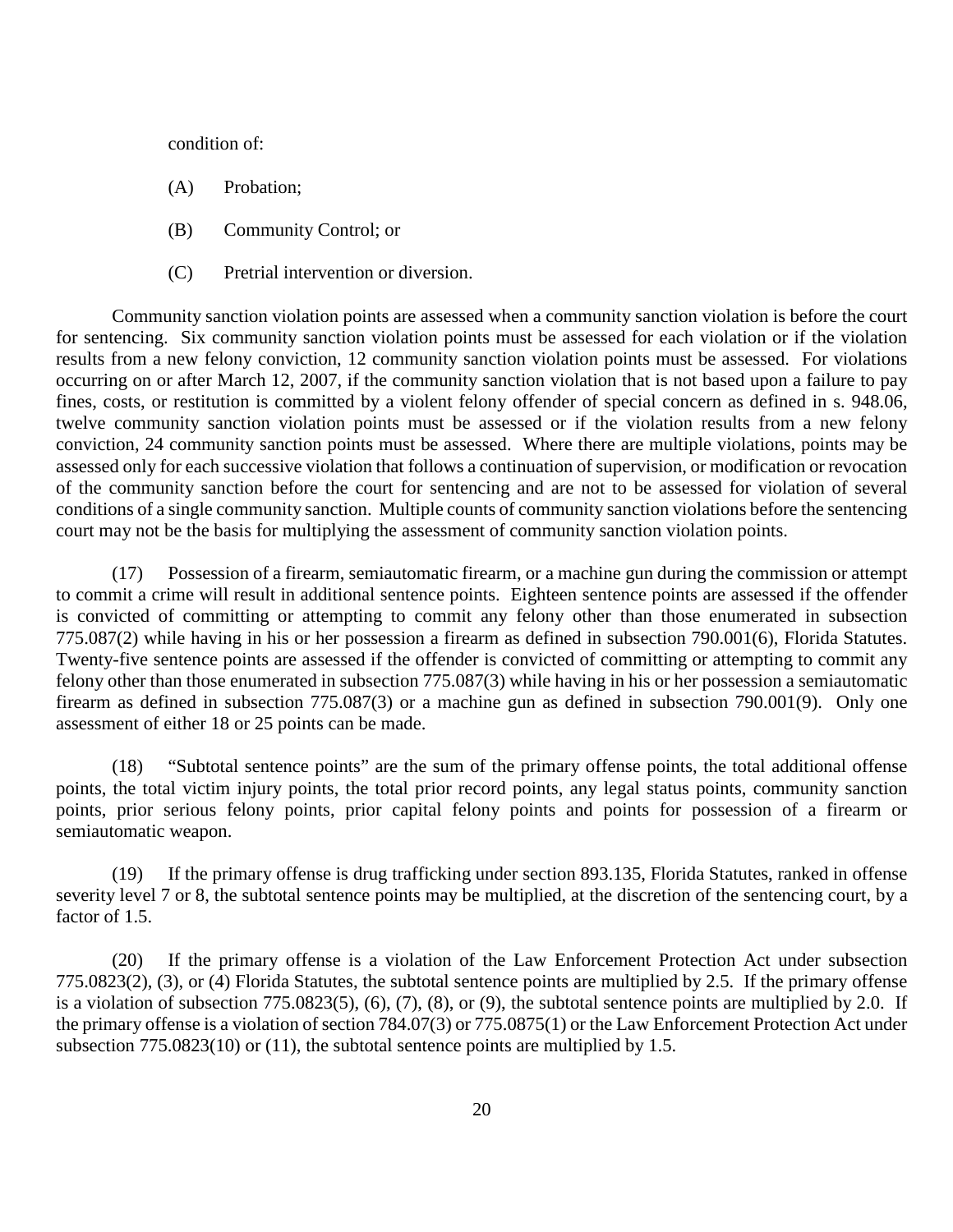(21) If the primary offense is grand theft of the third degree of a motor vehicle and the offender's prior record includes three or more grand thefts of the third degree of a motor vehicle, the subtotal sentence points are multiplied by 1.5.

(22) If the offender is found to have committed the offense for the purpose of benefiting, promoting, or furthering the interests of a criminal gang under section 874.04, Florida Statutes, at the time of the commission of the primary offense, the subtotal sentence points are multiplied by 1.5.

(23) If the primary offense is a crime of domestic violence as defined in section 741.28, Florida Statutes, which was committed in the presence of a child under 16 years of age who is a family household member as defined in section 741.28(2) with the victim or perpetrator, the subtotal sentence points are multiplied by 1.5.

(24) If the offender was 18 years of age or older and the victim was younger than 18 at the time the offender committed the primary offense, and if the primary offense was an offense committed on or after October 1, 2014, and is a violation of s. 787.01(2) or s. 787.02(2), if the violation involved a victim who was a minor and, in the course of committing that violation, the defendant committed a sexual battery under chapter 794 or a lewd act under s. 800.04 or s. 847.0135(5) against the minor; s. 787.01(3)(a)2 or (3)(a)3; s. 787.02(3)(a)2 or (3)(a)3; s. 794.011, excluding s. 794.011(10); s. 800.04; or s. 847.0135(5), the subtotal sentence points are multiplied by 2.0.

(25) "Total sentence points" are the subtotal sentence points or the enhanced subtotal sentence points.

(26) The lowest permissible sentence is the minimum sentence that may be imposed by the trial court, absent a valid reason for departure. The lowest permissible sentence is any nonstate prison sanction in which the total sentence points equals or is less than 44 points, unless the court determines within its discretion that a prison sentence, which may be up to the statutory maximums for the offenses committed, is appropriate. When the total sentence points exceeds 44 points, the lowest permissible sentence in prison months must be calculated by subtracting 28 points from the total sentence points and decreasing the remaining total by 25 percent. The total

sentence points must be calculated only as a means of determining the lowest permissible sentence. The permissible range for sentencing must be the lowest permissible sentence up to and including the statutory maximum, as defined in section 775.082, for the primary offense and any additional offenses before the court for sentencing. The sentencing court may impose such sentences concurrently or consecutively. However, any sentence to state prison must exceed 1 year. If the lowest permissible sentence under the Code exceeds the statutory maximum sentence as provided in section 775.082, the sentence required by the Code must be imposed. If the total sentence points are greater than or equal to 363, the court may sentence the offender to life imprisonment. The sentence imposed must be entered on the scoresheet.

(27) For those offenses having a mandatory minimum sentence, a scoresheet must be completed and the lowest permissible sentence under the Code calculated. If the lowest permissible sentence is less than the mandatory minimum sentence, the mandatory minimum sentence takes precedence. If the lowest permissible sentence exceeds the mandatory sentence, the requirements of the Criminal Punishment Code and any mandatory minimum penalties apply. Mandatory minimum sentences must be recorded on the scoresheet.

(28) Any downward departure from the lowest permissible sentence, as calculated according to the total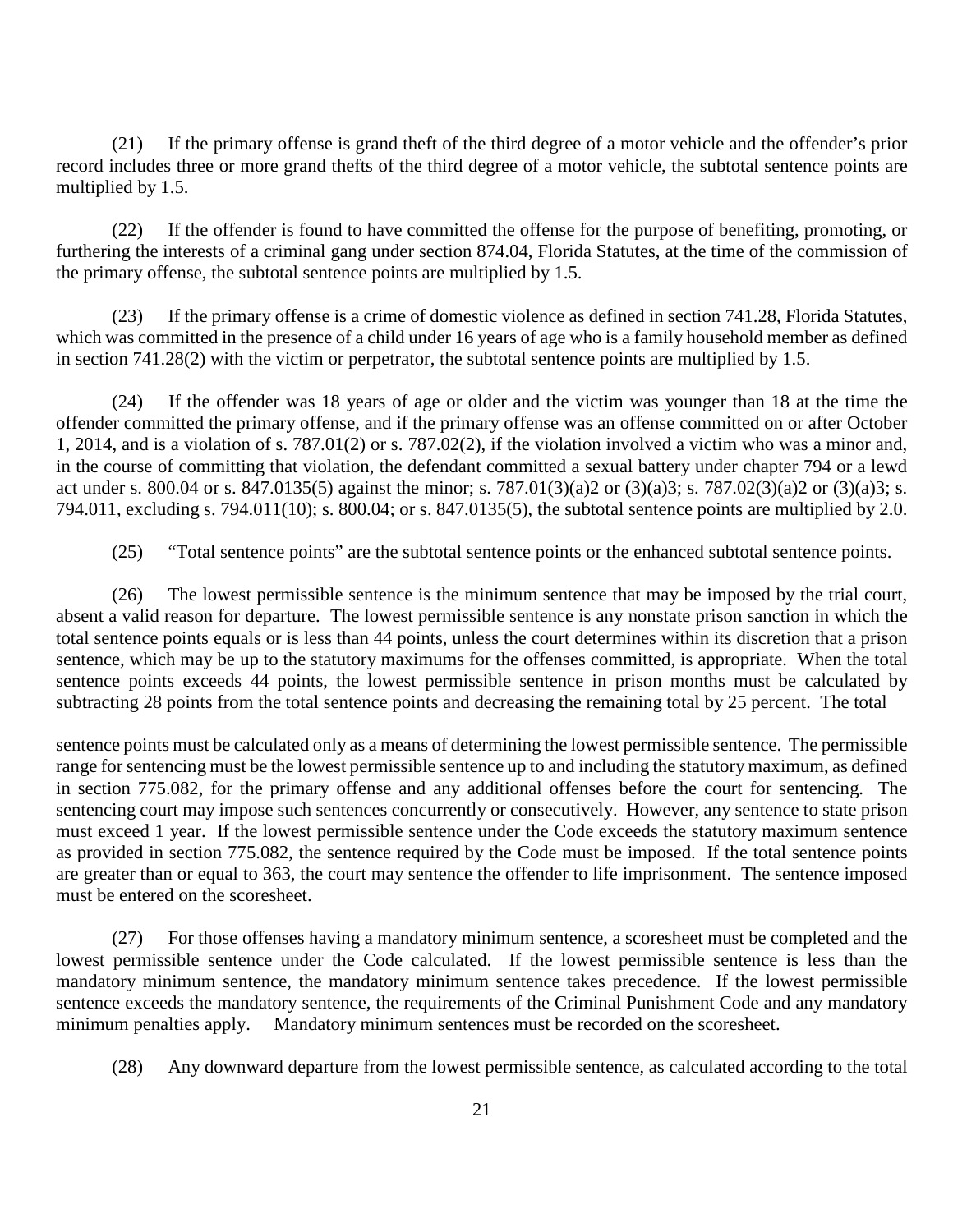sentence points under section 921.0024, Florida Statutes, is prohibited unless there are circumstances or factors that reasonably justify the downward departure. Circumstances or factors that can be considered include, but are not limited to, those listed in subsection 921.0026(2), Florida Statutes.

(A) If a sentencing judge imposes a sentence that is below the lowest permissible sentence, it is a departure sentence and must be accompanied by a written statement by the sentencing court delineating the reasons for the departure, filed within 7 days after the date of sentencing. A written transcription of orally stated reasons for departure articulated at the time sentence was imposed is sufficient if it is filed by the court within 7 days after the date of sentencing. The sentencing judge may also list the written reasons for departure in the space provided on the Criminal Punishment Code scoresheet.

(B) The written statement delineating the reasons for departure must be made a part of the record. The written statement, if it is a separate document, must accompany the scoresheet required to be provided to the Department of Corrections under subsection 921.0024(6).

If a split sentence is imposed, the total sanction (incarceration and community control or probation) must not exceed the term provided by general law or the maximum sentence under the Criminal Punishment Code.

(29) If the lowest permissible sentence under the criminal punishment code is a state prison sanction but the total sentencing points do not exceed 48 points (or 54 points if six of those points are for a violation of probation, community control, or other community supervision that does not involve a new crime), the court may sentence the defendant to probation, community control or community supervision with mandatory participation in a prison diversion program, as provided for in s. 921.00241, Florida Statutes, if the defendant meets the requirements for that program as set forth in section 921.00241.

(30) If the total sentence points equal 22 or less, the court must sentence the offender to a nonstate prison sanction unless it makes written findings that a nonstate prison sanction could present a danger to the public.

(31) Sentences imposed after revocation of probation or community control must be imposed according to the sentencing law applicable at the time of the commission of the original offense.

#### **Committee Note**

The terms must and shall, as used in this rule, are mandatory and not permissive.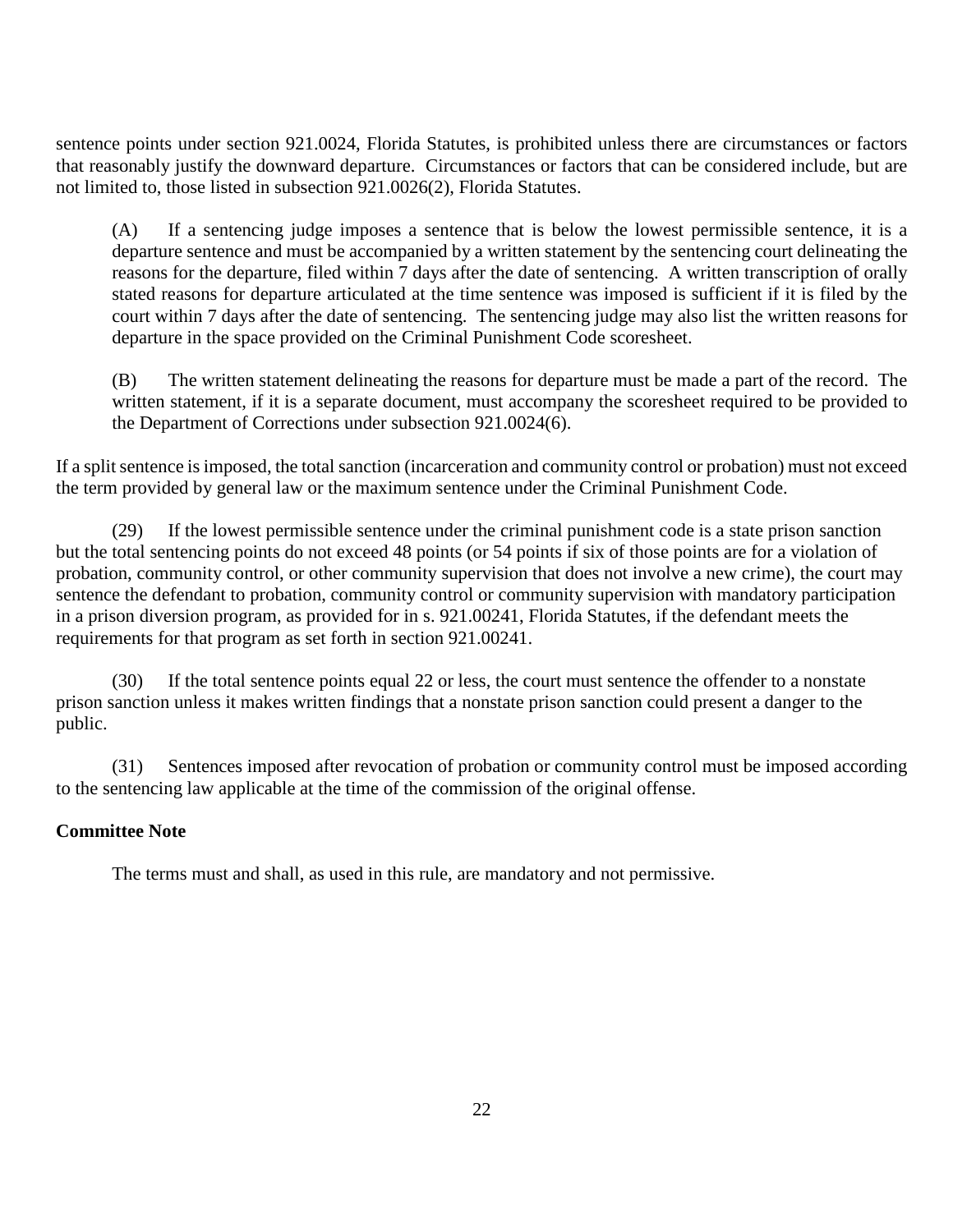#### **APPENDIX B**

### **RULE 3.992**

### **CRIMINAL PUNISHMENT CODE SCORESHEET**

**Rule 3.992(a) Criminal Punishment Code Scoresheet**

|    |                                                                                                                                                     | The Criminal Punishment Code Scoresheet Preparation Manual is available at: http://www.dc.state.fl.us/pub/sen_cpcm/index.html                                                                                                     |                                                                                                                                                                                                                                                                                                                                                                                                                                                         |                                            |                                      |               |              |
|----|-----------------------------------------------------------------------------------------------------------------------------------------------------|-----------------------------------------------------------------------------------------------------------------------------------------------------------------------------------------------------------------------------------|---------------------------------------------------------------------------------------------------------------------------------------------------------------------------------------------------------------------------------------------------------------------------------------------------------------------------------------------------------------------------------------------------------------------------------------------------------|--------------------------------------------|--------------------------------------|---------------|--------------|
|    | 1. DATE OF SENTENCE                                                                                                                                 | 2. PREPARER'S NAME                                                                                                                                                                                                                |                                                                                                                                                                                                                                                                                                                                                                                                                                                         | 4. SENTENCING JUDGE                        |                                      |               |              |
|    | 5. NAME (LAST, FIRST, MI.I.)                                                                                                                        | 6. DOB                                                                                                                                                                                                                            | 8. RACE                                                                                                                                                                                                                                                                                                                                                                                                                                                 |                                            | 10. PRIMARY OFF. DATE                |               | 12.          |
|    |                                                                                                                                                     |                                                                                                                                                                                                                                   | $\Box$ B $\Box$ W $\Box$ OTHER                                                                                                                                                                                                                                                                                                                                                                                                                          |                                            |                                      |               | PLEA $\Box$  |
|    |                                                                                                                                                     | 7. DC $#$                                                                                                                                                                                                                         | 9. GENDER                                                                                                                                                                                                                                                                                                                                                                                                                                               |                                            | 11. PRIMARY DOCKET #                 |               |              |
|    |                                                                                                                                                     |                                                                                                                                                                                                                                   | $\Box_M \Box_F$                                                                                                                                                                                                                                                                                                                                                                                                                                         |                                            |                                      |               | TRIAL $\Box$ |
| L. | <b>PRIMARY OFFENSE:</b> If Qualifier, please check ___A ___S ___C ___R (A=Attempt, S=Solicitation, C=Conspiracy, R=Reclassification)                |                                                                                                                                                                                                                                   |                                                                                                                                                                                                                                                                                                                                                                                                                                                         |                                            |                                      |               |              |
|    | F.S.#<br><b>FELONY</b><br><b>DEGREE</b>                                                                                                             | <b>DESCRIPTION</b>                                                                                                                                                                                                                |                                                                                                                                                                                                                                                                                                                                                                                                                                                         | <b>OFFENSE</b><br><b>LEVEL</b>             |                                      | <b>POINTS</b> |              |
|    |                                                                                                                                                     | $\overline{\phantom{a}}$                                                                                                                                                                                                          |                                                                                                                                                                                                                                                                                                                                                                                                                                                         |                                            |                                      |               |              |
|    | (Level - Points: 1=4, 2=10, 3=16, 4=22, 5=28, 6=36, 7=56, 8=74, 9=92, 10=116)                                                                       |                                                                                                                                                                                                                                   |                                                                                                                                                                                                                                                                                                                                                                                                                                                         |                                            |                                      |               |              |
|    | Prior capital felony triples Primary Offense points $\Box$                                                                                          |                                                                                                                                                                                                                                   |                                                                                                                                                                                                                                                                                                                                                                                                                                                         |                                            | I.                                   |               |              |
| П. | <b>ADDITIONAL OFFENSE(S):</b> Supplemental page attached $\Box$<br>DOCKET#<br>FEL/MM<br><b>DEGREE</b><br>DESCRIPTION <b>EXAMPLE AND RESCRIPTION</b> | F.S.#<br><b>OFFENSE</b><br>LEVEL<br>$\begin{array}{cccccccccc} \hline \end{array}$<br>$\frac{1}{2}$ and $\frac{1}{2}$ and $\frac{1}{2}$                                                                                           | <b>COUNTS</b><br><b>QUALIFY</b><br>A S C R<br>$\begin{array}{c c c c c} \hline \rule{0pt}{12pt} \rule{0pt}{2pt} \rule{0pt}{2pt} \rule{0pt}{2pt} \rule{0pt}{2pt} \rule{0pt}{2pt} \rule{0pt}{2pt} \rule{0pt}{2pt} \rule{0pt}{2pt} \rule{0pt}{2pt} \rule{0pt}{2pt} \rule{0pt}{2pt} \rule{0pt}{2pt} \rule{0pt}{2pt} \rule{0pt}{2pt} \rule{0pt}{2pt} \rule{0pt}{2pt} \rule{0pt}{2pt} \rule{0pt}{2pt} \rule{0pt}{2pt} \rule{0pt}{2pt} \rule{0pt}{2pt} \rule{$ | <b>POINTS</b><br>$\mathbf X$               |                                      | <b>TOTAL</b>  |              |
|    | <b>DESCRIPTION</b>                                                                                                                                  | $\mathcal{L}$ and the contract of the contract of the contract of the contract of the contract of the contract of the contract of the contract of the contract of the contract of the contract of the contract of the contract of |                                                                                                                                                                                                                                                                                                                                                                                                                                                         | $\boldsymbol{\mathrm{X}}$                  |                                      |               |              |
|    | <b>DESCRIPTION</b>                                                                                                                                  | $\overline{\phantom{a}}$ and $\overline{\phantom{a}}$ and $\overline{\phantom{a}}$ and $\overline{\phantom{a}}$ and $\overline{\phantom{a}}$ and $\overline{\phantom{a}}$ and $\overline{\phantom{a}}$                            |                                                                                                                                                                                                                                                                                                                                                                                                                                                         | $X \qquad \qquad$                          | $=$                                  |               |              |
|    | <b>DESCRIPTION</b>                                                                                                                                  |                                                                                                                                                                                                                                   |                                                                                                                                                                                                                                                                                                                                                                                                                                                         | $\mathbf X$                                |                                      |               |              |
|    | (Level - Points: M=0.2, 1=0.7, 2=1.2, 3=2.4, 4=3.6, 5=5.4, 6=18, 7=28, 8=37, 9=46, 10=58)                                                           |                                                                                                                                                                                                                                   |                                                                                                                                                                                                                                                                                                                                                                                                                                                         |                                            |                                      |               |              |
|    | Prior capital felony triples Additional Offense points $\Box$                                                                                       |                                                                                                                                                                                                                                   |                                                                                                                                                                                                                                                                                                                                                                                                                                                         |                                            | Supplemental page points _____<br>П. |               |              |
| Ш. | VICTIM INJURY:<br>2nd Degree Murder<br>240 x<br>Death<br>120x<br>Severe<br>40x<br>Moderate<br>18x                                                   | Number<br>Total<br>$\equiv$<br>$=$<br>$=$<br>$=$                                                                                                                                                                                  | Slight<br>4 x<br>Sex Penetration<br>80 x<br><b>Sex Contact</b><br>40x                                                                                                                                                                                                                                                                                                                                                                                   | Number<br>$\equiv$<br>$\equiv$<br>$\equiv$ | Total                                |               |              |
|    |                                                                                                                                                     |                                                                                                                                                                                                                                   |                                                                                                                                                                                                                                                                                                                                                                                                                                                         |                                            | III.                                 |               |              |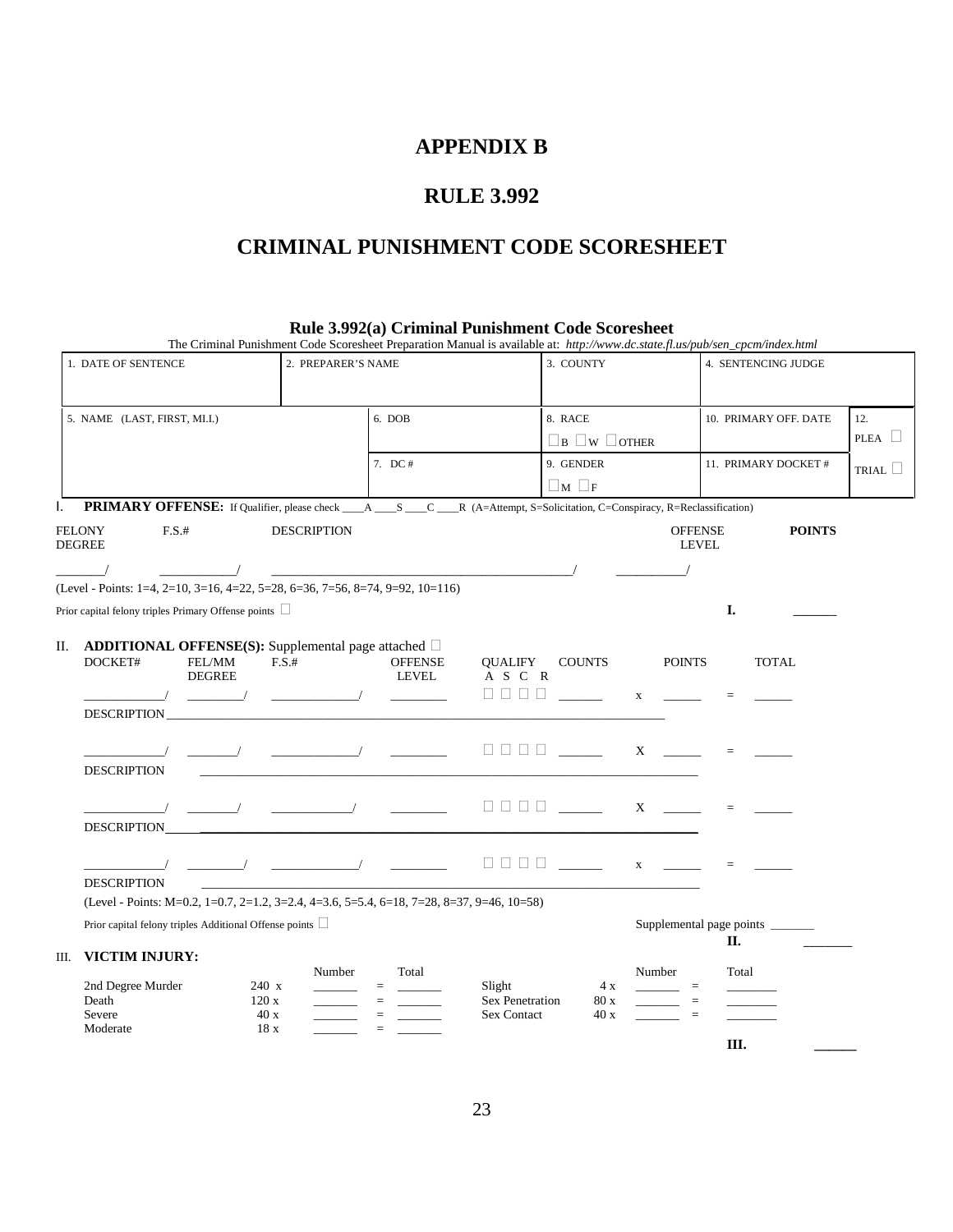| FEL/MM<br>F.S.#<br><b>DEGREE</b>                                                                                                                                                                                                                                                                                                                                                                                                                                                                              | IV. PRIOR RECORD: Supplemental page attached $\Box$<br><b>OFFENSE</b><br>LEVEL | <b>QUALIFY:</b><br>ASCR<br>8888 | <b>DESCRIPTION</b><br><u> 1989 - Johann Barbara, martxa al-A</u>                                                                                                                                                                                                                                                                                                                                  | NUMBER POINTS                                                                                                                                                            | <b>TOTAL</b><br>$X \sim \square$ = $\sim$                              |
|---------------------------------------------------------------------------------------------------------------------------------------------------------------------------------------------------------------------------------------------------------------------------------------------------------------------------------------------------------------------------------------------------------------------------------------------------------------------------------------------------------------|--------------------------------------------------------------------------------|---------------------------------|---------------------------------------------------------------------------------------------------------------------------------------------------------------------------------------------------------------------------------------------------------------------------------------------------------------------------------------------------------------------------------------------------|--------------------------------------------------------------------------------------------------------------------------------------------------------------------------|------------------------------------------------------------------------|
| <u> 1989 - John Barnett, fransk politiker (</u>                                                                                                                                                                                                                                                                                                                                                                                                                                                               |                                                                                | nnnn                            | <u> 1989 - Johann Stoff, amerikansk politiker (* 1908)</u>                                                                                                                                                                                                                                                                                                                                        |                                                                                                                                                                          | $X$ <sub>_____</sub> = _____                                           |
|                                                                                                                                                                                                                                                                                                                                                                                                                                                                                                               |                                                                                | a naja                          |                                                                                                                                                                                                                                                                                                                                                                                                   | X                                                                                                                                                                        | ____ = ____                                                            |
| $\overline{\phantom{a}}$ . The contract of $\overline{\phantom{a}}$                                                                                                                                                                                                                                                                                                                                                                                                                                           | $\sqrt{2}$                                                                     | n na n                          | <u> 1989 - Johann Barn, amerikansk politiker (d. 1989)</u>                                                                                                                                                                                                                                                                                                                                        |                                                                                                                                                                          | $X$ = $=$                                                              |
|                                                                                                                                                                                                                                                                                                                                                                                                                                                                                                               |                                                                                | $\Box \Box \Box \Box$           | <u> 1989 - Johann Stoff, deutscher Stoff, der Stoff, der Stoff, der Stoff, der Stoff, der Stoff, der Stoff, der S</u>                                                                                                                                                                                                                                                                             |                                                                                                                                                                          | $X$ = $=$                                                              |
|                                                                                                                                                                                                                                                                                                                                                                                                                                                                                                               |                                                                                | nnnn                            | <u> 1989 - Johann Barn, amerikansk politiker (d. 1989)</u>                                                                                                                                                                                                                                                                                                                                        |                                                                                                                                                                          | $X =$                                                                  |
| $\frac{1}{\sqrt{2}}$                                                                                                                                                                                                                                                                                                                                                                                                                                                                                          |                                                                                | <b>NNNN</b>                     | <u> 1980 - Johann Barbara, martin amerikan basar dan basar dan basar dalam basar dalam basar dalam basar dalam ba</u>                                                                                                                                                                                                                                                                             |                                                                                                                                                                          | $X \longrightarrow \square$                                            |
|                                                                                                                                                                                                                                                                                                                                                                                                                                                                                                               |                                                                                | nn nn                           |                                                                                                                                                                                                                                                                                                                                                                                                   |                                                                                                                                                                          | $X \longrightarrow \square$                                            |
|                                                                                                                                                                                                                                                                                                                                                                                                                                                                                                               |                                                                                | <b>REGE</b>                     | <u> 1980 - Jan Barbara, martxa a shekara 1980 - An</u>                                                                                                                                                                                                                                                                                                                                            |                                                                                                                                                                          | $X \longrightarrow \equiv \equiv$                                      |
|                                                                                                                                                                                                                                                                                                                                                                                                                                                                                                               |                                                                                |                                 | $(Level = Points: M=0.2, 1=0.5, 2=0.8, 3=1.6, 4=2.4, 5=3.6, 6=9, 7=14, 8=19, 9=23, 10=29)$                                                                                                                                                                                                                                                                                                        | Supplemental page points                                                                                                                                                 |                                                                        |
|                                                                                                                                                                                                                                                                                                                                                                                                                                                                                                               |                                                                                |                                 |                                                                                                                                                                                                                                                                                                                                                                                                   | IV.                                                                                                                                                                      |                                                                        |
|                                                                                                                                                                                                                                                                                                                                                                                                                                                                                                               |                                                                                |                                 |                                                                                                                                                                                                                                                                                                                                                                                                   | Page 1 Subtotal:                                                                                                                                                         |                                                                        |
|                                                                                                                                                                                                                                                                                                                                                                                                                                                                                                               |                                                                                |                                 |                                                                                                                                                                                                                                                                                                                                                                                                   | Effective Date: For offenses committed under the Criminal Punishment Code effective for offenses committee on or after October 1, 1998 and subsequent revisions.         |                                                                        |
| NAME (LAST, FIRST, MI)                                                                                                                                                                                                                                                                                                                                                                                                                                                                                        |                                                                                |                                 |                                                                                                                                                                                                                                                                                                                                                                                                   | <b>DOCKET#</b>                                                                                                                                                           |                                                                        |
|                                                                                                                                                                                                                                                                                                                                                                                                                                                                                                               |                                                                                |                                 |                                                                                                                                                                                                                                                                                                                                                                                                   |                                                                                                                                                                          |                                                                        |
|                                                                                                                                                                                                                                                                                                                                                                                                                                                                                                               |                                                                                |                                 |                                                                                                                                                                                                                                                                                                                                                                                                   | Page 1 Subtotal:<br>$\Box$ Escape $\Box$ Fleeing $\Box$ Failure to appear $\Box$ Supersedeas bond $\Box$ Incarceration $\Box$ Pretrial intervention or diversion program |                                                                        |
| $\Box$<br>П<br>П<br>П                                                                                                                                                                                                                                                                                                                                                                                                                                                                                         | before or at same time as sentence for violation of probation OR               |                                 | 6 points for any violation other than new felony conviction x _______ each successive violation OR<br>12 points x each successive violation for a violent felony offender<br>of special concern when the violation is not based solely on failure to pay costs, fines, or restitution OR<br>New felony conviction $= 24$ points $x \_$ each successive violation for a violent felony offender of | New felony conviction $= 12$ points $x \_$ each successive violation if new offense results in conviction                                                                | V.<br>VI.                                                              |
|                                                                                                                                                                                                                                                                                                                                                                                                                                                                                                               |                                                                                |                                 | special concern if new offense results in a conviction before or at the same time for violation of probation                                                                                                                                                                                                                                                                                      |                                                                                                                                                                          |                                                                        |
|                                                                                                                                                                                                                                                                                                                                                                                                                                                                                                               |                                                                                |                                 |                                                                                                                                                                                                                                                                                                                                                                                                   |                                                                                                                                                                          | VII. $\qquad$                                                          |
|                                                                                                                                                                                                                                                                                                                                                                                                                                                                                                               |                                                                                |                                 |                                                                                                                                                                                                                                                                                                                                                                                                   |                                                                                                                                                                          | VIII. $\qquad$                                                         |
|                                                                                                                                                                                                                                                                                                                                                                                                                                                                                                               |                                                                                |                                 |                                                                                                                                                                                                                                                                                                                                                                                                   | <b>Subtotal Sentence Points</b>                                                                                                                                          |                                                                        |
|                                                                                                                                                                                                                                                                                                                                                                                                                                                                                                               |                                                                                |                                 |                                                                                                                                                                                                                                                                                                                                                                                                   |                                                                                                                                                                          |                                                                        |
| $V.$ Legal Status violation = 4 Points<br>$\Box$ Court imposed or post prison release community supervision resulting in a conviction<br>VI. Community Sanction violation before the court for sentencing<br>$\Box$ Probation $\Box$ Community Control $\Box$ Pretrial Intervention or diversion<br>VII. Firearm/Semi-Automatic or Machine Gun $= 18$ or 25 Points<br>VIII. Prior Serious Felony - 30 Points<br>IX. Enhancements (only if the primary offense qualifies for enhancement)<br>Law Enf. Protect. | Drug Trafficker                                                                | Motor Vehicle Theft             | Criminal Gang Offense                                                                                                                                                                                                                                                                                                                                                                             | Domestic Violence in the Presence of Related Child<br>(offenses committed on or after 3/12/07)                                                                           | Adult-on-Minor Sex Offense<br>(offenses committed on or after 10/1/14) |
| $x 1.5$ $x 2.0$ $x 2.5$                                                                                                                                                                                                                                                                                                                                                                                                                                                                                       | $\frac{1}{2}$ x 1.5                                                            | $\equiv$ x 1.5                  | x 1.5                                                                                                                                                                                                                                                                                                                                                                                             | $\equiv$ x 1.5                                                                                                                                                           | $\equiv$ x 2.0                                                         |
|                                                                                                                                                                                                                                                                                                                                                                                                                                                                                                               |                                                                                |                                 |                                                                                                                                                                                                                                                                                                                                                                                                   | <b>Enhanced Subtotal Sentence Points</b>                                                                                                                                 | IX.                                                                    |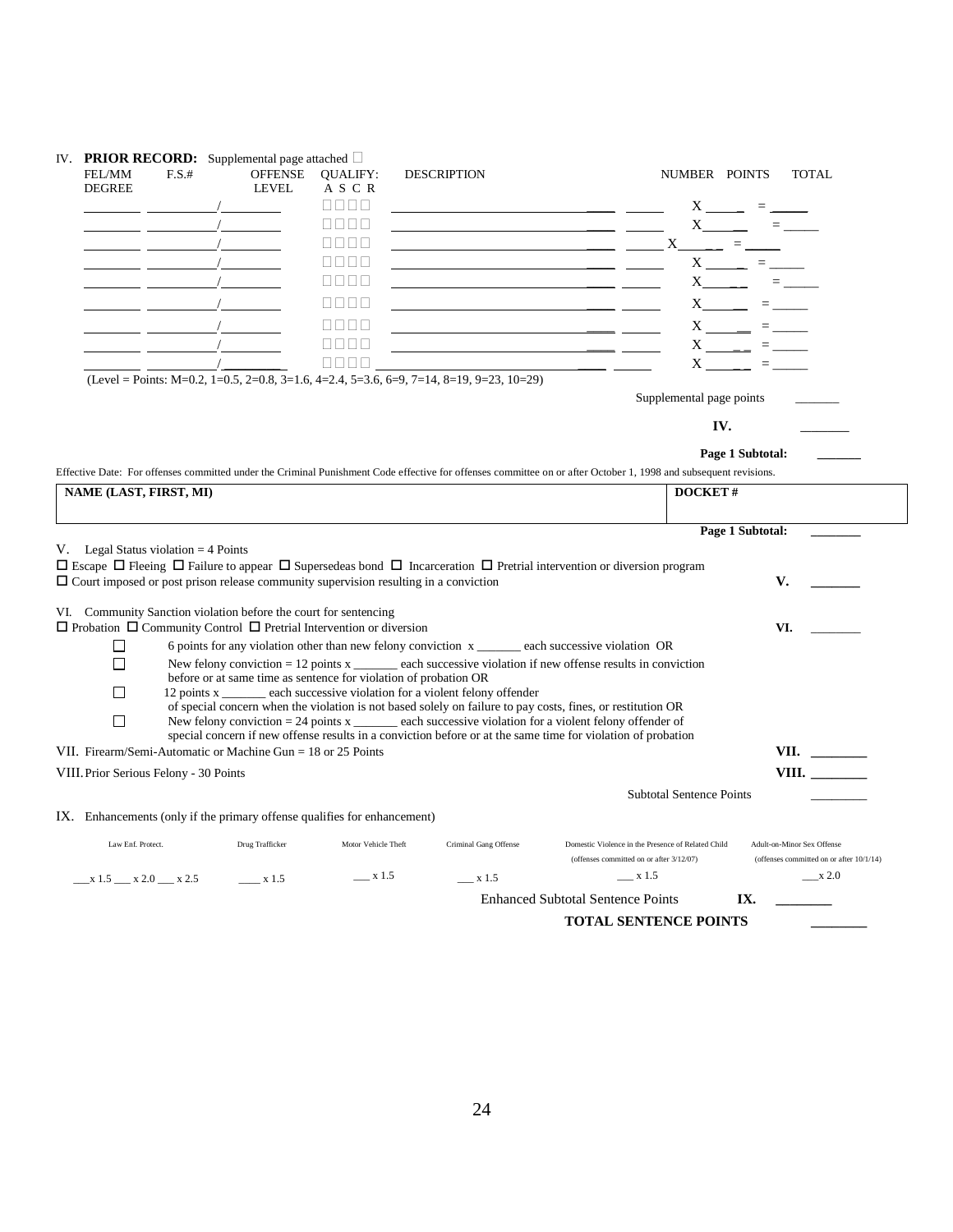#### **SENTENCE COMPUTATION**

If total sentence points are less than or equal to 44, the lowest permissible sentence is any non-state prison sanction**.** If the total sentence points are 22 points or less, see Section 775.082(10), Florida Statutes, to determine if the court must sentence the offender to a non-state prison sanction.

|                                        | total sentence points |                                                                                |       |                               | lowest permissible prison sentence in months                                                                                                                                                                                                                                                                                                     |
|----------------------------------------|-----------------------|--------------------------------------------------------------------------------|-------|-------------------------------|--------------------------------------------------------------------------------------------------------------------------------------------------------------------------------------------------------------------------------------------------------------------------------------------------------------------------------------------------|
| treatment-based drug court program.    |                       |                                                                                |       |                               | If total sentence points are 60 points or less and court makes findings pursuant to both Florida Statutes 948.20 and 397.334(3), the court may place the defendant into a                                                                                                                                                                        |
| a life sentence may be imposed.        |                       |                                                                                |       |                               | The maximum sentence is up to the statutory maximum for the primary and any additional offenses as provided in s. 775.082, F.S., unless the lowest permissible sentence<br>under the Code exceeds the statutory maximum. Such sentences may be imposed concurrently or consecutively. If total sentence points are greater than or equal to 363, |
|                                        |                       |                                                                                |       | maximum sentence In years     |                                                                                                                                                                                                                                                                                                                                                  |
|                                        |                       |                                                                                |       | <b>TOTAL SENTENCE IMPOSED</b> |                                                                                                                                                                                                                                                                                                                                                  |
|                                        |                       |                                                                                | Years | Months                        | Days                                                                                                                                                                                                                                                                                                                                             |
| State Prison                           |                       | Life                                                                           |       |                               |                                                                                                                                                                                                                                                                                                                                                  |
| County Jail                            | $\Box$                | Time Served                                                                    |       |                               |                                                                                                                                                                                                                                                                                                                                                  |
| <b>Community Control</b>               |                       |                                                                                |       |                               |                                                                                                                                                                                                                                                                                                                                                  |
| Probation<br>П                         | $\Box$ Modified       |                                                                                |       |                               |                                                                                                                                                                                                                                                                                                                                                  |
|                                        |                       |                                                                                |       |                               | Please check if sentenced as $\Box$ habitual offender, $\Box$ habitual violent offender, $\Box$ violent career criminal, $\Box$ prison releasee reoffender,                                                                                                                                                                                      |
|                                        |                       |                                                                                |       |                               |                                                                                                                                                                                                                                                                                                                                                  |
|                                        |                       |                                                                                |       |                               |                                                                                                                                                                                                                                                                                                                                                  |
| or a $\Box$ mandatory minimum applies. |                       | $\Box$ Mitigated Departure $\Box$ Plea Bargain $\Box$ Prison Diversion Program |       |                               |                                                                                                                                                                                                                                                                                                                                                  |
|                                        |                       | Other Reason                                                                   |       |                               |                                                                                                                                                                                                                                                                                                                                                  |

Effective Date: For offenses committed under the Criminal Punishment Code effective for offenses committed on or after October 1, 1998, and subsequent revisions.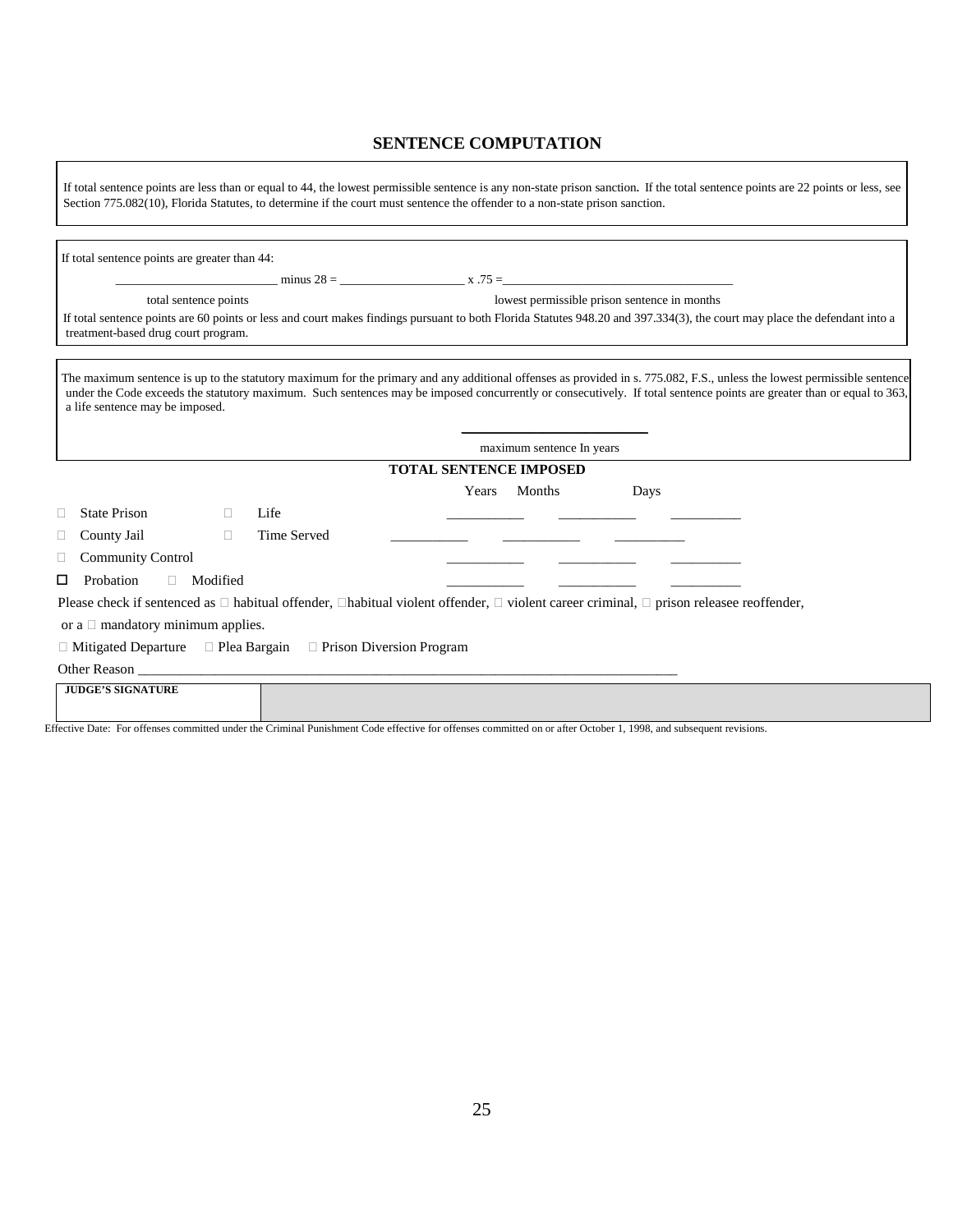|        | NAME (LAST, FIRST, MI.I)              |                                                                                                                                                                          |                      |                   |                          |                    | DOCKET#                                                                                                                |               |               |               | DATE OF SENTENCE                                                                                |              |
|--------|---------------------------------------|--------------------------------------------------------------------------------------------------------------------------------------------------------------------------|----------------------|-------------------|--------------------------|--------------------|------------------------------------------------------------------------------------------------------------------------|---------------|---------------|---------------|-------------------------------------------------------------------------------------------------|--------------|
|        |                                       | II. ADDITIONAL OFFENSES(S):                                                                                                                                              |                      |                   |                          |                    |                                                                                                                        |               |               |               |                                                                                                 |              |
|        | DOCKET#                               | FEL/MM                                                                                                                                                                   | F.S#                 |                   | <b>OFFENSE</b>           |                    | <b>QUALIFY</b>                                                                                                         | <b>COUNTS</b> |               | <b>POINTS</b> | <b>TOTAL</b>                                                                                    |              |
|        |                                       | <b>DEGREE</b>                                                                                                                                                            |                      |                   | LEVEL                    |                    | A S C R                                                                                                                |               |               |               |                                                                                                 |              |
|        |                                       |                                                                                                                                                                          |                      |                   |                          |                    | 0000                                                                                                                   |               | $\mathbf X$   |               | $=$                                                                                             |              |
|        | <b>DESCRIPTION</b>                    |                                                                                                                                                                          |                      |                   |                          |                    |                                                                                                                        |               |               |               |                                                                                                 |              |
|        |                                       |                                                                                                                                                                          |                      |                   |                          |                    | 8888                                                                                                                   |               | X             |               | 100 - San House, San House, San House,                                                          |              |
|        | <b>DESCRIPTION</b>                    |                                                                                                                                                                          |                      |                   |                          |                    |                                                                                                                        |               |               |               |                                                                                                 |              |
|        |                                       |                                                                                                                                                                          |                      |                   | <b>Contract Contract</b> |                    | 0000                                                                                                                   |               | $\mathbf{x}$  |               | $\mathcal{L}(\mathcal{L}(\mathcal{L}))=\mathcal{L}(\mathcal{L}(\mathcal{L}))$ . The contract of |              |
|        | <b>DESCRIPTION</b>                    |                                                                                                                                                                          |                      |                   |                          |                    |                                                                                                                        |               |               |               |                                                                                                 |              |
|        |                                       |                                                                                                                                                                          |                      |                   |                          |                    | $\begin{array}{c c c c c} \square & \square & \square & \square \end{array}$                                           |               | $\mathbf{X}$  |               | - Contractor - Contractor - Contractor                                                          |              |
|        | <b>DESCRIPTION</b>                    |                                                                                                                                                                          |                      |                   |                          |                    |                                                                                                                        |               |               |               |                                                                                                 |              |
|        |                                       |                                                                                                                                                                          | $\qquad \qquad \Box$ |                   |                          |                    | 0000                                                                                                                   |               | $\mathbf{X}$  |               | <u> 1999 - Filippin A</u>                                                                       |              |
|        | <b>DESCRIPTION</b>                    |                                                                                                                                                                          |                      |                   |                          |                    |                                                                                                                        |               |               |               |                                                                                                 |              |
|        |                                       | (Level - Points: M=0.2, 1=0.7, 2=1.2, 3=2.4, 4=3.6, 5=5.4, 6=18, 7=28, 8=37, 9=46, 10=58)                                                                                |                      |                   |                          |                    |                                                                                                                        |               |               |               |                                                                                                 |              |
|        |                                       |                                                                                                                                                                          |                      |                   |                          |                    |                                                                                                                        |               |               |               | $\mathbf{II.}$                                                                                  |              |
|        | <b>IV. PRIOR RECORD</b><br>FEL/MM     | F.S.#                                                                                                                                                                    | <b>OFFENSE</b>       | <b>QUALIFY:</b>   |                          | <b>DESCRIPTION</b> |                                                                                                                        |               | <b>NUMBER</b> |               | <b>POINTS</b>                                                                                   | <b>TOTAL</b> |
|        | <b>DEGREE</b>                         |                                                                                                                                                                          | <b>LEVEL</b>         | A S C R           |                          |                    |                                                                                                                        |               |               |               |                                                                                                 |              |
|        |                                       |                                                                                                                                                                          |                      | 8888              |                          |                    | <u> 1980 - Jan Barbara Barbara, martxa a shekara 1980 - Ann an t-Ann an t-Ann an t-Ann an t-Ann an t-Ann an t-Ann </u> |               |               |               | $X \underline{\hspace{1cm}} = \underline{\hspace{1cm}}$                                         |              |
|        | <u> a shekara ta 1999 a shekara t</u> |                                                                                                                                                                          |                      | 0000              |                          |                    | <u> 1980 - Johann Stoff, Amerikaansk politiker († 1901)</u>                                                            |               |               |               | $X \begin{array}{ccc} \hline \end{array}$                                                       |              |
|        |                                       |                                                                                                                                                                          |                      | <b>.</b>          |                          |                    | the contract of the contract of the contract of the contract of the contract of the contract of the contract of        |               |               |               | $X \_ \_ = \_$                                                                                  |              |
|        |                                       |                                                                                                                                                                          |                      | <u>Literatura</u> |                          |                    | <u> 1990 - Jan James James, politik e</u> ta <mark>lizaren 1</mark> 9a - <u>Jan James James James</u>                  |               |               |               |                                                                                                 |              |
|        |                                       |                                                                                                                                                                          |                      |                   |                          |                    |                                                                                                                        |               |               |               | $X \underline{\hspace{1cm}} = \underline{\hspace{1cm}}$                                         |              |
|        |                                       |                                                                                                                                                                          |                      | 0000              |                          |                    |                                                                                                                        |               |               |               | $X \underline{\hspace{1cm}} = \underline{\hspace{1cm}}$                                         |              |
|        |                                       |                                                                                                                                                                          |                      | e e e e           |                          |                    |                                                                                                                        |               |               |               | $X \underline{\hspace{1cm}} = \underline{\hspace{1cm}}$                                         |              |
|        |                                       | (Level = Points: M=0.2, 1=0.5, 2=0.8, 3=1.6, 4=2.4, 5=3.6, 6=9, 7=14, 8=19, 9=23, 10=29)                                                                                 |                      |                   |                          |                    |                                                                                                                        |               |               |               | IV. $\qquad \qquad$                                                                             |              |
|        |                                       |                                                                                                                                                                          |                      |                   |                          |                    | <b>REASONS FOR DEPARTURE - MITIGATING CIRCUMSTANCES</b>                                                                |               |               |               |                                                                                                 |              |
|        |                                       |                                                                                                                                                                          |                      |                   |                          |                    | (reasons may be checked here or written on the scoresheet)                                                             |               |               |               |                                                                                                 |              |
| $\Box$ |                                       | Legitimate, uncoerced plea bargain.                                                                                                                                      |                      |                   |                          |                    |                                                                                                                        |               |               |               |                                                                                                 |              |
| $\Box$ |                                       | The defendant was an accomplice to the offense and was a relatively minor participant in the criminal conduct.                                                           |                      |                   |                          |                    |                                                                                                                        |               |               |               |                                                                                                 |              |
| □      |                                       | The capacity of the defendant to appreciate the criminal nature of the conduct or to conform that conduct to the requirements of law was substantially impaired.         |                      |                   |                          |                    |                                                                                                                        |               |               |               |                                                                                                 |              |
| $\Box$ | amenable to treatment.                | The defendant requires specialized treatment for a mental disorder that is unrelated to substance abuse or addiction, or for a physical disability, and the defendant is |                      |                   |                          |                    |                                                                                                                        |               |               |               |                                                                                                 |              |
| $\Box$ |                                       | The need for payment of restitution to the victim outweighs the need for a prison sentence.                                                                              |                      |                   |                          |                    |                                                                                                                        |               |               |               |                                                                                                 |              |
| $\Box$ |                                       | The victim was an initiator, willing participant, aggressor, or provoker of the incident.                                                                                |                      |                   |                          |                    |                                                                                                                        |               |               |               |                                                                                                 |              |
| $\Box$ |                                       | The defendant acted under extreme duress or under the domination of another person.                                                                                      |                      |                   |                          |                    |                                                                                                                        |               |               |               |                                                                                                 |              |
| $\Box$ |                                       | Before the identity of the defendant was determined, the victim was substantially compensated.                                                                           |                      |                   |                          |                    |                                                                                                                        |               |               |               |                                                                                                 |              |
| $\Box$ |                                       | The defendant cooperated with the State to resolve the current offense or any other offense.                                                                             |                      |                   |                          |                    |                                                                                                                        |               |               |               |                                                                                                 |              |
| u      |                                       | The offense was committed in an unsophisticated manner and was an isolated incident for which the defendant has shown remorse.                                           |                      |                   |                          |                    |                                                                                                                        |               |               |               |                                                                                                 |              |

#### **RULE 3.992(b) Supplemental Criminal Punishment Code Scoresheet**

At the time of the offense the defendant was too young to appreciate the consequences of the offense.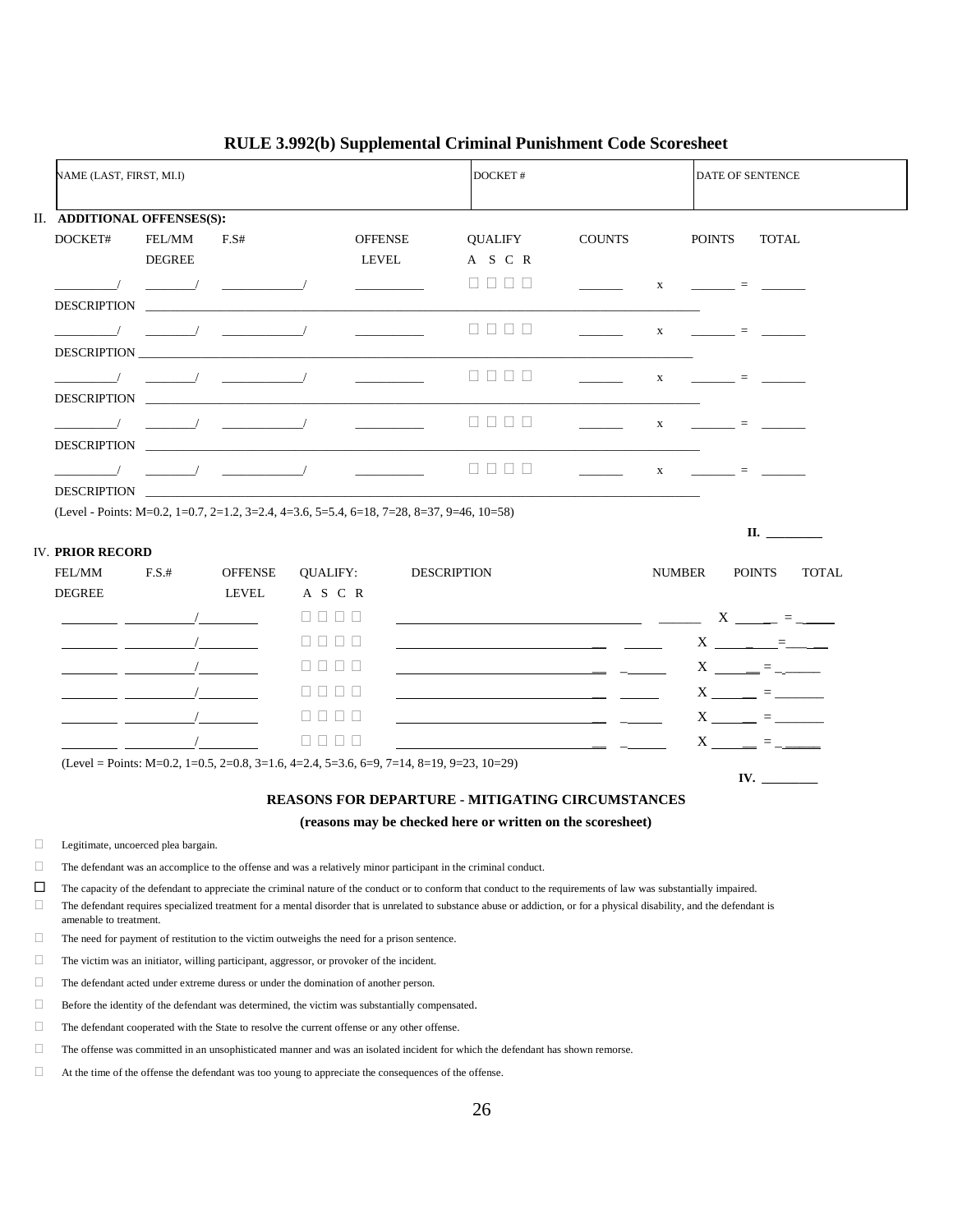- $\hfill\Box$  <br> The defendant is to be sentenced as a youthful offender.
- $\Box$  The defendant is amenable to the services of a postadjudicatory treatment-based drug court program and is otherwise qualified to participate in the program.
- $\Box$  The defendant was making a good faith effort to obtain or provide medical assistance for an individual experiencing a drug-related overdose.

Pursuant to 921.0026(3) the defendant's substance abuse or addiction does not justify a downward departure from the lowest permissible sentence, except for the provisions of s. 921.0026(2)(m). Effective Date: For offenses committed under the Criminal Punishment Code effective for offenses committed on or after October 1, 1998 and subsequent revisions.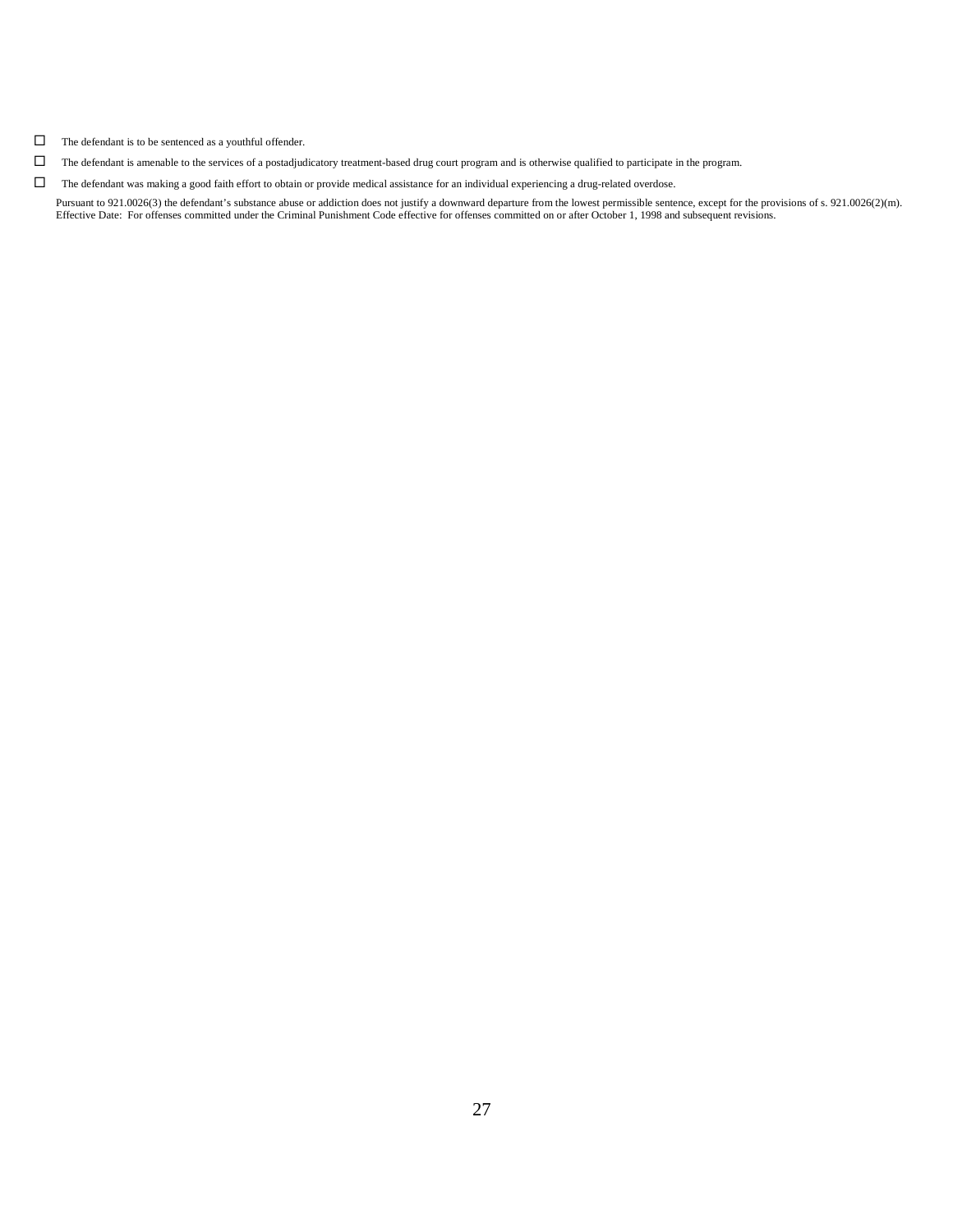### **APPENDIX C Offense Severity Ranking Chart Florida Criminal Punishment Code Section 921.0022, Florida Statutes**

**Felony offenses subject to the 1998 Criminal Punishment Code are listed in a single offense severity ranking chart located at section 921.0022, Florida Statutes. The offense severity ranking chart employs 10 offense levels, ranked from least severe to most severe. Each felony offense is assigned to a level according to the severity of the offense, commensurate with the harm or potential for harm to the community that is caused by the offense, as determined by statute. The numerical statutory reference in the left column of the chart and the felony degree designations in the middle column of the chart determine whether felony offenses are specifically listed in the offense severity ranking chart and the appropriate severity level. The language in the right column is merely descriptive.**

**Felony offenses not listed in section 921.0022, Florida Statutes, are assigned a severity level in accordance with section 921.0023, Florida Statutes, as follows:**

- **(A) A felony of the third degree within offense level 1.**
- **(B) A felony of the second degree within offense level 4.**
- **(C) A felony of the first degree within offense level 7.**
- **(D) A felony of the first degree punishable by life within offense level 9.**
- **(E) A life felony within offense level 10.**

**An offense does not become unlisted and subject to the provisions of section 921.0023, Florida Statutes, because of a reclassification of the degree of felony pursuant to section 775.0845, section 775.0861, section 775.0862, section 775.087, section 775.0875, section 794.023, Florida Statutes, or any other law that provides an enhanced penalty for a felony offense.**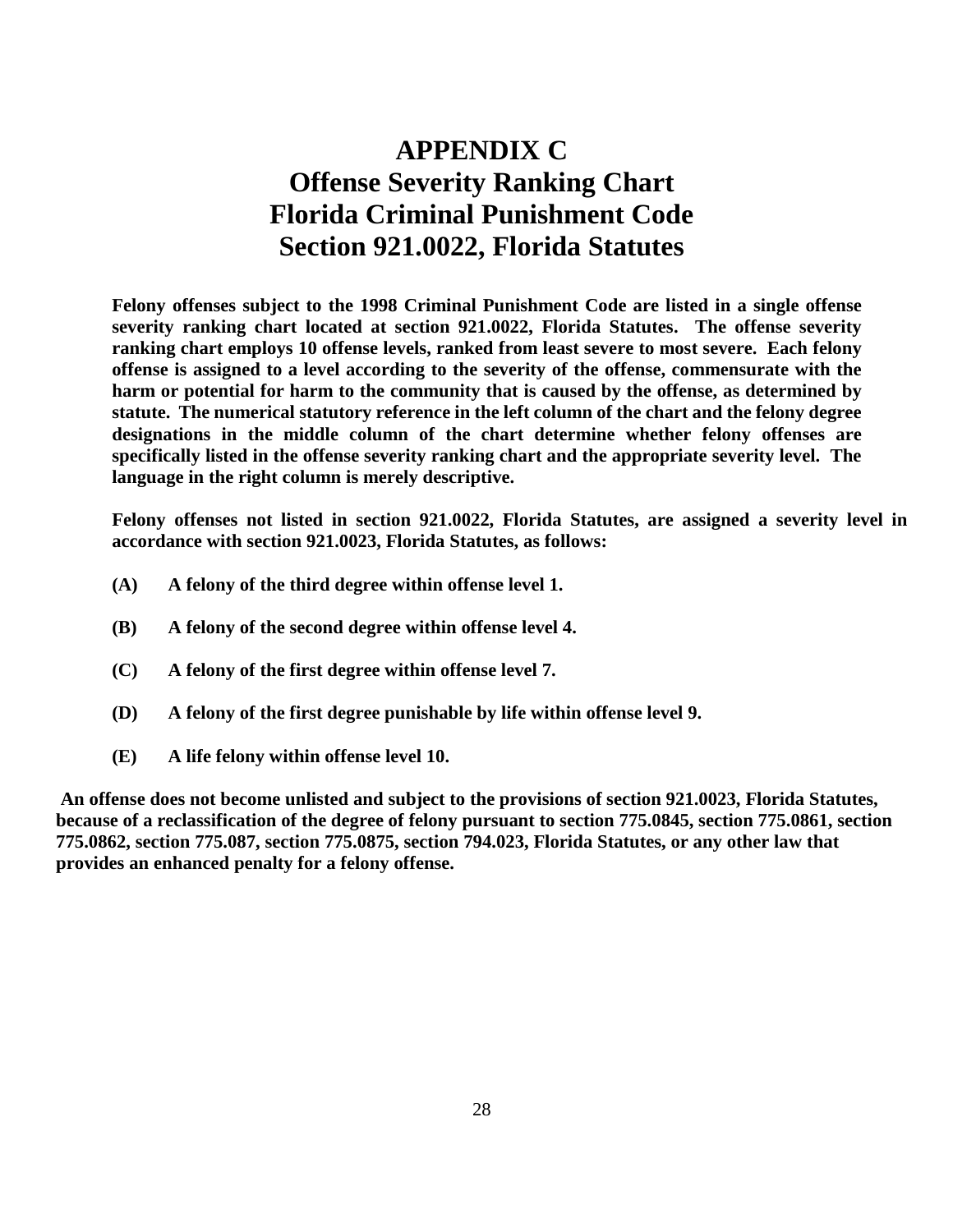### **LEVEL 1**

| Florida<br>Statute      | Felony<br>Degree | Description                                                                                                                |
|-------------------------|------------------|----------------------------------------------------------------------------------------------------------------------------|
| 24.118(3)(a)            | 3rd              | Counterfeit or altered state lottery ticket.                                                                               |
| 212.054(2)(b)           | 3rd              | Discretionary sales surtax; limitations, administration, and collection.                                                   |
| 212.15(2)(b)            | 3rd              | Failure to remit sales taxes, amount \$1,000 or more but less than \$20,000.                                               |
| 316.1935(1)             | 3rd              | Fleeing or attempting to elude law enforcement officer.                                                                    |
| 319.30(5)               | 3rd              | Sell, exchange, give away certificate of title or identification number plate.                                             |
| 319.35(1)(a)            | 3rd              | Tamper, adjust, change, etc., an odometer.                                                                                 |
| 320.26(1)(a)            | 3rd              | Counterfeit, manufacture, or sell registration license plates or validation stickers.                                      |
| 322.212<br>$(1)(a)-(c)$ | 3rd              | Possession of forged, stolen, counterfeit, or unlawfully issued driver license; possession<br>of simulated identification. |
| 322.212(4)              | 3rd              | Supply or aid in supplying unauthorized driver license or identification card.                                             |
| 322.212(5)(a)           | 3rd              | False application for driver license or identification card.                                                               |
| 414.39(3)(a)            | 3rd              | Fraudulent misappropriation of public assistance funds by employee/official, value<br>more than \$200.                     |
| 443.071(1)              | 3rd              | False statement or representation to obtain or increase reemployment assistance<br>benefits.                               |
| 509.151(1)              | 3rd              | Defraud an innkeeper, food or lodging value \$1,000 or more.                                                               |
| 517.302(1)              | 3rd              | Violation of the Florida Securities and Investor Protection Act.                                                           |
| 713.69                  | 3rd              | Tenant removes property upon which lien has accrued, value \$1,000 or more.                                                |
| 812.014(3)(c)           | 3rd              | Petit theft (3rd conviction); theft of any property not specified in subsection (2).                                       |
| 812.081(2)              | 3rd              | Unlawfully makes or causes to be made a reproduction of a trade secret.                                                    |
| 815.04(5)(a)            | 3rd              | Offense against intellectual property (i.e., computer programs, data).                                                     |
| 817.52(2)               | 3rd              | Hiring with intent to defraud, motor vehicle services.                                                                     |
| 817.569(2)              | 3rd              | Use of public record or public records information or providing false information to<br>facilitate commission of a felony. |
| 826.01                  | 3rd              | Bigamy.                                                                                                                    |
| 828.122(3)              | 3rd              | Fighting or baiting animals.                                                                                               |
| 831.04(1)               | 3rd              | Any erasure, alteration, etc., of any replacement deed, map, plat, or other document<br>listed in s. $92.28$ .             |
| 831.31(1)(a)            | 3rd              | Sell, deliver, or possess counterfeit controlled substances, all but s. 893.03(5) drugs.                                   |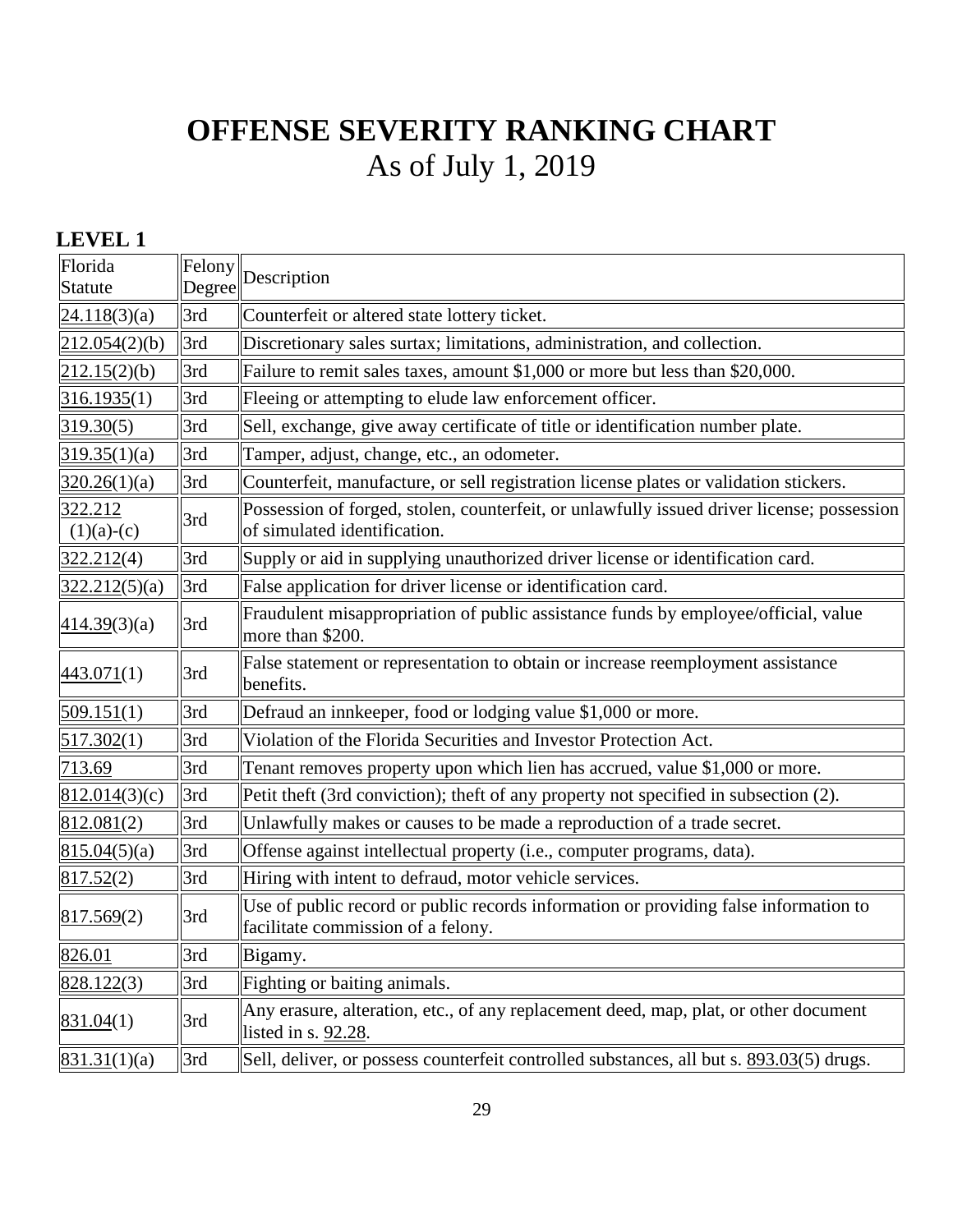| Florida<br>Statute                                                  | Degree | $\ Felony\ $ Description                                                                                                                            |
|---------------------------------------------------------------------|--------|-----------------------------------------------------------------------------------------------------------------------------------------------------|
| 832.041(1)                                                          | 3rd    | Stopping payment with intent to defraud \$150 or more.                                                                                              |
| $\frac{1}{832.05(2)(b)}$ & $\left\  \frac{3}{2} \right\ $<br>(4)(c) |        | Knowing, making, issuing worthless checks \$150 or more or obtaining property in<br>return for worthless check \$150 or more.                       |
| 838.15(2)                                                           | 3rd    | Commercial bribe receiving.                                                                                                                         |
| 838.16                                                              | 3rd    | Commercial bribery.                                                                                                                                 |
| 843.18                                                              | 3rd    | Fleeing by boat to elude a law enforcement officer.                                                                                                 |
| 847.011(1)(a)                                                       | 3rd    | Sell, distribute, etc., obscene, lewd, etc., material (2nd conviction).                                                                             |
| $849.09(1)(a)$ -<br>(d)                                             | 3rd    | Lottery; set up, promote, etc., or assist therein, conduct or advertise drawing for prizes,<br>or dispose of property or money by means of lottery. |
| 849.23                                                              | 3rd    | Gambling-related machines; "common offender" as to property rights.                                                                                 |
| 849.25(2)                                                           | 3rd    | Engaging in bookmaking.                                                                                                                             |
| 860.08                                                              | 3rd    | Interfere with a railroad signal.                                                                                                                   |
| 860.13(1)(a)                                                        | 3rd    | Operate aircraft while under the influence.                                                                                                         |
| 893.13(2)(a)2.                                                      | 3rd    | Purchase of cannabis.                                                                                                                               |
| 893.13(6)(a)                                                        | 3rd    | Possession of cannabis (more than 20 grams).                                                                                                        |
| 934.03(1)(a)                                                        | 3rd    | Intercepts, or procures any other person to intercept, any wire or oral communication.                                                              |

### **LEVEL 2**

| Florida<br><b>Statute</b> | Degree | $\left\Vert \text{Felong}\right\Vert _{\text{Description}}$                                                                                 |
|---------------------------|--------|---------------------------------------------------------------------------------------------------------------------------------------------|
| 379.2431<br>(1)(e)3.      | 3rd    | Possession of 11 or fewer marine turtle eggs in violation of the Marine Turtle<br>Protection Act.                                           |
| 379.2431<br>(1)(e)4.      | 3rd    | Possession of more than 11 marine turtle eggs in violation of the Marine Turtle<br>Protection Act.                                          |
| 403.413(6)(c)             | 3rd    | Dumps waste litter exceeding 500 lbs. in weight or 100 cubic feet in volume or any<br>quantity for commercial purposes, or hazardous waste. |
| 517.07(2)                 | 3rd    | Failure to furnish a prospectus meeting requirements.                                                                                       |
| 590.28(1)                 | 3rd    | Intentional burning of lands.                                                                                                               |
| 784.05(3)                 | 3rd    | Storing or leaving a loaded firearm within reach of minor who uses it to inflict injury or<br>death.                                        |
| 787.04(1)                 | 3rd    | In violation of court order, take, entice, etc., minor beyond state limits.                                                                 |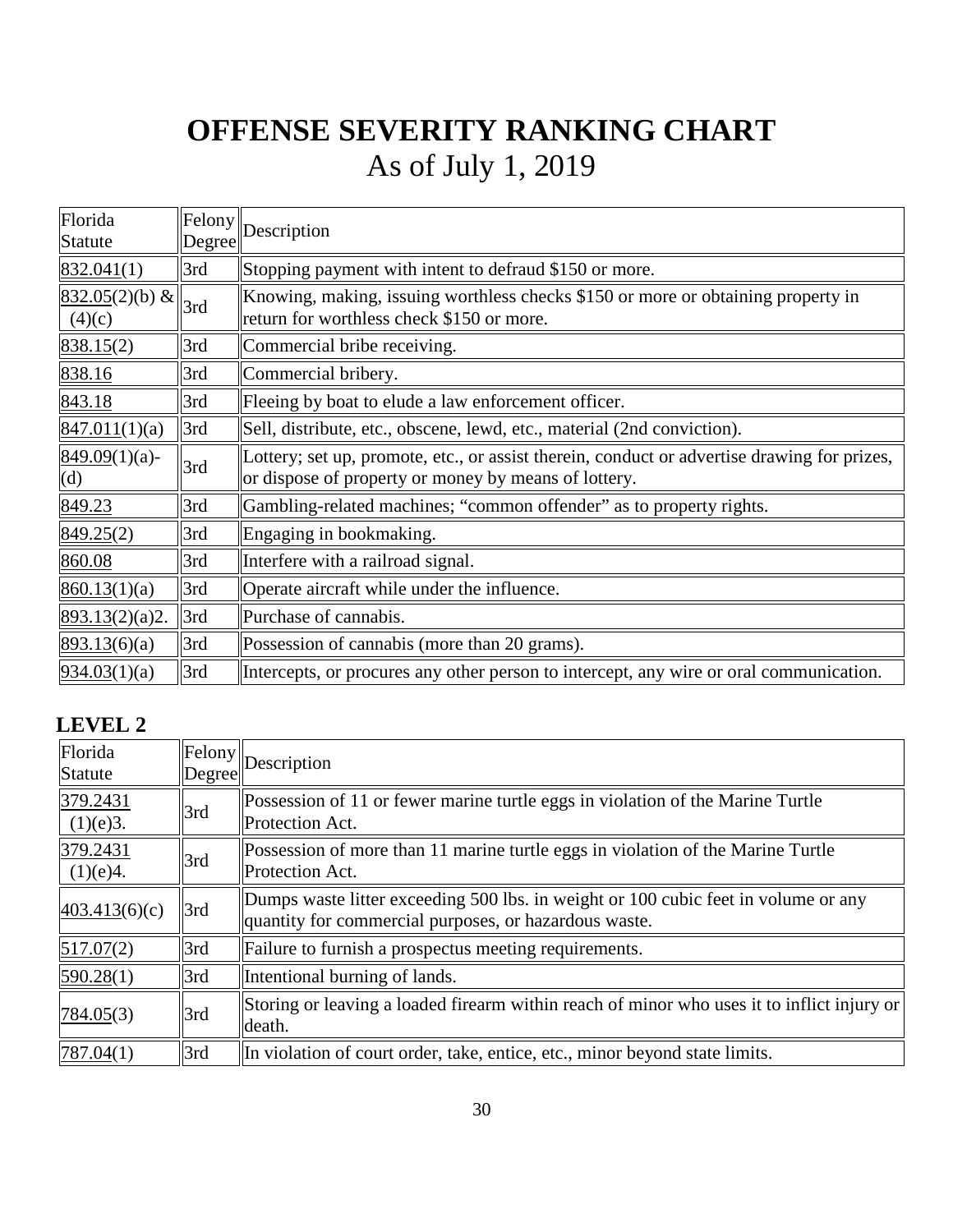| Florida<br><b>Statute</b> | Degree | $\left\Vert \text{Felong}\right\Vert _{\text{Description}}$                                                                                                                                                |
|---------------------------|--------|------------------------------------------------------------------------------------------------------------------------------------------------------------------------------------------------------------|
| 806.13(1)(b)3.            | 3rd    | Criminal mischief; damage \$1,000 or more to public communication or any other<br>public service.                                                                                                          |
| 810.061(2)                | 3rd    | Impairing or impeding telephone or power to a dwelling; facilitating or furthering<br>burglary.                                                                                                            |
| 810.09(2)(e)              | 3rd    | Trespassing on posted commercial horticulture property.                                                                                                                                                    |
| 812.014(2)(c)1            | 3rd    | Grand theft, 3rd degree; \$750 or more but less than \$5,000.                                                                                                                                              |
| 812.014(2)(d)             | 3rd    | Grand theft, 3rd degree; \$100 or more but less than \$750, taken from unenclosed<br>curtilage of dwelling.                                                                                                |
| 812.015(7)                | 3rd    | Possession, use, or attempted use of an antishoplifting or inventory control device<br>countermeasure.                                                                                                     |
| 817.234(1)(a)2            | 3rd    | False statement in support of insurance claim.                                                                                                                                                             |
| 817.481(3)(a)             | 3rd    | Obtain credit or purchase with false, expired, counterfeit, etc., credit card, value over<br>\$300.                                                                                                        |
| 817.52(3)                 | 3rd    | Failure to redeliver hired vehicle.                                                                                                                                                                        |
| 817.54                    | 3rd    | With intent to defraud, obtain mortgage note, etc., by false representation.                                                                                                                               |
| 817.60(5)                 | 3rd    | Dealing in credit cards of another.                                                                                                                                                                        |
| 817.60(6)(a)              | 3rd    | Forgery; purchase goods, services with false card.                                                                                                                                                         |
| 817.61                    | 3rd    | Fraudulent use of credit cards over \$100 or more within 6 months.                                                                                                                                         |
| 826.04                    | 3rd    | Knowingly marries or has sexual intercourse with person to whom related.                                                                                                                                   |
| 831.01                    | 3rd    | Forgery.                                                                                                                                                                                                   |
| 831.02                    | 3rd    | Uttering forged instrument; utters or publishes alteration with intent to defraud.                                                                                                                         |
| 831.07                    | 3rd    | Forging bank bills, checks, drafts, or promissory notes.                                                                                                                                                   |
| 831.08                    | 3rd    | Possessing 10 or more forged notes, bills, checks, or drafts.                                                                                                                                              |
| 831.09                    | 3rd    | Uttering forged notes, bills, checks, drafts, or promissory notes.                                                                                                                                         |
| 831.11                    | 3rd    | Bringing into the state forged bank bills, checks, drafts, or notes.                                                                                                                                       |
| 832.05(3)(a)              | 3rd    | Cashing or depositing item with intent to defraud.                                                                                                                                                         |
| 843.08                    | 3rd    | False personation.                                                                                                                                                                                         |
| $893.13(2)(a)2$ .         | 3rd    | Purchase of any s. $893.03(1)(c)$ , $(2)(c)1$ , $(2)(c)2$ , $(2)(c)3$ , $(2)(c)6$ , $(2)(c)7$ , $(2)(c)8$ ,<br>$\left  (2)(c)9, (2)(c)10, (3), \text{ or } (4) \text{ drugs other than cannabis.} \right $ |
| 893.147(2)                | 3rd    | Manufacture or delivery of drug paraphernalia.                                                                                                                                                             |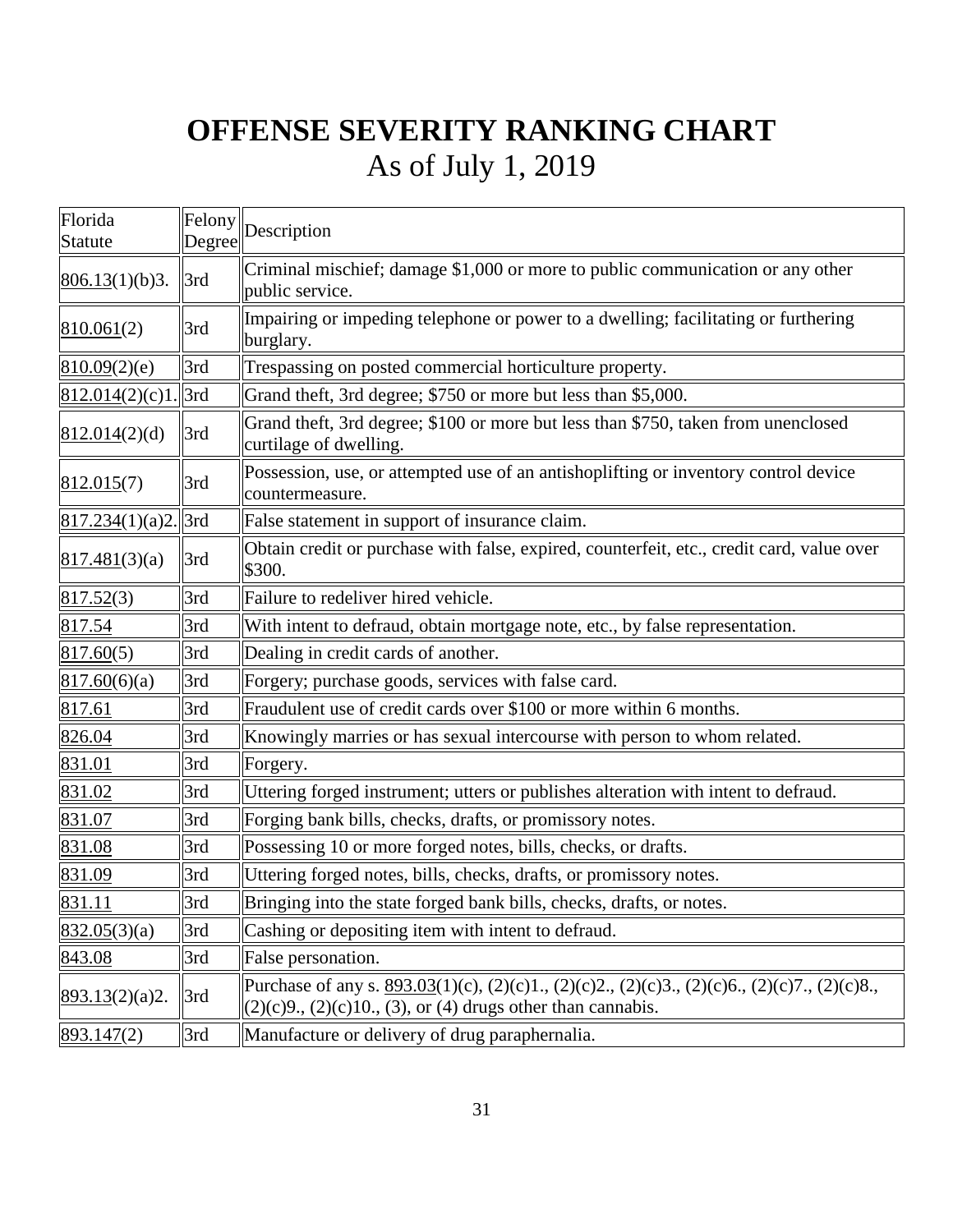### **LEVEL 3**

| Florida<br><b>Statute</b>  | Felony<br>Degree | Description                                                                                                                                                                                                                                              |
|----------------------------|------------------|----------------------------------------------------------------------------------------------------------------------------------------------------------------------------------------------------------------------------------------------------------|
| 119.10(2)(b)               | 3rd              | Unlawful use of confidential information from police reports.                                                                                                                                                                                            |
| 316.066<br>$(3)(b)-(d)$    | 3rd              | Unlawfully obtaining or using confidential crash reports.                                                                                                                                                                                                |
| 316.193(2)(b)              | 3rd              | Felony DUI, 3rd conviction.                                                                                                                                                                                                                              |
| <u>316.1935</u> (2)        | 3rd              | Fleeing or attempting to elude law enforcement officer in patrol vehicle with siren and<br>lights activated.                                                                                                                                             |
| 319.30(4)                  | 3rd              | Possession by junkyard of motor vehicle with identification number plate removed.                                                                                                                                                                        |
| 319.33(1)(a)               | 3rd              | Alter or forge any certificate of title to a motor vehicle or mobile home.                                                                                                                                                                               |
| 319.33(1)(c)               | 3rd              | Procure or pass title on stolen vehicle.                                                                                                                                                                                                                 |
| 319.33(4)                  | 3rd              | With intent to defraud, possess, sell, etc., a blank, forged, or unlawfully obtained title<br>or registration.                                                                                                                                           |
| 327.35(2)(b)               | 3rd              | Felony BUI.                                                                                                                                                                                                                                              |
| 328.05(2)                  | 3rd              | Possess, sell, or counterfeit fictitious, stolen, or fraudulent titles or bills of sale of<br>vessels.                                                                                                                                                   |
| 328.07 <sub>(4)</sub>      | 3rd              | Manufacture, exchange, or possess vessel with counterfeit or wrong ID number.                                                                                                                                                                            |
| 376.302(5)                 | 3rd              | Fraud related to reimbursement for cleanup expenses under the Inland Protection Trust<br>Fund.                                                                                                                                                           |
| 379.2431<br>(1)(e)5.       | 3rd              | Taking, disturbing, mutilating, destroying, causing to be destroyed, transferring,<br>selling, offering to sell, molesting, or harassing marine turtles, marine turtle eggs, or<br>marine turtle nests in violation of the Marine Turtle Protection Act. |
| 379.2431<br>(1)(e)6.       | 3rd              | Possessing any marine turtle species or hatchling, or parts thereof, or the nest of any<br>marine turtle species described in the Marine Turtle Protection Act.                                                                                          |
| 379.2431<br>(1)(e)7.       | 3rd              | Soliciting to commit or conspiring to commit a violation of the Marine Turtle<br>Protection Act.                                                                                                                                                         |
| 400.9935(4)(a)<br>or $(b)$ | 3rd              | Operating a clinic, or offering services requiring licensure, without a license.                                                                                                                                                                         |
| 400.9935(4)(e)             | 3rd              | Filing a false license application or other required information or failing to report<br>information.                                                                                                                                                    |
| 440.1051(3)                | 3rd              | False report of workers' compensation fraud or retaliation for making such a report.                                                                                                                                                                     |
| 501.001(2)(b)              | 2nd              | Tampers with a consumer product or the container using materially false/misleading<br>information.                                                                                                                                                       |
| 624.401(4)(a)              | 3rd              | Transacting insurance without a certificate of authority.                                                                                                                                                                                                |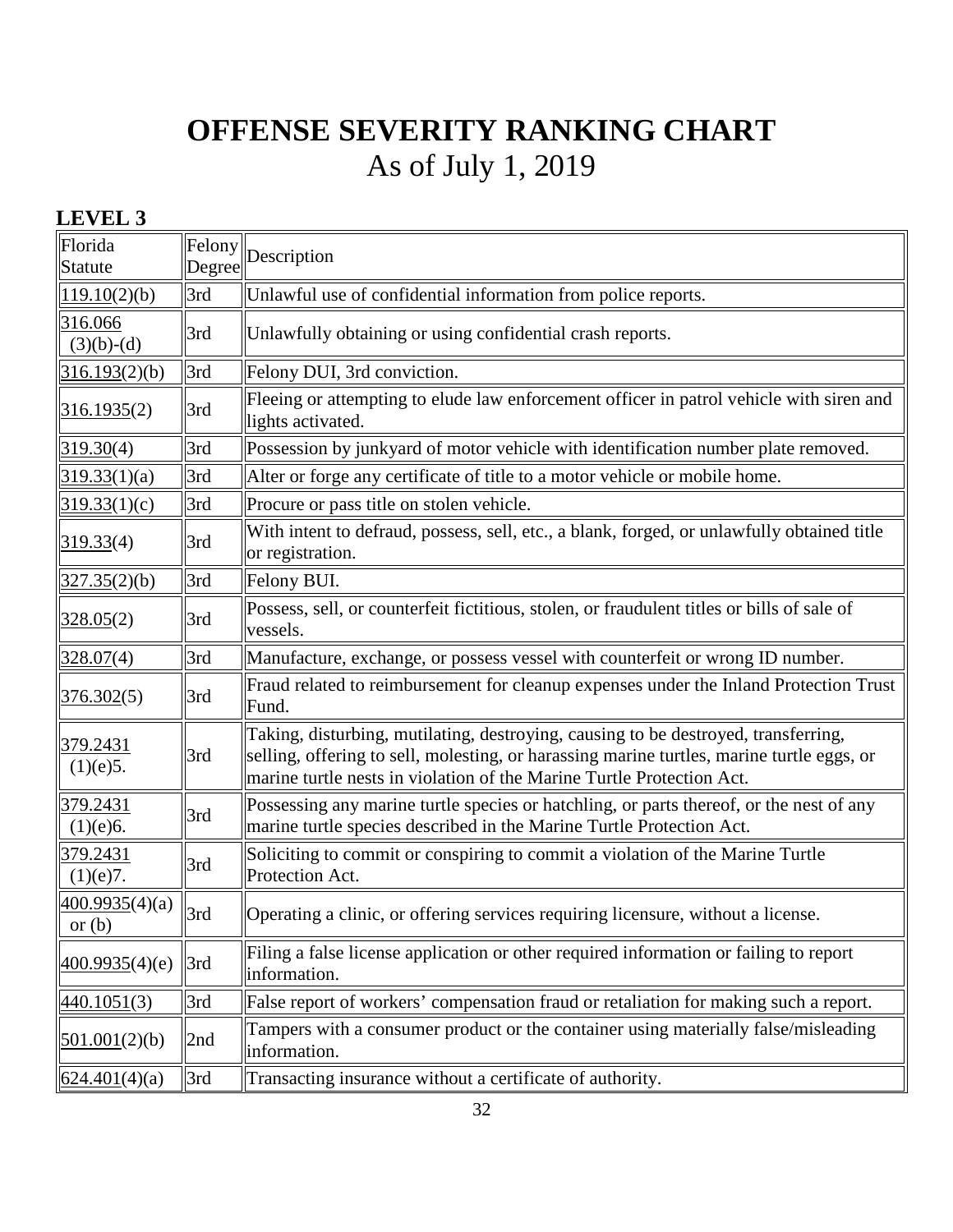| Florida<br>Statute           | Felony<br>Degree | Description                                                                                                                          |
|------------------------------|------------------|--------------------------------------------------------------------------------------------------------------------------------------|
| $624.401(4)(b)1$ . 3rd       |                  | Transacting insurance without a certificate of authority; premium collected less than<br>\$20,000.                                   |
| 626.902(1)(a)<br>$\&$<br>(b) | 3rd              | Representing an unauthorized insurer.                                                                                                |
| 697.08                       | 3rd              | Equity skimming.                                                                                                                     |
| 790.15(3)                    | 3rd              | Person directs another to discharge firearm from a vehicle.                                                                          |
| 806.10(1)                    | 3rd              | Maliciously injure, destroy, or interfere with vehicles or equipment used in firefighting.                                           |
| 806.10(2)                    | 3rd              | Interferes with or assaults firefighter in performance of duty.                                                                      |
| 810.09(2)(c)                 | 3rd              | Trespass on property other than structure or conveyance armed with firearm or<br>dangerous weapon.                                   |
| 812.014(2)(c)2.              | 3rd              | Grand theft; \$5,000 or more but less than \$10,000.                                                                                 |
| 812.0145(2)(c)               | 3rd              | Theft from person 65 years of age or older; \$300 or more but less than \$10,000.                                                    |
| 812.015(8)(b)                | 3rd              | Retail theft with intent to sell; conspires with others.                                                                             |
| 815.04(5)(b)                 | 2nd              | Computer offense devised to defraud or obtain property.                                                                              |
| $817.034(4)(a)3.$  3rd       |                  | Engages in scheme to defraud (Florida Communications Fraud Act), property valued at<br>less than \$20,000.                           |
| 817.233                      | 3rd              | Burning to defraud insurer.                                                                                                          |
| 817.234<br>(8)(b) & (c)      | 3rd              | Unlawful solicitation of persons involved in motor vehicle accidents.                                                                |
| 817.234(11)(a)               | 3rd              | Insurance fraud; property value less than \$20,000.                                                                                  |
| 817.236                      | 3rd              | Filing a false motor vehicle insurance application.                                                                                  |
| 817.2361                     | 3rd              | Creating, marketing, or presenting a false or fraudulent motor vehicle insurance card.                                               |
| 817.413(2)                   | 3rd              | Sale of used goods of \$1,000 or more as new.                                                                                        |
| 831.28(2)(a)                 | 3rd              | Counterfeiting a payment instrument with intent to defraud or possessing a counterfeit<br>payment instrument with intent to defraud. |
| 831.29                       | 2nd              | Possession of instruments for counterfeiting driver licenses or identification cards.                                                |
| 838.021(3)(b)                | 3rd              | Threatens unlawful harm to public servant.                                                                                           |
| 843.19                       | 2nd              | Injure, disable, or kill police, fire, or SAR canine or police horse.                                                                |
| 860.15(3)                    | 3rd              | Overcharging for repairs and parts.                                                                                                  |
| 870.01(2)                    | 3rd              | Riot; inciting or encouraging.                                                                                                       |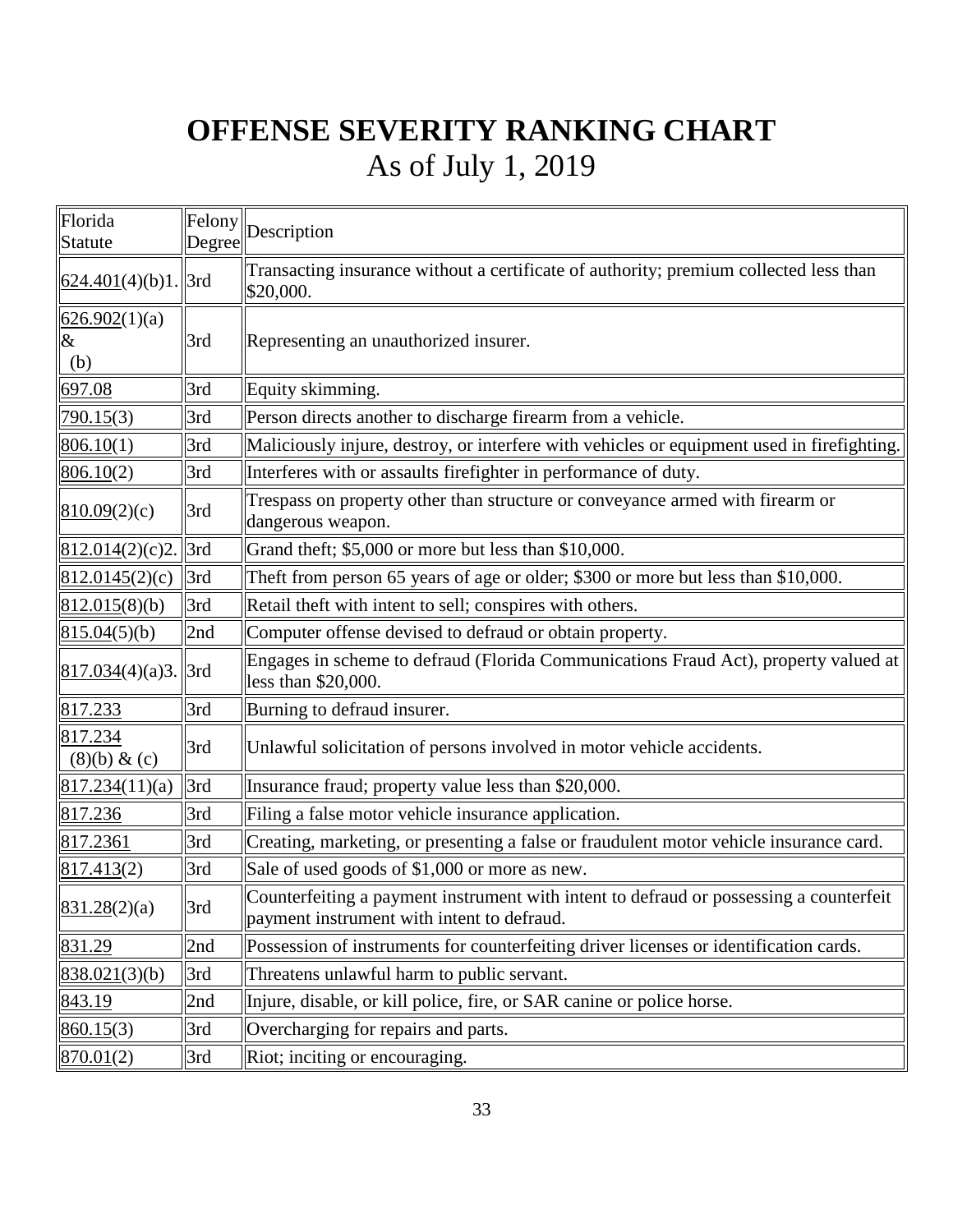| Florida<br>Statute      | Degree | $\boxed{\text{Felong}}$ Description                                                                                                                                                                                            |
|-------------------------|--------|--------------------------------------------------------------------------------------------------------------------------------------------------------------------------------------------------------------------------------|
| 893.13(1)(a)2.          | 3rd    | Sell, manufacture, or deliver cannabis (or other s. $893.03(1)(c)$ , $(2)(c)1$ ., $(2)(c)2$ .,<br>$(2)(c)3., (2)(c)6., (2)(c)7., (2)(c)8., (2)(c)9., (2)(c)10., (3), or (4) drugs).$                                           |
| 893.13(1)(d)2.          | 2nd    | Sell, manufacture, or deliver s. 893.03(1)(c), (2)(c)1., (2)(c)2., (2)(c)3., (2)(c)6.,<br>$(2)(c)7$ ., $(2)(c)8$ ., $(2)(c)9$ ., $(2)(c)10$ ., $(3)$ , or $(4)$ drugs within 1,000 feet of university.                         |
| 893.13(1)(f)2.          | 2nd    | Sell, manufacture, or deliver s. <u>893.03</u> (1)(c), (2)(c)1., (2)(c)2., (2)(c)3., (2)(c)6.,<br>$(2)(c)7$ ., $(2)(c)8$ ., $(2)(c)9$ ., $(2)(c)10$ ., $(3)$ , or $(4)$ drugs within 1,000 feet of public<br>housing facility. |
| 893.13(4)(c)            | 3rd    | Use or hire of minor; deliver to minor other controlled substances.                                                                                                                                                            |
| 893.13(6)(a)            | 3rd    | Possession of any controlled substance other than felony possession of cannabis.                                                                                                                                               |
| 893.13(7)(a)8.          | 3rd    | Withhold information from practitioner regarding previous receipt of or prescription<br>for a controlled substance.                                                                                                            |
| 893.13(7)(a)9.          | 3rd    | Obtain or attempt to obtain controlled substance by fraud, forgery, misrepresentation,<br>etc.                                                                                                                                 |
| $893.13(7)(a)10$ . 3rd  |        | Affix false or forged label to package of controlled substance.                                                                                                                                                                |
| $893.13(7)(a)11$ . 3rd  |        | Furnish false or fraudulent material information on any document or record required by<br>chapter 893.                                                                                                                         |
| 893.13(8)(a)1.          | 3rd    | Knowingly assist a patient, other person, or owner of an animal in obtaining a<br>controlled substance through deceptive, untrue, or fraudulent representations in or<br>related to the practitioner's practice.               |
| 893.13(8)(a)2.          | 3rd    | Employ a trick or scheme in the practitioner's practice to assist a patient, other person,<br>or owner of an animal in obtaining a controlled substance.                                                                       |
| 893.13(8)(a)3.          | 3rd    | Knowingly write a prescription for a controlled substance for a fictitious person.                                                                                                                                             |
| 893.13(8)(a)4.          | 3rd    | Write a prescription for a controlled substance for a patient, other person, or an animal<br>if the sole purpose of writing the prescription is a monetary benefit for the practitioner.                                       |
| 918.13(1)(a)            | 3rd    | Alter, destroy, or conceal investigation evidence.                                                                                                                                                                             |
| 944.47<br>(1)(a)1. & 2. | 3rd    | Introduce contraband to correctional facility.                                                                                                                                                                                 |
| 944.47(1)(c)            | 2nd    | Possess contraband while upon the grounds of a correctional institution.                                                                                                                                                       |
| 985.721                 | 3rd    | Escapes from a juvenile facility (secure detention or residential commitment facility).                                                                                                                                        |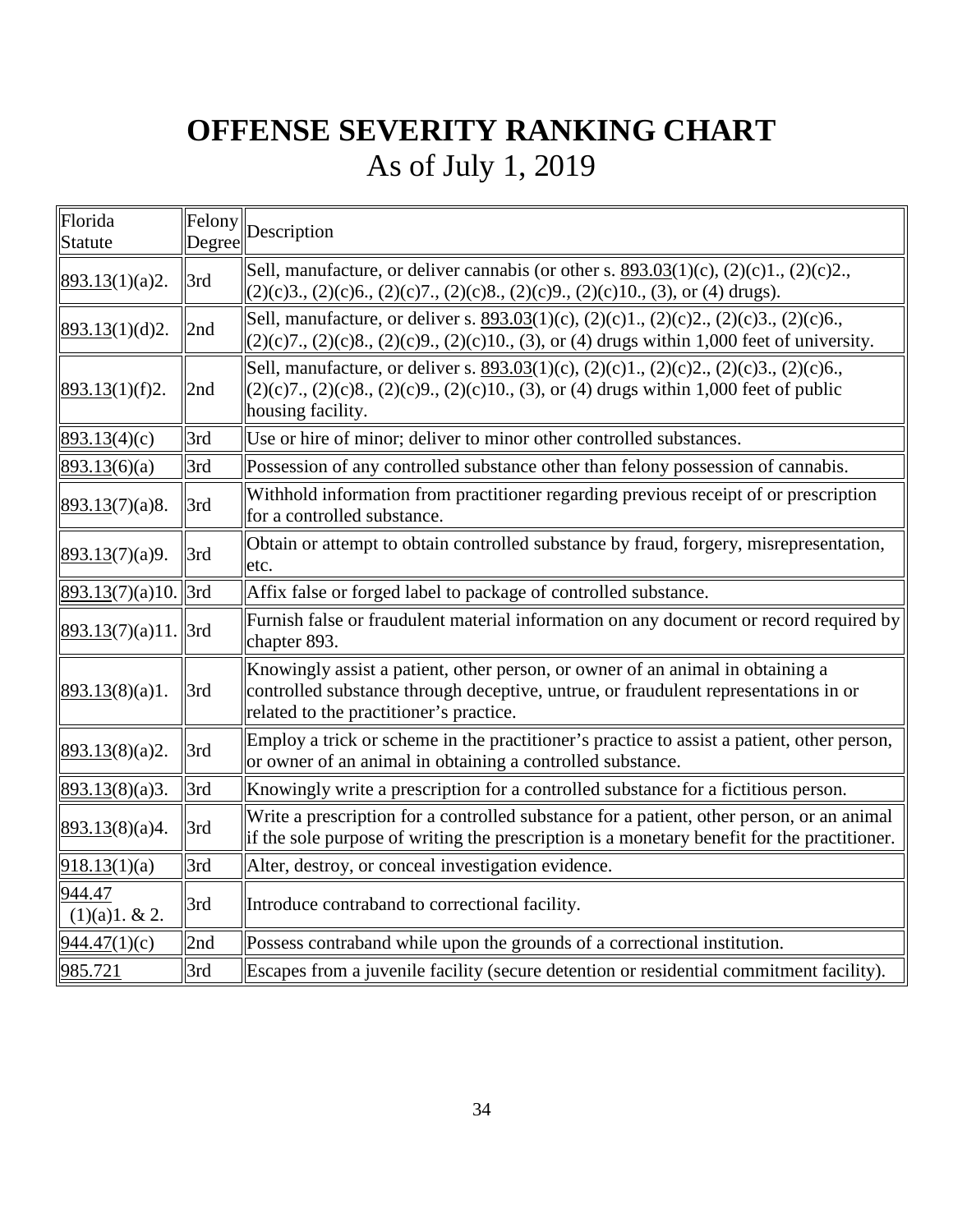### **LEVEL 4**

| Florida<br><b>Statute</b> | Felony<br>Degree | Description                                                                                                                                                                           |
|---------------------------|------------------|---------------------------------------------------------------------------------------------------------------------------------------------------------------------------------------|
| 316.1935(3)(a)            | 2nd              | Driving at high speed or with wanton disregard for safety while fleeing or attempting to<br>elude law enforcement officer who is in a patrol vehicle with siren and lights activated. |
| <u>499.0051(1)</u>        | 3rd              | Failure to maintain or deliver transaction history, transaction information, or transaction<br>statements.                                                                            |
| <u>499.0051(5)</u>        | 2nd              | Knowing sale or delivery, or possession with intent to sell, contraband prescription<br>drugs.                                                                                        |
| 517.07(1)                 | 3rd              | Failure to register securities.                                                                                                                                                       |
| 517.12(1)                 | 3rd              | Failure of dealer, associated person, or issuer of securities to register.                                                                                                            |
| 784.07(2)(b)              | 3rd              | Battery of law enforcement officer, firefighter, etc.                                                                                                                                 |
| 784.074(1)(c)             | 3rd              | Battery of sexually violent predators facility staff.                                                                                                                                 |
| 784.075                   | 3rd              | Battery on detention or commitment facility staff.                                                                                                                                    |
| 784.078                   | 3rd              | Battery of facility employee by throwing, tossing, or expelling certain fluids or<br>materials.                                                                                       |
| 784.08(2)(c)              | 3rd              | Battery on a person 65 years of age or older.                                                                                                                                         |
| 784.081 <sub>(3)</sub>    | 3rd              | Battery on specified official or employee.                                                                                                                                            |
| 784.082 <sub>(3)</sub>    | 3rd              | Battery by detained person on visitor or other detainee.                                                                                                                              |
| 784.083 <sub>(3)</sub>    | 3rd              | Battery on code inspector.                                                                                                                                                            |
| 784.085                   | 3rd              | Battery of child by throwing, tossing, projecting, or expelling certain fluids or<br>materials.                                                                                       |
| 787.03(1)                 | 3rd              | Interference with custody; wrongly takes minor from appointed guardian.                                                                                                               |
| 787.04(2)                 | 3rd              | Take, entice, or remove child beyond state limits with criminal intent pending custody<br>proceedings.                                                                                |
| <u>787.04</u> (3)         | 3rd              | Carrying child beyond state lines with criminal intent to avoid producing child at<br>custody hearing or delivering to designated person.                                             |
| 787.07                    | 3rd              | Human smuggling.                                                                                                                                                                      |
| 790.115(1)                | 3rd              | Exhibiting firearm or weapon within 1,000 feet of a school.                                                                                                                           |
| 790.115(2)(b)             | 3rd              | Possessing electric weapon or device, destructive device, or other weapon on school<br>property.                                                                                      |
| 790.115(2)(c)             | 3rd              | Possessing firearm on school property.                                                                                                                                                |
| 800.04(7)(c)              | 3rd              | Lewd or lascivious exhibition; offender less than 18 years.                                                                                                                           |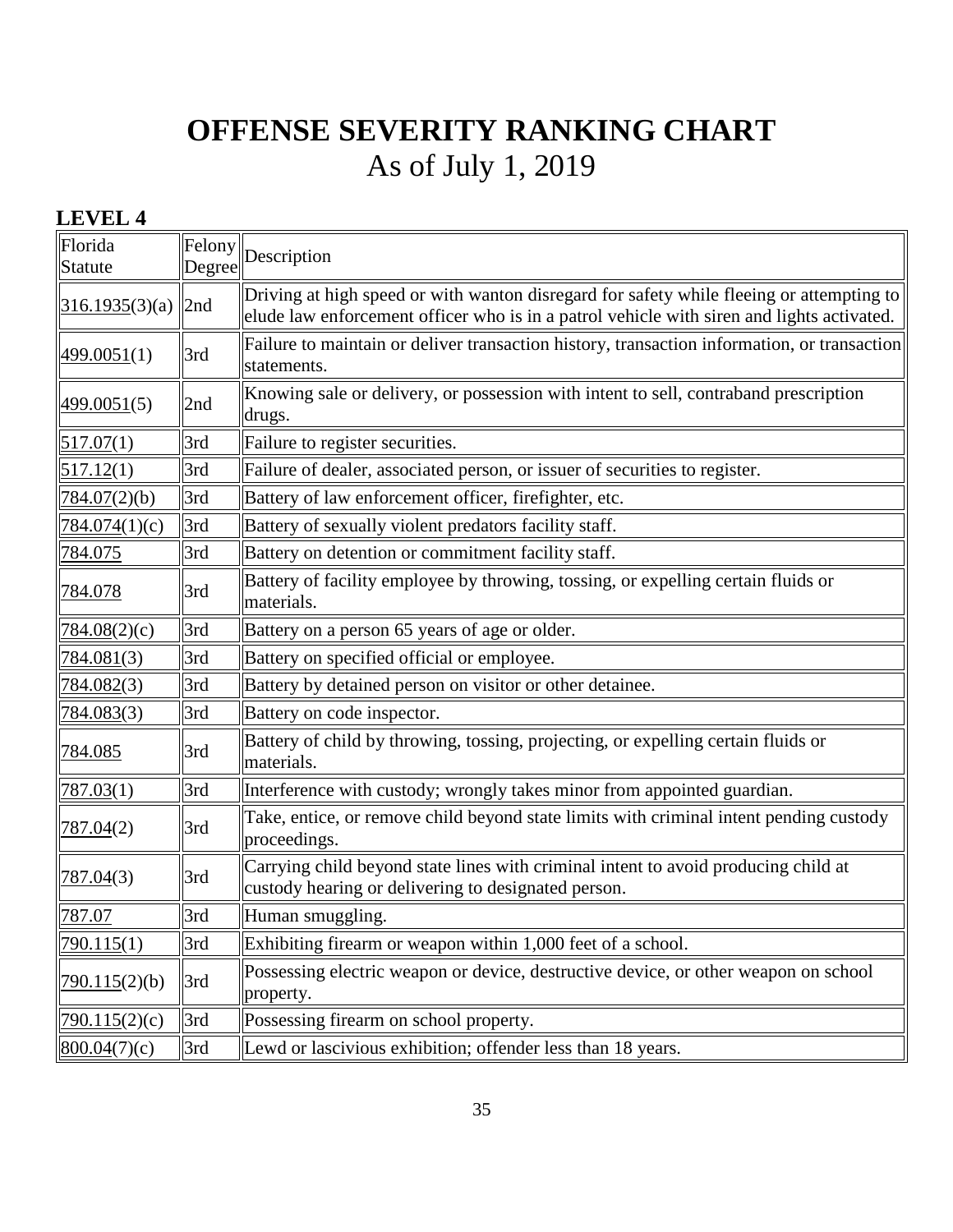| Florida<br>Statute        | Felony<br>Degree | Description                                                                                                          |
|---------------------------|------------------|----------------------------------------------------------------------------------------------------------------------|
| 810.02(4)(a)              | 3rd              | Burglary, or attempted burglary, of an unoccupied structure; unarmed; no assault or<br>battery.                      |
| 810.02(4)(b)              | 3rd              | Burglary, or attempted burglary, of an unoccupied conveyance; unarmed; no assault or<br>battery.                     |
| 810.06                    | 3rd              | Burglary; possession of tools.                                                                                       |
| 810.08(2)(c)              | 3rd              | Trespass on property, armed with firearm or dangerous weapon.                                                        |
| $812.014(2)(c)3$ .        | $\parallel$ 3rd  | Grand theft, 3rd degree \$10,000 or more but less than \$20,000.                                                     |
| 812.014<br>$(2)(c)4.-10.$ | 3rd              | Grand theft, 3rd degree; specified items.                                                                            |
| 812.0195(2)               | 3rd              | Dealing in stolen property by use of the Internet; property stolen \$300 or more.                                    |
| 817.505(4)(a)             | 3rd              | Patient brokering.                                                                                                   |
| 817.563(1)                | 3rd              | Sell or deliver substance other than controlled substance agreed upon, excluding s.<br>$893.03(5)$ drugs.            |
| 817.568(2)(a)             | 3rd              | Fraudulent use of personal identification information.                                                               |
| 817.625(2)(a)             | 3rd              | Fraudulent use of scanning device, skimming device, or reencoder.                                                    |
| 817.625(2)(c)             | 3rd              | Possess, sell, or deliver skimming device.                                                                           |
| 828.125(1)                | 2nd              | Kill, maim, or cause great bodily harm or permanent breeding disability to any<br>registered horse or cattle.        |
| 837.02(1)                 | 3rd              | Perjury in official proceedings.                                                                                     |
| 837.021(1)                | 3rd              | Make contradictory statements in official proceedings.                                                               |
| 838.022                   | 3rd              | Official misconduct.                                                                                                 |
| 839.13(2)(a)              | 3rd              | Falsifying records of an individual in the care and custody of a state agency.                                       |
| 839.13(2)(c)              | 3rd              | Falsifying records of the Department of Children and Families.                                                       |
| 843.021                   | 3rd              | Possession of a concealed handcuff key by a person in custody.                                                       |
| 843.025                   | 3rd              | Deprive law enforcement, correctional, or correctional probation officer of means of<br>protection or communication. |
| 843.15(1)(a)              | 3rd              | Failure to appear while on bail for felony (bond estreature or bond jumping).                                        |
| 847.0135(5)(c)            | 3rd              | Lewd or lascivious exhibition using computer; offender less than 18 years.                                           |
| 874.05(1)(a)              | 3rd              | Encouraging or recruiting another to join a criminal gang.                                                           |
| 893.13(2)(a)1.            | 2nd              | Purchase of cocaine (or other s. $893.03(1)(a)$ , (b), or (d), (2)(a), (2)(b), or (2)(c)5.<br>drugs).                |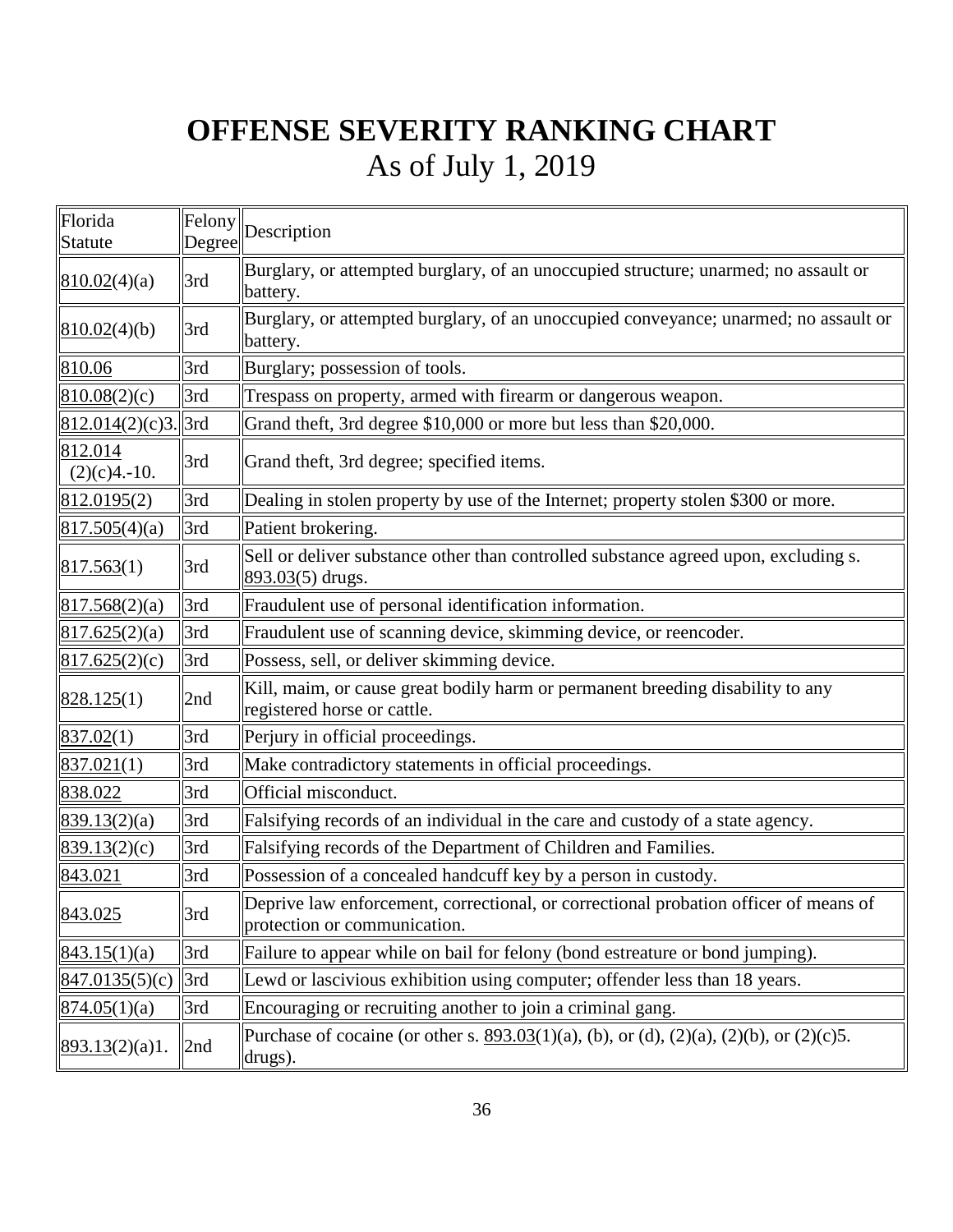| Florida<br>Statute                | Degree      | $\left\Vert$ Felony $\right\Vert$ Description                                                                                                                                |
|-----------------------------------|-------------|------------------------------------------------------------------------------------------------------------------------------------------------------------------------------|
| 914.14(2)                         | 3rd         | Witnesses accepting bribes.                                                                                                                                                  |
| 914.22(1)                         | $\vert$ 3rd | Force, threaten, etc., witness, victim, or informant.                                                                                                                        |
| 914.23(2)                         | 3rd         | Retaliation against a witness, victim, or informant, no bodily injury.                                                                                                       |
| 918.12                            | 3rd         | Tampering with jurors.                                                                                                                                                       |
| 934.215                           | 3rd         | Use of two-way communications device to facilitate commission of a crime.                                                                                                    |
| 944.47(1)(a)6.                    | 3rd         | Introduction of contraband (cellular telephone or other portable communication device)<br>linto correctional institution.                                                    |
| $951.22(1)(h)$ ,<br>$(j)$ & $(k)$ | 3rd         | Intoxicating drug, instrumentality or other device to aid escape, or cellular telephone or<br>other portable communication device introduced into county detention facility. |

### **LEVEL 5**

| Florida<br>Statute    | Degree | $\left\Vert \overline{\text{February}}\right\Vert _{\text{Description}}$                                                                                                                                                                                                                                                                                                                                                                                                                                                                                          |
|-----------------------|--------|-------------------------------------------------------------------------------------------------------------------------------------------------------------------------------------------------------------------------------------------------------------------------------------------------------------------------------------------------------------------------------------------------------------------------------------------------------------------------------------------------------------------------------------------------------------------|
| 316.027(2)(a)         | 3rd    | Accidents involving personal injuries other than serious bodily injury, failure to stop;<br>leaving scene.                                                                                                                                                                                                                                                                                                                                                                                                                                                        |
| 316.1935(4)(a)        | 2nd    | Aggravated fleeing or eluding.                                                                                                                                                                                                                                                                                                                                                                                                                                                                                                                                    |
| 316.80(2)             | 2nd    | Unlawful conveyance of fuel; obtaining fuel fraudulently.                                                                                                                                                                                                                                                                                                                                                                                                                                                                                                         |
| 322.34(6)             | 3rd    | Careless operation of motor vehicle with suspended license, resulting in death or<br>serious bodily injury.                                                                                                                                                                                                                                                                                                                                                                                                                                                       |
| 327.30(5)             | 3rd    | Vessel accidents involving personal injury; leaving scene.                                                                                                                                                                                                                                                                                                                                                                                                                                                                                                        |
| 379.365(2)(c)1.       | 3rd    | Violation of rules relating to: willful molestation of stone crab traps, lines, or buoys;<br>illegal bartering, trading, or sale, conspiring or aiding in such barter, trade, or sale, or<br>supplying, agreeing to supply, aiding in supplying, or giving away stone crab trap tags<br>or certificates; making, altering, forging, counterfeiting, or reproducing stone crab trap<br>tags; possession of forged, counterfeit, or imitation stone crab trap tags; and engaging<br>in the commercial harvest of stone crabs while license is suspended or revoked. |
| 379.367(4)            | 3rd    | Willful molestation of a commercial harvester's spiny lobster trap, line, or buoy.                                                                                                                                                                                                                                                                                                                                                                                                                                                                                |
| 379.407(5)(b)3.       | 3rd    | Possession of 100 or more undersized spiny lobsters.                                                                                                                                                                                                                                                                                                                                                                                                                                                                                                              |
| $381.0041(11)(b)$ 3rd |        | Donate blood, plasma, or organs knowing HIV positive.                                                                                                                                                                                                                                                                                                                                                                                                                                                                                                             |
| 440.10(1)(g)          | 2nd    | Failure to obtain workers' compensation coverage.                                                                                                                                                                                                                                                                                                                                                                                                                                                                                                                 |
| 440.105(5)            | 2nd    | Unlawful solicitation for the purpose of making workers' compensation claims.                                                                                                                                                                                                                                                                                                                                                                                                                                                                                     |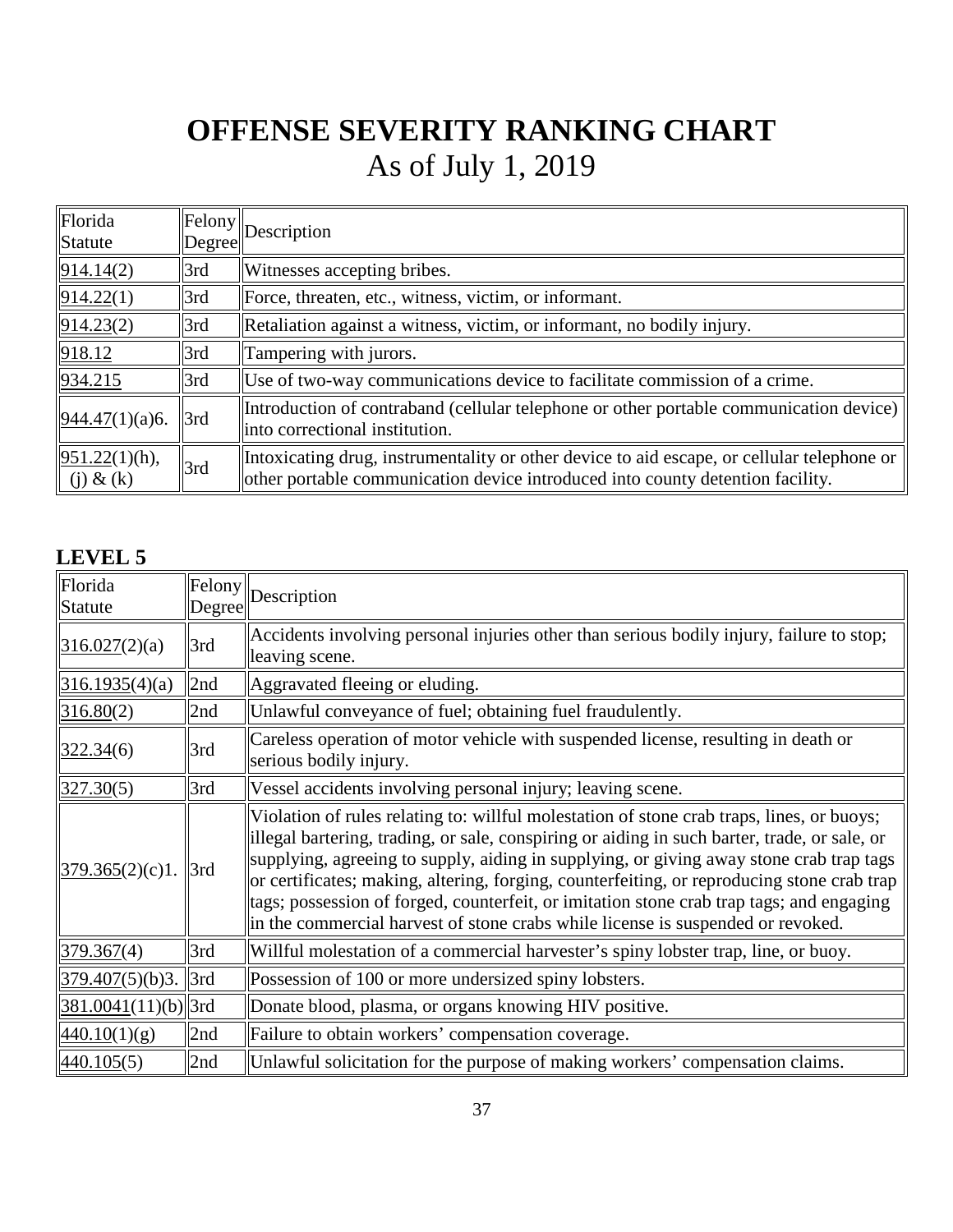| Florida<br>Statute                 | Felony<br>Degree | Description                                                                                                                                                                                                                           |
|------------------------------------|------------------|---------------------------------------------------------------------------------------------------------------------------------------------------------------------------------------------------------------------------------------|
| 440.381(2)                         | 3rd              | Submission of false, misleading, or incomplete information with the purpose of<br>avoiding or reducing workers' compensation premiums.                                                                                                |
| 624.401(4)(b)2.                    | 2nd              | Transacting insurance without a certificate or authority; premium collected \$20,000 or<br>more but less than \$100,000.                                                                                                              |
| 626.902(1)(c)                      | 2nd              | Representing an unauthorized insurer; repeat offender.                                                                                                                                                                                |
| 790.01(2)                          | 3rd              | Carrying a concealed firearm.                                                                                                                                                                                                         |
| <u>790.162</u>                     | 2nd              | Threat to throw or discharge destructive device.                                                                                                                                                                                      |
| 790.163(1)                         | 2nd              | False report of bomb, explosive, weapon of mass destruction, or use of firearms in<br>violent manner.                                                                                                                                 |
| 790.221(1)                         | 2nd              | Possession of short-barreled shotgun or machine gun.                                                                                                                                                                                  |
| <u>790.23</u>                      | 2nd              | Felons in possession of firearms, ammunition, or electronic weapons or devices.                                                                                                                                                       |
| 796.05(1)                          | 2nd              | Live on earnings of a prostitute; 1st offense.                                                                                                                                                                                        |
| 800.04(6)(c)                       | 3rd              | Lewd or lascivious conduct; offender less than 18 years of age.                                                                                                                                                                       |
| 800.04(7)(b)                       | 2nd              | Lewd or lascivious exhibition; offender 18 years of age or older.                                                                                                                                                                     |
| 806.111(1)                         | 3rd              | Possess, manufacture, or dispense fire bomb with intent to damage any structure or<br>property.                                                                                                                                       |
| 812.0145(2)(b)                     | 2nd              | Theft from person 65 years of age or older; \$10,000 or more but less than \$50,000.                                                                                                                                                  |
| 812.015<br>$(8)(a) \& (c)-(e)$     | 3rd              | Retail theft; property stolen is valued at \$750 or more and one or more specified acts.                                                                                                                                              |
| 812.019(1)                         | 2nd              | Stolen property; dealing in or trafficking in.                                                                                                                                                                                        |
| 812.131(2)(b)                      | 3rd              | Robbery by sudden snatching.                                                                                                                                                                                                          |
| 812.16(2)                          | 3rd              | Owning, operating, or conducting a chop shop.                                                                                                                                                                                         |
| 817.034(4)(a)2.                    | 2nd              | Communications fraud, value \$20,000 to \$50,000.                                                                                                                                                                                     |
| 817.234(11)(b)                     | 2nd              | Insurance fraud; property value \$20,000 or more but less than \$100,000.                                                                                                                                                             |
| 817.2341(1),<br>$(2)(a) \& (3)(a)$ | 3rd              | Filing false financial statements, making false entries of material fact or false<br>statements regarding property values relating to the solvency of an insuring entity.                                                             |
| 817.568(2)(b)                      | 2nd              | Fraudulent use of personal identification information; value of benefit, services<br>received, payment avoided, or amount of injury or fraud, \$5,000 or more or use of<br>personal identification information of 10 or more persons. |
| 817.611(2)(a)                      | 2nd              | Traffic in or possess 5 to 14 counterfeit credit cards or related documents.                                                                                                                                                          |
| 817.625(2)(b)                      | 2nd              | Second or subsequent fraudulent use of scanning device, skimming device, or<br>reencoder.                                                                                                                                             |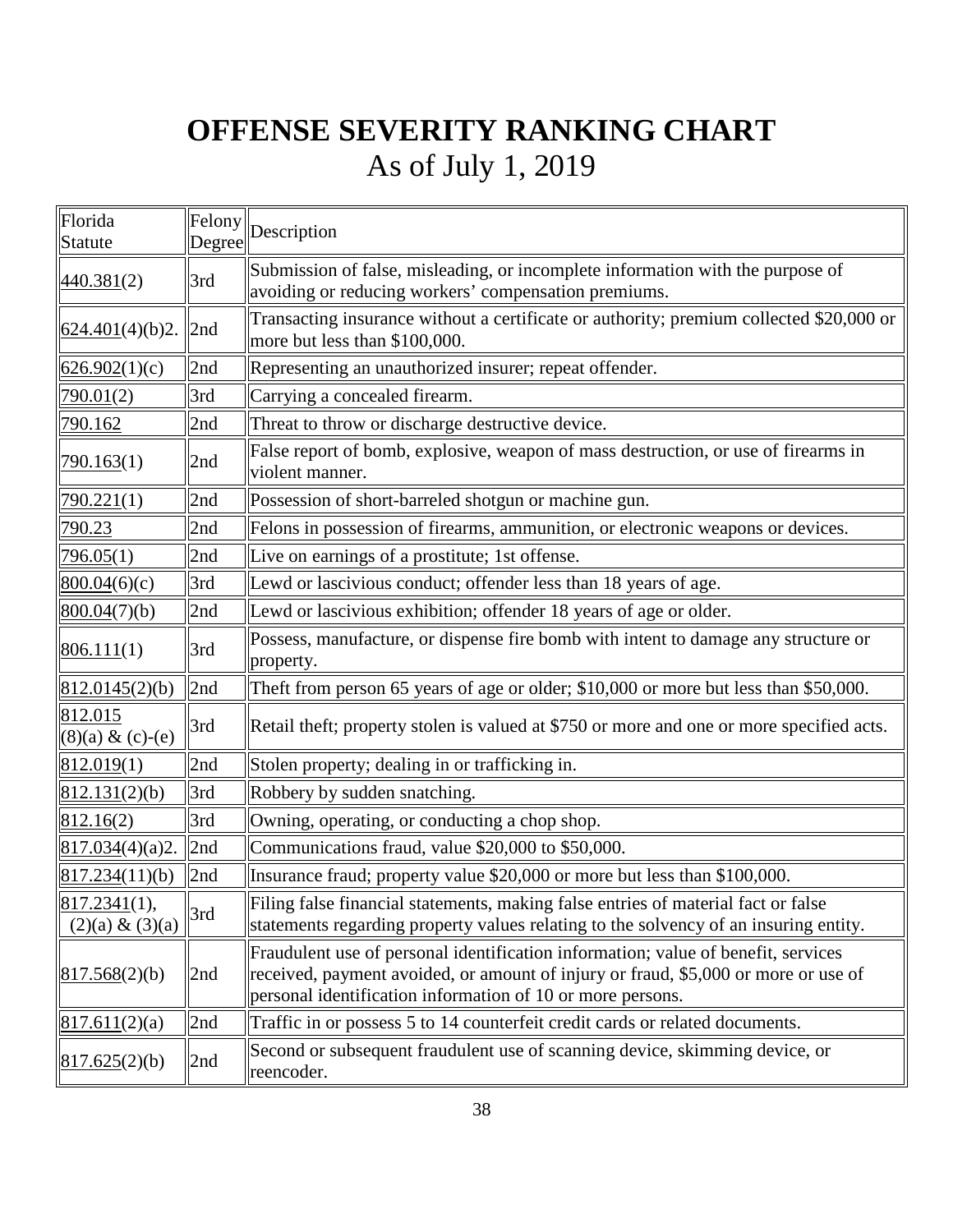| Florida<br>Statute    | Felony<br>Degree | Description                                                                                                                                                                                                                                                                                                                                    |
|-----------------------|------------------|------------------------------------------------------------------------------------------------------------------------------------------------------------------------------------------------------------------------------------------------------------------------------------------------------------------------------------------------|
| 825.1025(4)           | 3rd              | Lewd or lascivious exhibition in the presence of an elderly person or disabled adult.                                                                                                                                                                                                                                                          |
| 827.071(4)            | 2nd              | Possess with intent to promote any photographic material, motion picture, etc., which<br>includes sexual conduct by a child.                                                                                                                                                                                                                   |
| 827.071(5)            | 3rd              | Possess, control, or intentionally view any photographic material, motion picture, etc.,<br>which includes sexual conduct by a child.                                                                                                                                                                                                          |
| 828.12(2)             | 3rd              | Tortures any animal with intent to inflict intense pain, serious physical injury, or death.                                                                                                                                                                                                                                                    |
| 839.13(2)(b)          | 2nd              | Falsifying records of an individual in the care and custody of a state agency involving<br>great bodily harm or death.                                                                                                                                                                                                                         |
| 843.01                | 3rd              | Resist officer with violence to person; resist arrest with violence.                                                                                                                                                                                                                                                                           |
| 847.0135(5)(b)        | 2nd              | Lewd or lascivious exhibition using computer; offender 18 years or older.                                                                                                                                                                                                                                                                      |
| 847.0137<br>(2) & (3) | 3rd              | Transmission of pornography by electronic device or equipment.                                                                                                                                                                                                                                                                                 |
| 847.0138<br>(2) & (3) | 3rd              | Transmission of material harmful to minors to a minor by electronic device or<br>equipment.                                                                                                                                                                                                                                                    |
| 874.05(1)(b)          | 2nd              | Encouraging or recruiting another to join a criminal gang; second or subsequent<br>offense.                                                                                                                                                                                                                                                    |
| 874.05(2)(a)          | 2nd              | Encouraging or recruiting person under 13 years of age to join a criminal gang.                                                                                                                                                                                                                                                                |
| 893.13(1)(a)1.        | 2nd              | Sell, manufacture, or deliver cocaine (or other s. $893.03(1)(a)$ , $(1)(b)$ , $(1)(d)$ , $(2)(a)$ ,<br>$(2)(b)$ , or $(2)(c)5$ . drugs).                                                                                                                                                                                                      |
| 893.13(1)(c)2.        | 2nd              | Sell, manufacture, or deliver cannabis (or other s. $893.03(1)(c)$ , $(2)(c)1$ ., $(2)(c)2$ .,<br>$(2)(c)3., (2)(c)6., (2)(c)7., (2)(c)8., (2)(c)9., (2)(c)10., (3), or (4) drugs) within 1,000$<br>feet of a child care facility, school, or state, county, or municipal park or publicly<br>owned recreational facility or community center. |
| 893.13(1)(d)1.        | 1st              | Sell, manufacture, or deliver cocaine (or other s. $893.03(1)(a)$ , $(1)(b)$ , $(1)(d)$ , $(2)(a)$ ,<br>$(2)(b)$ , or $(2)(c)5$ . drugs) within 1,000 feet of university.                                                                                                                                                                      |
| 893.13(1)(e)2.        | 2nd              | Sell, manufacture, or deliver cannabis or other drug prohibited under s. 893.03(1)(c),<br>$(2)(c)1., (2)(c)2., (2)(c)3., (2)(c)6., (2)(c)7., (2)(c)8., (2)(c)9., (2)(c)10., (3), or (4)$<br>within 1,000 feet of property used for religious services or a specified business site.                                                            |
| 893.13(1)(f)1.        | 1st              | Sell, manufacture, or deliver cocaine (or other s. $893.03(1)(a)$ , $(1)(b)$ , $(1)(d)$ , or $(2)(a)$ ,<br>$(2)(b)$ , or $(2)(c)$ 5. drugs) within 1,000 feet of public housing facility.                                                                                                                                                      |
| 893.13(4)(b)          | 2nd              | Use or hire of minor; deliver to minor other controlled substance.                                                                                                                                                                                                                                                                             |
| 893.1351(1)           | 3rd              | Ownership, lease, or rental for trafficking in or manufacturing of controlled substance.                                                                                                                                                                                                                                                       |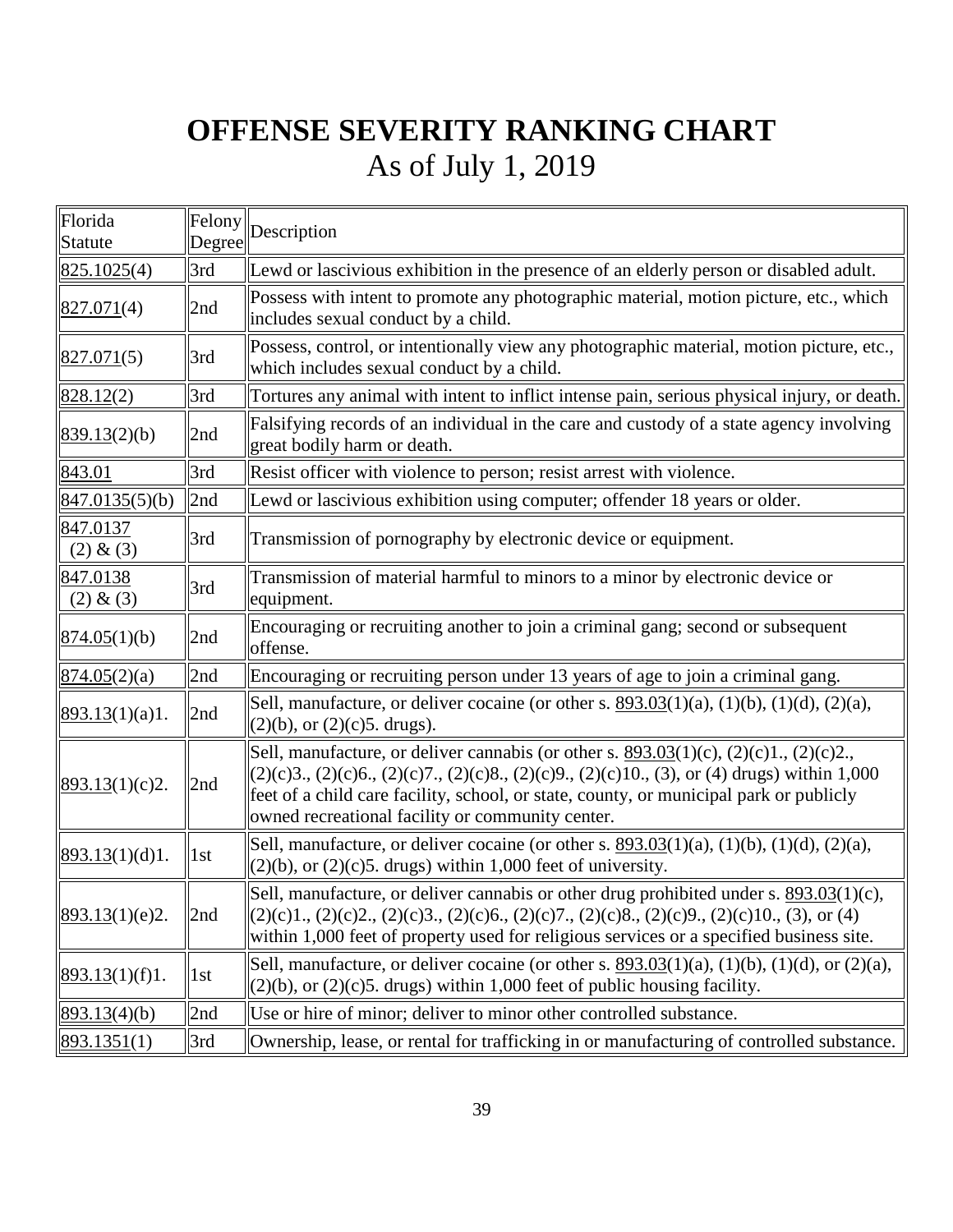### **LEVEL 6**

| Florida<br>Statute     | Felony<br>Degree | $\parallel$ Description                                                                                                                                   |
|------------------------|------------------|-----------------------------------------------------------------------------------------------------------------------------------------------------------|
| 316.027(2)(b)          | 2nd              | Leaving the scene of a crash involving serious bodily injury.                                                                                             |
| 316.193(2)(b)          | 3rd              | Felony DUI, 4th or subsequent conviction.                                                                                                                 |
| 400.9935(4)(c)         | 2nd              | Operating a clinic, or offering services requiring licensure, without a license.                                                                          |
| 499.0051(2)            | 2nd              | Knowing forgery of transaction history, transaction information, or transaction<br>statement.                                                             |
| 499.0051(3)            | 2nd              | Knowing purchase or receipt of prescription drug from unauthorized person.                                                                                |
| 499.0051(4)            | 2nd              | Knowing sale or transfer of prescription drug to unauthorized person.                                                                                     |
| 775.0875(1)            | 3rd              | Taking firearm from law enforcement officer.                                                                                                              |
| 784.021(1)(a)          | 3rd              | Aggravated assault; deadly weapon without intent to kill.                                                                                                 |
| 784.021(1)(b)          | 3rd              | Aggravated assault; intent to commit felony.                                                                                                              |
| 784.041                | 3rd              | Felony battery; domestic battery by strangulation.                                                                                                        |
| 784.048 <sub>(3)</sub> | 3rd              | Aggravated stalking; credible threat.                                                                                                                     |
| 784.048(5)             | 3rd              | Aggravated stalking of person under 16.                                                                                                                   |
| 784.07(2)(c)           | 2nd              | Aggravated assault on law enforcement officer.                                                                                                            |
| 784.074(1)(b)          | 2nd              | Aggravated assault on sexually violent predators facility staff.                                                                                          |
| 784.08(2)(b)           | 2nd              | Aggravated assault on a person 65 years of age or older.                                                                                                  |
| 784.081(2)             | 2nd              | Aggravated assault on specified official or employee.                                                                                                     |
| 784.082 <sub>(2)</sub> | 2nd              | Aggravated assault by detained person on visitor or other detainee.                                                                                       |
| 784.083(2)             | 2nd              | Aggravated assault on code inspector.                                                                                                                     |
| 787.02(2)              | 3rd              | False imprisonment; restraining with purpose other than those in s. 787.01.                                                                               |
| 790.115(2)(d)          | 2nd              | Discharging firearm or weapon on school property.                                                                                                         |
| 790.161(2)             | 2nd              | Make, possess, or throw destructive device with intent to do bodily harm or damage<br>property.                                                           |
| 790.164(1)             | 2nd              | False report concerning bomb, explosive, weapon of mass destruction, act of arson or<br>violence to state property, or use of firearms in violent manner. |
| 790.19                 | 2nd              | Shooting or throwing deadly missiles into dwellings, vessels, or vehicles.                                                                                |
| 794.011(8)(a)          | 3rd              | Solicitation of minor to participate in sexual activity by custodial adult.                                                                               |
| 794.05(1)              | 2nd              | Unlawful sexual activity with specified minor.                                                                                                            |
| 800.04(5)(d)           | 3rd              | Lewd or lascivious molestation; victim 12 years of age or older but less than 16 years<br>of age; offender less than 18 years.                            |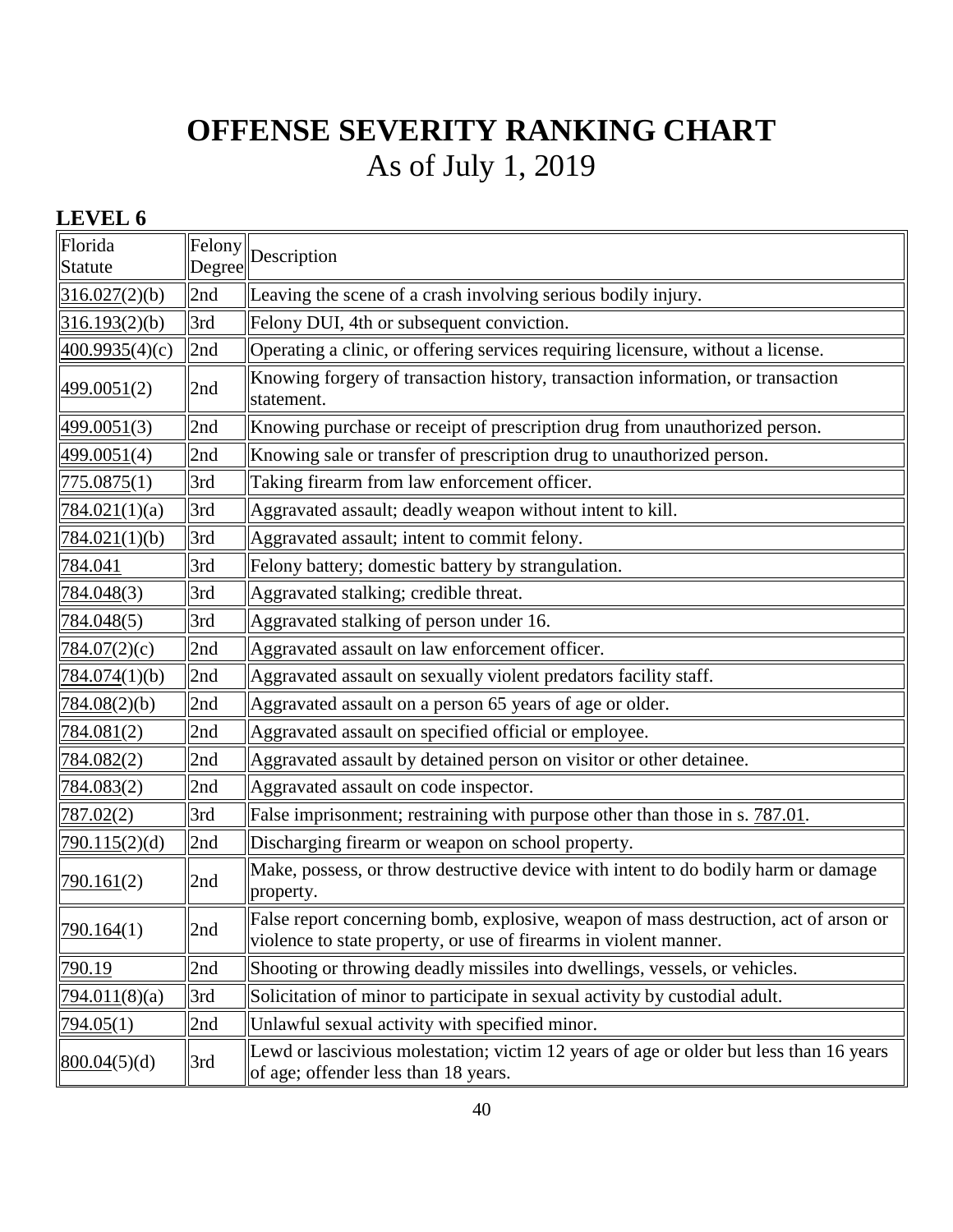| Florida<br>Statute    | Felony<br>Degree | Description                                                                                                          |
|-----------------------|------------------|----------------------------------------------------------------------------------------------------------------------|
| 800.04(6)(b)          | 2nd              | Lewd or lascivious conduct; offender 18 years of age or older.                                                       |
| 806.031(2)            | 2nd              | Arson resulting in great bodily harm to firefighter or any other person.                                             |
| 810.02(3)(c)          | 2nd              | Burglary of occupied structure; unarmed; no assault or battery.                                                      |
| 810.145(8)(b)         | 2nd              | Video voyeurism; certain minor victims; 2nd or subsequent offense.                                                   |
| 812.014(2)(b)1.       | 2nd              | Property stolen \$20,000 or more, but less than \$100,000, grand theft in 2nd degree.                                |
| 812.014(6)            | 2nd              | Theft; property stolen \$3,000 or more; coordination of others.                                                      |
| 812.015(9)(a)         | 2nd              | Retail theft; property stolen \$750 or more; second or subsequent conviction.                                        |
| 812.015(9)(b)         | 2nd              | Retail theft; aggregated property stolen within 30 days is \$3,000 or more; coordination<br>of others.               |
| 812.13(2)(c)          | 2nd              | Robbery, no firearm or other weapon (strong-arm robbery).                                                            |
| 817.4821(5)           | 2nd              | Possess cloning paraphernalia with intent to create cloned cellular telephones.                                      |
| 817.505(4)(b)         | 2nd              | Patient brokering; 10 or more patients.                                                                              |
| 825.102(1)            | 3rd              | Abuse of an elderly person or disabled adult.                                                                        |
| 825.102(3)(c)         | 3rd              | Neglect of an elderly person or disabled adult.                                                                      |
| 825.1025(3)           | 3rd              | Lewd or lascivious molestation of an elderly person or disabled adult.                                               |
| 825.103(3)(c)         | 3rd              | Exploiting an elderly person or disabled adult and property is valued at less than<br>\$10,000.                      |
| 827.03(2)(c)          | 3rd              | Abuse of a child.                                                                                                    |
| 827.03(2)(d)          | 3rd              | Neglect of a child.                                                                                                  |
| $827.071(2)$ &<br>(3) | 2nd              | Use or induce a child in a sexual performance, or promote or direct such performance.                                |
| 836.05                | 2nd              | Threats; extortion.                                                                                                  |
| 836.10                | 2nd              | Written threats to kill, do bodily injury, or conduct a mass shooting or an act of<br>terrorism.                     |
| 843.12                | 3rd              | Aids or assists person to escape.                                                                                    |
| 847.011               | 3rd              | Distributing, offering to distribute, or possessing with intent to distribute obscene<br>materials depicting minors. |
| 847.012               | 3rd              | Knowingly using a minor in the production of materials harmful to minors.                                            |
| 847.0135(2)           | 3rd              | Facilitates sexual conduct of or with a minor or the visual depiction of such conduct.                               |
| 914.23                | 2nd              | Retaliation against a witness, victim, or informant, with bodily injury.                                             |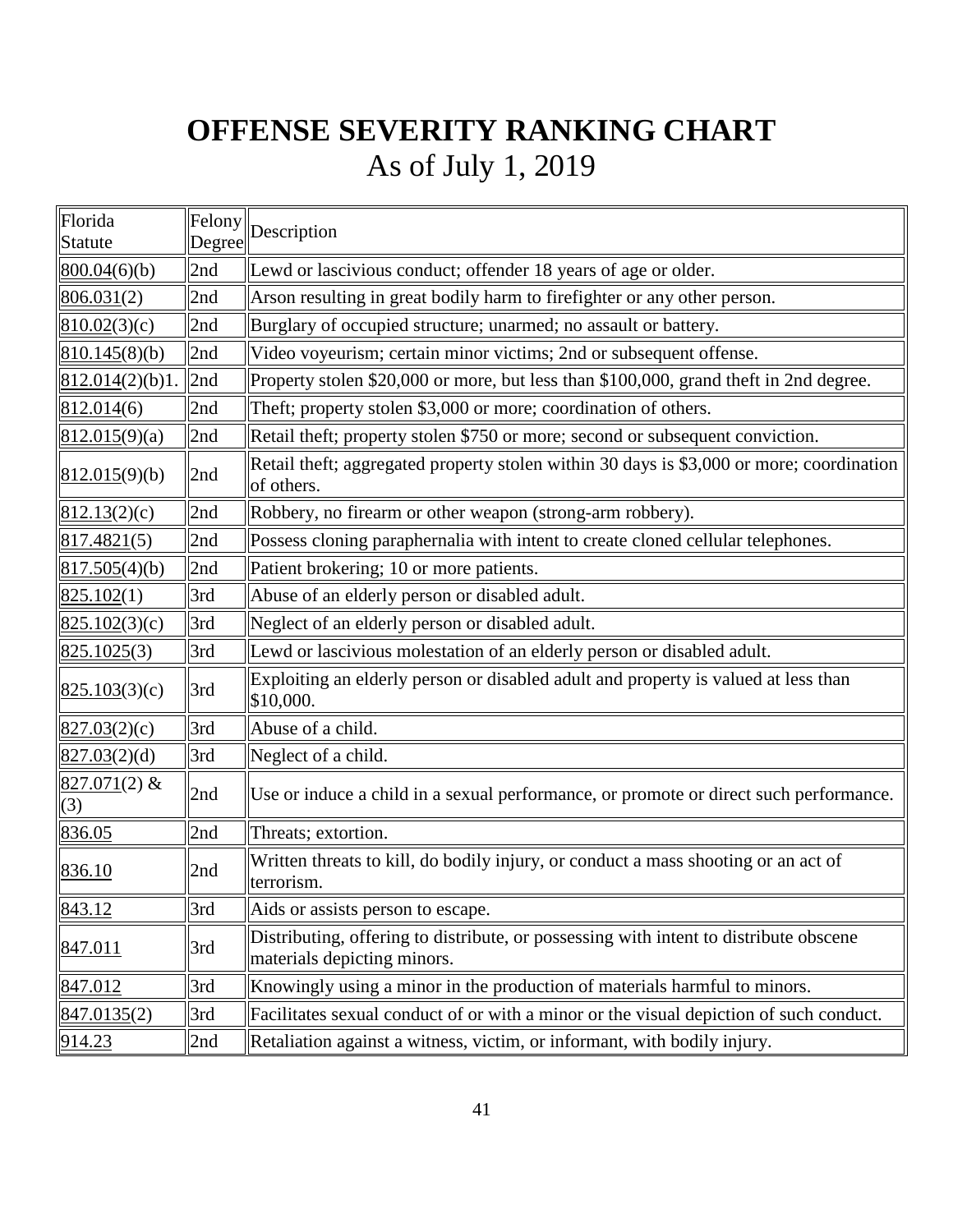| Florida<br>Statute |     | $\begin{array}{c} \n\text{Felong} \\ \n\text{Degree} \n\end{array}$                                                                                               |
|--------------------|-----|-------------------------------------------------------------------------------------------------------------------------------------------------------------------|
| 944.35(3)(a)2.     | 3rd | Committing malicious battery upon or inflicting cruel or inhuman treatment on an<br>linmate or offender on community supervision, resulting in great bodily harm. |
| 944.40             | 2nd | $\mathbf{Escapes.}$                                                                                                                                               |
| 944.46             | 3rd | Harboring, concealing, aiding escaped prisoners.                                                                                                                  |
| 944.47(1)(a)5.     | 2nd | Introduction of contraband (firearm, weapon, or explosive) into correctional facility.                                                                            |
| 951.22(1)(i)       | 3rd | Firearm or weapon introduced into county detention facility.                                                                                                      |

### **LEVEL 7**

| Florida<br>Statute    | Felony<br>Degree  | Description                                                                                                                                                                                                                                        |
|-----------------------|-------------------|----------------------------------------------------------------------------------------------------------------------------------------------------------------------------------------------------------------------------------------------------|
| 316.027(2)(c)         | 1st               | Accident involving death, failure to stop; leaving scene.                                                                                                                                                                                          |
| $316.193(3)(c)2$ .    | 3rd               | DUI resulting in serious bodily injury.                                                                                                                                                                                                            |
| 316.1935(3)(b)        | $\vert 1st \vert$ | Causing serious bodily injury or death to another person; driving at high speed or with<br>wanton disregard for safety while fleeing or attempting to elude law enforcement<br>officer who is in a patrol vehicle with siren and lights activated. |
| 327.35(3)(c)2.        | 3rd               | Vessel BUI resulting in serious bodily injury.                                                                                                                                                                                                     |
| 402.319(2)            | 2nd               | Misrepresentation and negligence or intentional act resulting in great bodily harm,<br>permanent disfiguration, permanent disability, or death.                                                                                                    |
| 409.920<br>(2)(b)1.a. | 3rd               | Medicaid provider fraud; \$10,000 or less.                                                                                                                                                                                                         |
| 409.920<br>(2)(b)1.b. | 2nd               | Medicaid provider fraud; more than \$10,000, but less than \$50,000.                                                                                                                                                                               |
| 456.065(2)            | 3rd               | Practicing a health care profession without a license.                                                                                                                                                                                             |
| 456.065(2)            | 2nd               | Practicing a health care profession without a license which results in serious bodily<br>injury.                                                                                                                                                   |
| 458.327(1)            | 3rd               | Practicing medicine without a license.                                                                                                                                                                                                             |
| 459.013(1)            | 3rd               | Practicing osteopathic medicine without a license.                                                                                                                                                                                                 |
| 460.411(1)            | 3rd               | Practicing chiropractic medicine without a license.                                                                                                                                                                                                |
| 461.012(1)            | 3rd               | Practicing podiatric medicine without a license.                                                                                                                                                                                                   |
| 462.17                | 3rd               | Practicing naturopathy without a license.                                                                                                                                                                                                          |
| 463.015(1)            | 3rd               | Practicing optometry without a license.                                                                                                                                                                                                            |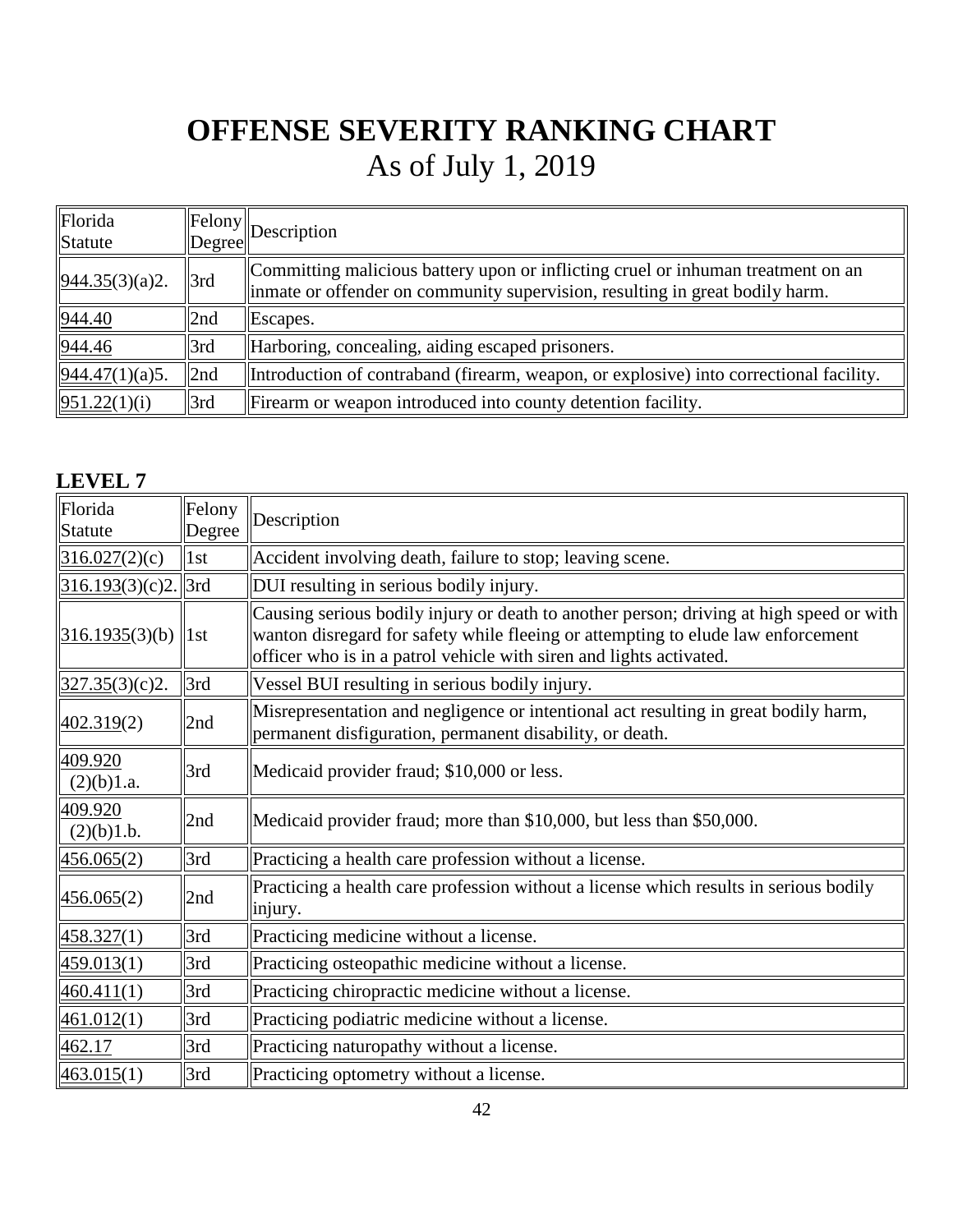| Florida<br>Statute                    | Felony<br>Degree | Description                                                                                                                                                    |
|---------------------------------------|------------------|----------------------------------------------------------------------------------------------------------------------------------------------------------------|
| 464.016(1)                            | 3rd              | Practicing nursing without a license.                                                                                                                          |
| 465.015(2)                            | 3rd              | Practicing pharmacy without a license.                                                                                                                         |
| 466.026(1)                            | 3rd              | Practicing dentistry or dental hygiene without a license.                                                                                                      |
| 467.201                               | 3rd              | Practicing midwifery without a license.                                                                                                                        |
| 468.366                               | 3rd              | Delivering respiratory care services without a license.                                                                                                        |
| 483.828(1)                            | 3rd              | Practicing as clinical laboratory personnel without a license.                                                                                                 |
| 483.901(7)                            | 3rd              | Practicing medical physics without a license.                                                                                                                  |
| 484.013(1)(c)                         | 3rd              | Preparing or dispensing optical devices without a prescription.                                                                                                |
| 484.053                               | 3rd              | Dispensing hearing aids without a license.                                                                                                                     |
| 494.0018(2)                           | 1st              | Conviction of any violation of chapter 494 in which the total money and property<br>unlawfully obtained exceeded \$50,000 and there were five or more victims. |
| $560.123(8)(b)1$ . 3rd                |                  | Failure to report currency or payment instruments exceeding \$300 but less than<br>\$20,000 by a money services business.                                      |
| 560.125(5)(a)                         | 3rd              | Money services business by unauthorized person, currency or payment instruments<br>exceeding \$300 but less than \$20,000.                                     |
| $\left  \frac{655.50(10)}{b} \right $ | 3rd              | Failure to report financial transactions exceeding \$300 but less than \$20,000 by<br>financial institution.                                                   |
| 775.21(10)(a)                         | 3rd              | Sexual predator; failure to register; failure to renew driver license or identification<br>card; other registration violations.                                |
| 775.21(10)(b)                         | 3rd              | Sexual predator working where children regularly congregate.                                                                                                   |
| 775.21(10)(g)                         | 3rd              | Failure to report or providing false information about a sexual predator; harbor or<br>conceal a sexual predator.                                              |
| 782.051(3)                            | 2nd              | Attempted felony murder of a person by a person other than the perpetrator or the<br>perpetrator of an attempted felony.                                       |
| 782.07(1)                             | 2nd              | Killing of a human being by the act, procurement, or culpable negligence of another<br>$\ $ (manslaughter).                                                    |
| 782.071                               | 2nd              | Killing of a human being or unborn child by the operation of a motor vehicle in a<br>reckless manner (vehicular homicide).                                     |
| 782.072                               | 2nd              | Killing of a human being by the operation of a vessel in a reckless manner (vessel<br>homicide).                                                               |
| $784.045(1)(a)1$ . 2nd                |                  | Aggravated battery; intentionally causing great bodily harm or disfigurement.                                                                                  |
| <u>784.045(1)(a)2.</u>   2nd          |                  | Aggravated battery; using deadly weapon.                                                                                                                       |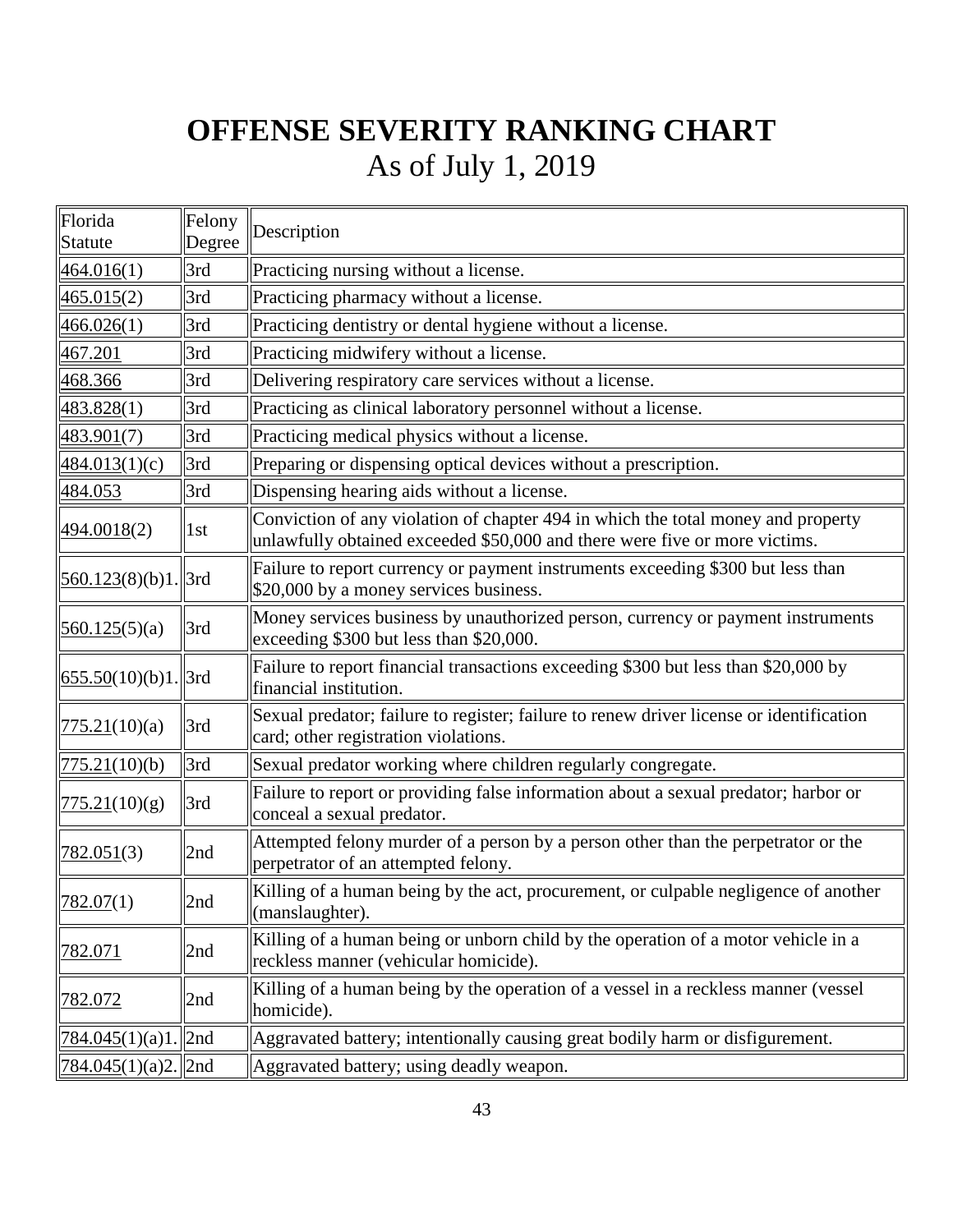| Florida<br>Statute     | Felony<br>Degree  | Description                                                                                                                                                           |
|------------------------|-------------------|-----------------------------------------------------------------------------------------------------------------------------------------------------------------------|
| 784.045(1)(b)          | 2nd               | Aggravated battery; perpetrator aware victim pregnant.                                                                                                                |
| 784.048(4)             | 3rd               | Aggravated stalking; violation of injunction or court order.                                                                                                          |
| 784.048 <sub>(7)</sub> | 3rd               | Aggravated stalking; violation of court order.                                                                                                                        |
| 784.07(2)(d)           | 1st               | Aggravated battery on law enforcement officer.                                                                                                                        |
| 784.074(1)(a)          | $\vert$ 1st       | Aggravated battery on sexually violent predators facility staff.                                                                                                      |
| 784.08(2)(a)           | 1st               | Aggravated battery on a person 65 years of age or older.                                                                                                              |
| 784.081(1)             | 1st               | Aggravated battery on specified official or employee.                                                                                                                 |
| 784.082(1)             | 1st               | Aggravated battery by detained person on visitor or other detainee.                                                                                                   |
| 784.083(1)             | 1st               | Aggravated battery on code inspector.                                                                                                                                 |
| 787.06(3)(a)2.         | $\vert$ 1st       | Human trafficking using coercion for labor and services of an adult.                                                                                                  |
| 787.06(3)(e)2.         | 1st               | Human trafficking using coercion for labor and services by the transfer or transport of<br>an adult from outside Florida to within the state.                         |
| 790.07(4)              | 1st               | Specified weapons violation subsequent to previous conviction of s. 790.07(1) or (2).                                                                                 |
| 790.16(1)              | 1st               | Discharge of a machine gun under specified circumstances.                                                                                                             |
| 790.165(2)             | 2nd               | Manufacture, sell, possess, or deliver hoax bomb.                                                                                                                     |
| 790.165(3)             | 2nd               | Possessing, displaying, or threatening to use any hoax bomb while committing or<br>attempting to commit a felony.                                                     |
| 790.166(3)             | 2nd               | Possessing, selling, using, or attempting to use a hoax weapon of mass destruction.                                                                                   |
| 790.166 <sub>(4)</sub> | 2nd               | Possessing, displaying, or threatening to use a hoax weapon of mass destruction while<br>committing or attempting to commit a felony.                                 |
| 790.23                 | 1st,PBI           | Possession of a firearm by a person who qualifies for the penalty enhancements<br>provided for in s. $874.04$ .                                                       |
| 794.08(4)              | 3rd               | Female genital mutilation; consent by a parent, guardian, or a person in custodial<br>authority to a victim younger than 18 years of age.                             |
| 796.05(1)              | $\vert$ 1st       | Live on earnings of a prostitute; 2nd offense.                                                                                                                        |
| 796.05(1)              | 1st               | Live on earnings of a prostitute; 3rd and subsequent offense.                                                                                                         |
| 800.04(5)(c)1.         | 2nd               | Lewd or lascivious molestation; victim younger than 12 years of age; offender<br>younger than 18 years of age.                                                        |
| 800.04(5)(c)2.         | 2nd               | Lewd or lascivious molestation; victim 12 years of age or older but younger than 16<br>years of age; offender 18 years of age or older.                               |
| 800.04(5)(e)           | $\vert 1st \vert$ | Lewd or lascivious molestation; victim 12 years of age or older but younger than 16<br>years; offender 18 years or older; prior conviction for specified sex offense. |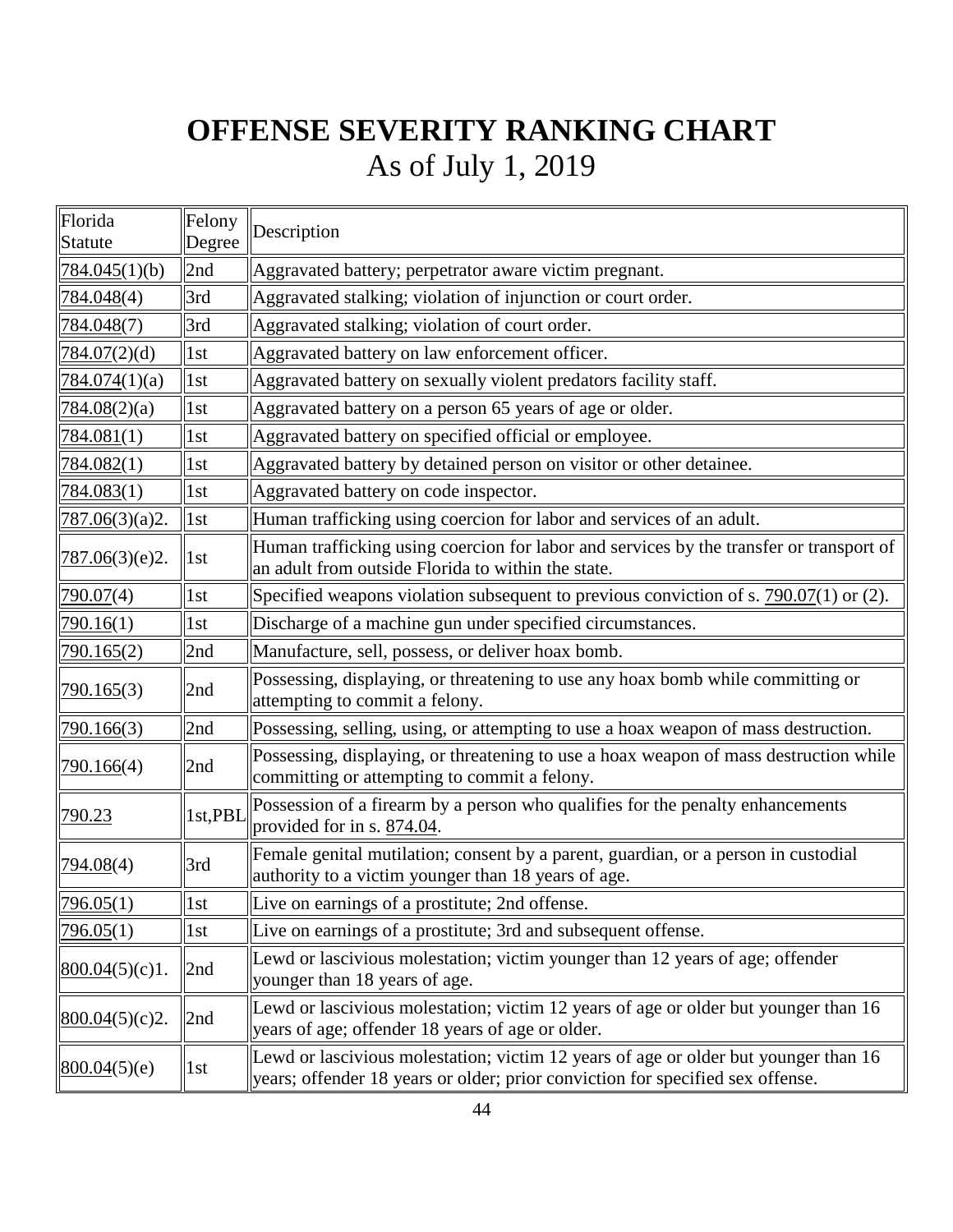| Florida<br>Statute                        | Felony<br>Degree  | Description                                                                                                                                                                                              |
|-------------------------------------------|-------------------|----------------------------------------------------------------------------------------------------------------------------------------------------------------------------------------------------------|
| 806.01(2)                                 | 2nd               | Maliciously damage structure by fire or explosive.                                                                                                                                                       |
| 810.02(3)(a)                              | 2nd               | Burglary of occupied dwelling; unarmed; no assault or battery.                                                                                                                                           |
| 810.02(3)(b)                              | 2nd               | Burglary of unoccupied dwelling; unarmed; no assault or battery.                                                                                                                                         |
| 810.02(3)(d)                              | 2nd               | Burglary of occupied conveyance; unarmed; no assault or battery.                                                                                                                                         |
| 810.02(3)(e)                              | 2nd               | Burglary of authorized emergency vehicle.                                                                                                                                                                |
| $812.014(2)(a)1$ . 1st                    |                   | Property stolen, valued at \$100,000 or more or a semitrailer deployed by a law<br>enforcement officer; property stolen while causing other property damage; 1st degree<br>grand theft.                  |
| $\frac{812.014(2)(b)2.}{2nd}$             |                   | Property stolen, cargo valued at less than \$50,000, grand theft in 2nd degree.                                                                                                                          |
| $812.014(2)(b)3$ . 2nd                    |                   | Property stolen, emergency medical equipment; 2nd degree grand theft.                                                                                                                                    |
| $\left  \frac{812.014(2)}{b} \right $ 2nd |                   | Property stolen, law enforcement equipment from authorized emergency vehicle.                                                                                                                            |
| 812.0145(2)(a)   1st                      |                   | Theft from person 65 years of age or older; \$50,000 or more.                                                                                                                                            |
| 812.019(2)                                | 1st               | Stolen property; initiates, organizes, plans, etc., the theft of property and traffics in<br>stolen property.                                                                                            |
| 812.131(2)(a)                             | 2nd               | Robbery by sudden snatching.                                                                                                                                                                             |
| 812.133(2)(b)                             | 1st               | Carjacking; no firearm, deadly weapon, or other weapon.                                                                                                                                                  |
| 817.034(4)(a)1                            | $\vert 1st \vert$ | Communications fraud, value greater than \$50,000.                                                                                                                                                       |
| 817.234(8)(a)                             | 2nd               | Solicitation of motor vehicle accident victims with intent to defraud.                                                                                                                                   |
| 817.234(9)                                | 2nd               | Organizing, planning, or participating in an intentional motor vehicle collision.                                                                                                                        |
| 817.234(11)(c)                            | $\ $ 1st          | Insurance fraud; property value \$100,000 or more.                                                                                                                                                       |
| 817.2341<br>$(2)(b) \&$<br>(3)(b)         | 1st               | Making false entries of material fact or false statements regarding property values<br>relating to the solvency of an insuring entity which are a significant cause of the<br>insolvency of that entity. |
| 817.535(2)(a)                             | 3rd               | Filing false lien or other unauthorized document.                                                                                                                                                        |
| 817.611(2)(b)                             | 2nd               | Traffic in or possess 15 to 49 counterfeit credit cards or related documents.                                                                                                                            |
| 825.102(3)(b)                             | 2nd               | Neglecting an elderly person or disabled adult causing great bodily harm, disability, or<br>disfigurement.                                                                                               |
| 825.103(3)(b)                             | 2nd               | Exploiting an elderly person or disabled adult and property is valued at \$10,000 or<br>more, but less than \$50,000.                                                                                    |
| 827.03(2)(b)                              | 2nd               | Neglect of a child causing great bodily harm, disability, or disfigurement.                                                                                                                              |
| 827.04(3)                                 | 3rd               | Impregnation of a child under 16 years of age by person 21 years of age or older.                                                                                                                        |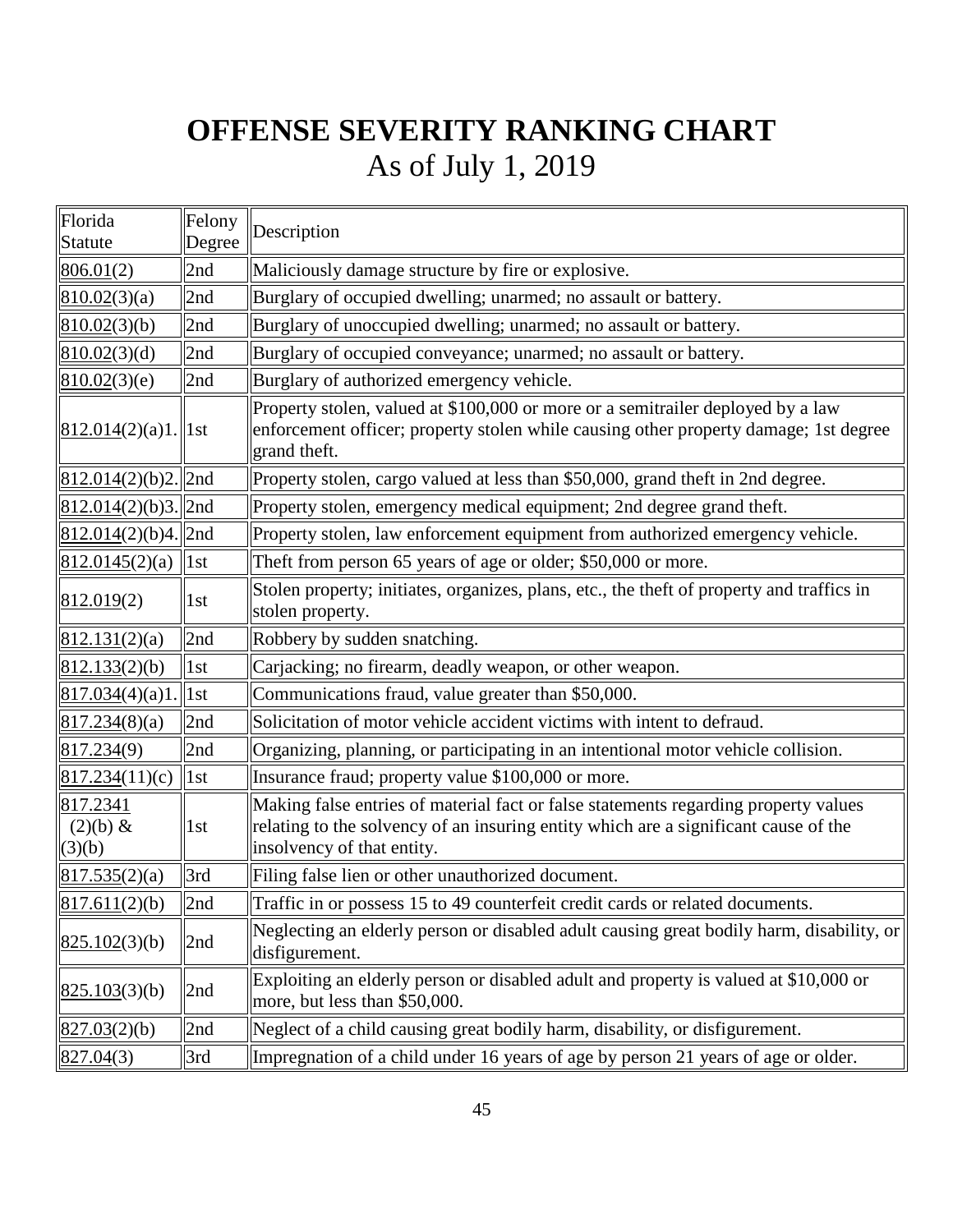| Florida                 | Felony  | Description                                                                                                                                                                                                                                                                                                      |
|-------------------------|---------|------------------------------------------------------------------------------------------------------------------------------------------------------------------------------------------------------------------------------------------------------------------------------------------------------------------|
| <b>Statute</b>          | Degree  |                                                                                                                                                                                                                                                                                                                  |
| 837.05(2)               | 3rd     | Giving false information about alleged capital felony to a law enforcement officer.                                                                                                                                                                                                                              |
| 838.015                 | 2nd     | Bribery.                                                                                                                                                                                                                                                                                                         |
| 838.016                 | 2nd     | Unlawful compensation or reward for official behavior.                                                                                                                                                                                                                                                           |
| 838.021(3)(a)           | 2nd     | Unlawful harm to a public servant.                                                                                                                                                                                                                                                                               |
| 838.22                  | 2nd     | Bid tampering.                                                                                                                                                                                                                                                                                                   |
| 843.0855(2)             | 3rd     | Impersonation of a public officer or employee.                                                                                                                                                                                                                                                                   |
| 843.0855(3)             | 3rd     | Unlawful simulation of legal process.                                                                                                                                                                                                                                                                            |
| 843.0855(4)             | 3rd     | Intimidation of a public officer or employee.                                                                                                                                                                                                                                                                    |
| 847.0135(3)             | 3rd     | Solicitation of a child, via a computer service, to commit an unlawful sex act.                                                                                                                                                                                                                                  |
| 847.0135(4)             | 2nd     | Traveling to meet a minor to commit an unlawful sex act.                                                                                                                                                                                                                                                         |
| 872.06                  | 2nd     | Abuse of a dead human body.                                                                                                                                                                                                                                                                                      |
| 874.05(2)(b)            | 1st     | Encouraging or recruiting person under 13 to join a criminal gang; second or<br>subsequent offense.                                                                                                                                                                                                              |
| 874.10                  | 1st,PBI | Knowingly initiates, organizes, plans, finances, directs, manages, or supervises<br>criminal gang-related activity.                                                                                                                                                                                              |
| 893.13(1)(c)1.          | 1st     | Sell, manufacture, or deliver cocaine (or other drug prohibited under s. 893.03(1)(a),<br>$(1)(b)$ , $(1)(d)$ , $(2)(a)$ , $(2)(b)$ , or $(2)(c)5$ .) within 1,000 feet of a child care facility,<br>school, or state, county, or municipal park or publicly owned recreational facility or<br>community center. |
| 893.13(1)(e)1.          | 1st     | Sell, manufacture, or deliver cocaine or other drug prohibited under s. 893.03(1)(a),<br>$(1)(b)$ , $(1)(d)$ , $(2)(a)$ , $(2)(b)$ , or $(2)(c)5$ ., within 1,000 feet of property used for religious<br>services or a specified business site.                                                                  |
| 893.13(4)(a)            | 1st     | Use or hire of minor; deliver to minor other controlled substance.                                                                                                                                                                                                                                               |
| $893.135(1)(a)1.$   1st |         | Trafficking in cannabis, more than 25 lbs., less than 2,000 lbs.                                                                                                                                                                                                                                                 |
| 893.135<br>(1)(b)1.a.   | 1st     | Trafficking in cocaine, more than 28 grams, less than 200 grams.                                                                                                                                                                                                                                                 |
| 893.135<br>(1)(c)1.a.   | 1st     | Trafficking in illegal drugs, more than 4 grams, less than 14 grams.                                                                                                                                                                                                                                             |
| 893.135<br>(1)(c)2.a.   | 1st     | Trafficking in hydrocodone, 28 grams or more, less than 50 grams.                                                                                                                                                                                                                                                |
| 893.135<br>(1)(c)2.b.   | 1st     | Trafficking in hydrocodone, 50 grams or more, less than 100 grams.                                                                                                                                                                                                                                               |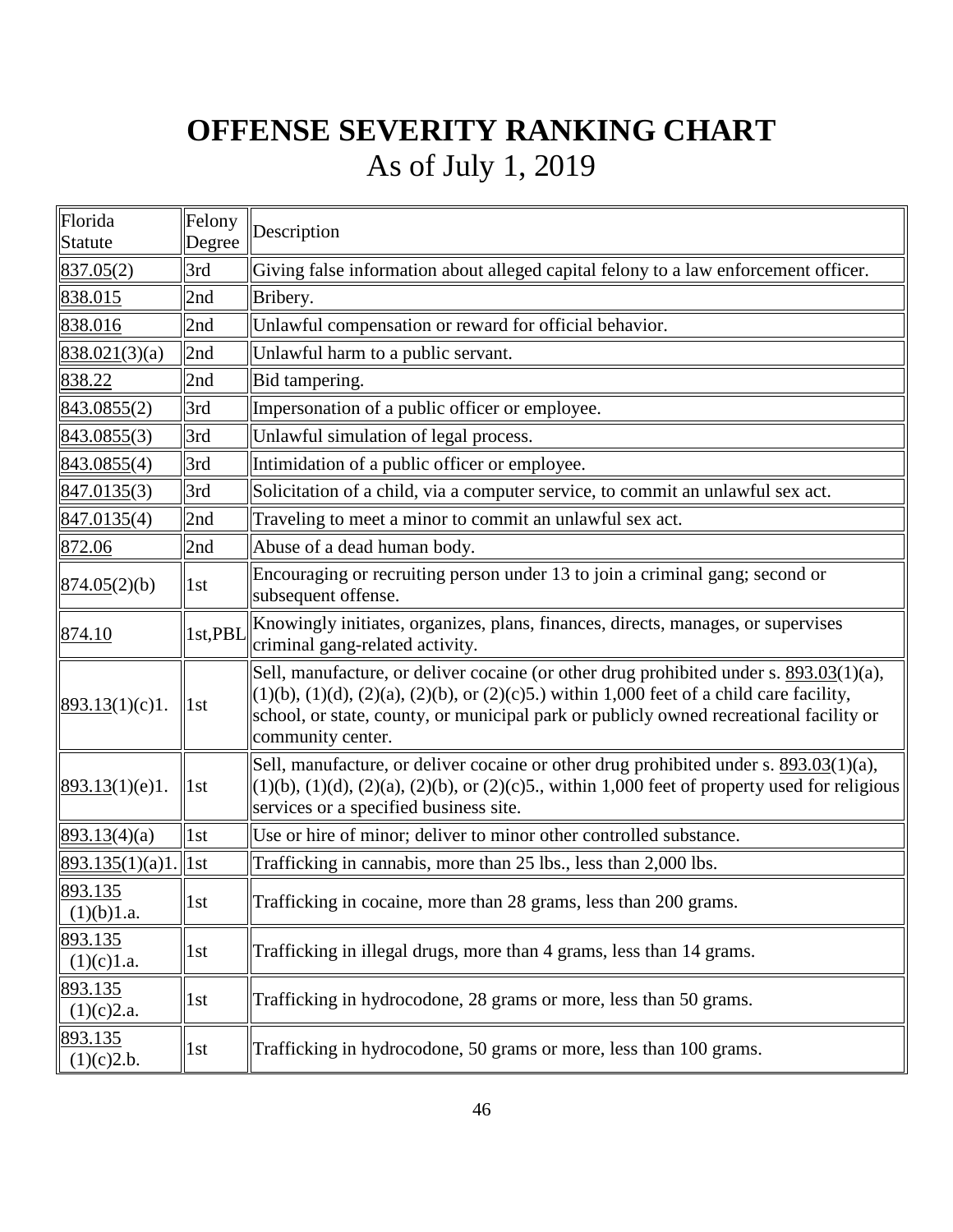| Florida<br><b>Statute</b> | Felony<br>Degree | Description                                                                                                                                 |
|---------------------------|------------------|---------------------------------------------------------------------------------------------------------------------------------------------|
| 893.135<br>(1)(c)3.a.     | 1st              | Trafficking in oxycodone, 7 grams or more, less than 14 grams.                                                                              |
| 893.135<br>(1)(c)3.b.     | 1st              | Trafficking in oxycodone, 14 grams or more, less than 25 grams.                                                                             |
| 893.135<br>(1)(c)4.b.(I)  | 1st              | Trafficking in fentanyl, 4 grams or more, less than 14 grams.                                                                               |
| 893.135<br>(1)(d)1.a.     | 1st              | Trafficking in phencyclidine, 28 grams or more, less than 200 grams.                                                                        |
| 893.135(1)(e)1            | 1st              | Trafficking in methaqualone, 200 grams or more, less than 5 kilograms.                                                                      |
| 893.135(1)(f)1.           | 1st              | Trafficking in amphetamine, 14 grams or more, less than 28 grams.                                                                           |
| 893.135<br>(1)(g)1.a.     | 1st              | Trafficking in flunitrazepam, 4 grams or more, less than 14 grams.                                                                          |
| 893.135<br>(1)(h)1.a.     | 1st              | Trafficking in gamma-hydroxybutyric acid (GHB), 1 kilogram or more, less than 5<br>kilograms.                                               |
| 893.135<br>(1)(j)1.a.     | 1st              | Trafficking in 1,4-Butanediol, 1 kilogram or more, less than 5 kilograms.                                                                   |
| 893.135<br>(1)(k)2.a.     | 1st              | Trafficking in Phenethylamines, 10 grams or more, less than 200 grams.                                                                      |
| 893.135<br>(1)(m)2.a.     | 1st              | Trafficking in synthetic cannabinoids, 280 grams or more, less than 500 grams.                                                              |
| 893.135<br>(1)(m)2.b.     | 1st              | Trafficking in synthetic cannabinoids, 500 grams or more, less than 1,000 grams.                                                            |
| 893.135<br>(1)(n)2.a.     | 1st              | Trafficking in n-benzyl phenethylamines, 14 grams or more, less than 100 grams.                                                             |
| 893.1351(2)               | 2nd              | Possession of place for trafficking in or manufacturing of controlled substance.                                                            |
| 896.101(5)(a)             | 3rd              | Money laundering, financial transactions exceeding \$300 but less than \$20,000.                                                            |
| 896.104(4)(a)1            | 3rd              | Structuring transactions to evade reporting or registration requirements, financial<br>transactions exceeding \$300 but less than \$20,000. |
| 943.0435(4)(c)            | 2nd              | Sexual offender vacating permanent residence; failure to comply with reporting<br>requirements.                                             |
| 943.0435(8)               | 2nd              | Sexual offender; remains in state after indicating intent to leave; failure to comply<br>with reporting requirements.                       |
| 943.0435(9)(a)            | 3rd              | Sexual offender; failure to comply with reporting requirements.                                                                             |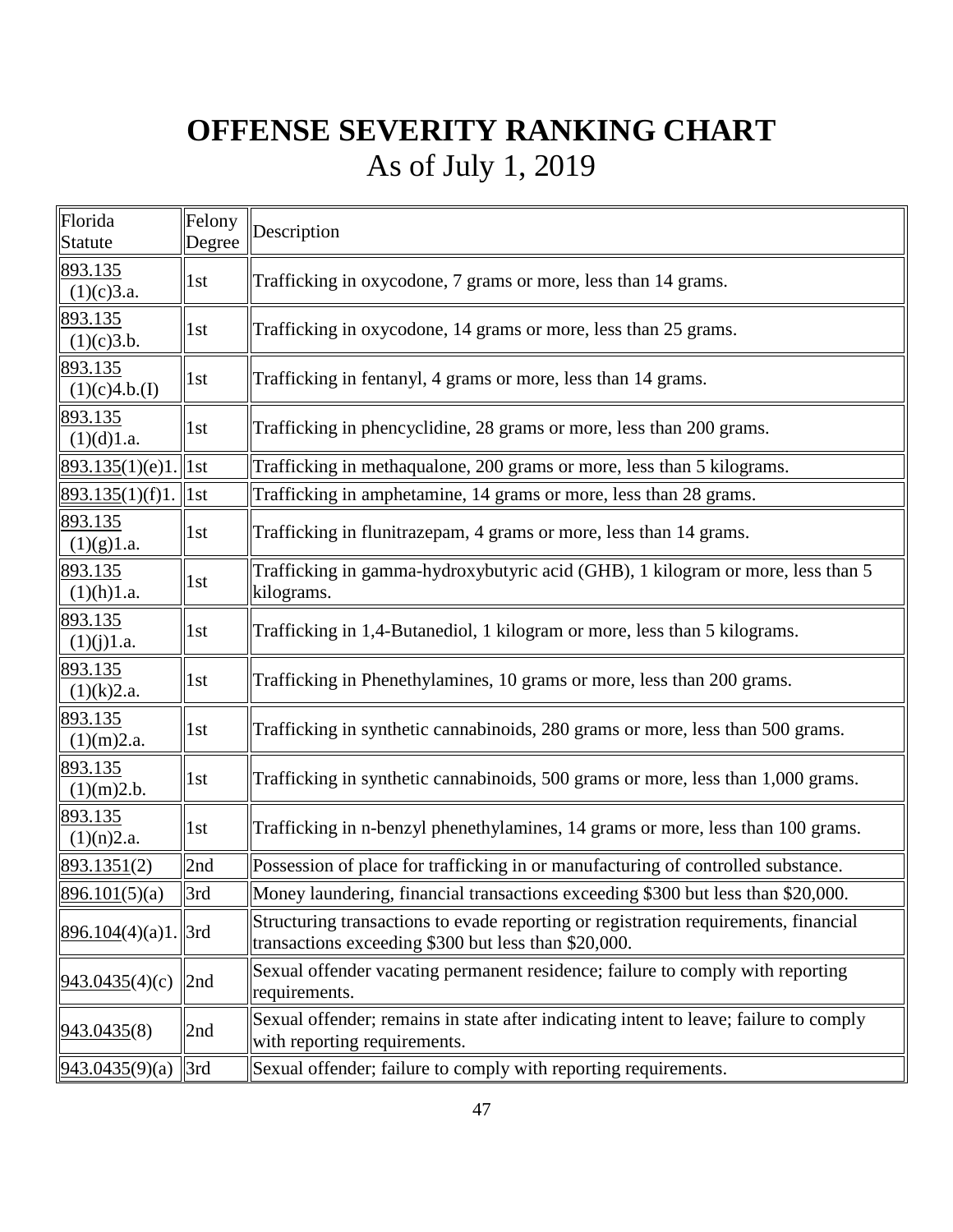| Florida<br>Statute | <b>I</b> Felony<br>Degree | Description                                                                                                                                 |
|--------------------|---------------------------|---------------------------------------------------------------------------------------------------------------------------------------------|
| 943.0435(13)       | 3rd                       | Failure to report or providing false information about a sexual offender; harbor or<br>conceal a sexual offender.                           |
| 943.0435(14)       | 3rd                       | Sexual offender; failure to report and reregister; failure to respond to address<br>verification; providing false registration information. |
| 944.607(9)         | 3rd                       | Sexual offender; failure to comply with reporting requirements.                                                                             |
| 944.607(10)(a)     | 3rd                       | Sexual offender; failure to submit to the taking of a digitized photograph.                                                                 |
| 944.607(12)        | 3rd                       | Failure to report or providing false information about a sexual offender; harbor or<br>conceal a sexual offender.                           |
| 944.607(13)        | 3rd                       | Sexual offender; failure to report and reregister; failure to respond to address<br>verification; providing false registration information. |
| 985.4815(10)       | 3rd                       | Sexual offender; failure to submit to the taking of a digitized photograph.                                                                 |
| 985.4815(12)       | 3rd                       | Failure to report or providing false information about a sexual offender; harbor or<br>conceal a sexual offender.                           |
| 985.4815(13)       | 3rd                       | Sexual offender; failure to report and reregister; failure to respond to address<br>verification; providing false registration information. |

### **LEVEL 8**

| Florida<br>Statute    | Felony<br>Degree | Description                                                                                                                                    |
|-----------------------|------------------|------------------------------------------------------------------------------------------------------------------------------------------------|
| 316.193<br>(3)(c)3.a. | 2nd              | DUI manslaughter.                                                                                                                              |
| 316.1935(4)(b)        | $\ $ 1st         | Aggravated fleeing or attempted eluding with serious bodily injury or death.                                                                   |
| 327.35(3)(c)3.        | 2nd              | Vessel BUI manslaughter.                                                                                                                       |
| 499.0051(6)           | 1st              | Knowing trafficking in contraband prescription drugs.                                                                                          |
| 499.0051(7)           | 1st              | Knowing forgery of prescription labels or prescription drug labels.                                                                            |
| 560.123(8)(b)2.  2nd  |                  | Failure to report currency or payment instruments totaling or exceeding \$20,000, but<br>less than \$100,000 by money transmitter.             |
| 560.125(5)(b)         | 2nd              | Money transmitter business by unauthorized person, currency or payment instruments<br>totaling or exceeding \$20,000, but less than \$100,000. |
| 655.50(10)(b)2.  2nd  |                  | Failure to report financial transactions totaling or exceeding \$20,000, but less than<br>\$100,000 by financial institutions.                 |
| 777.03(2)(a)          | 1st              | Accessory after the fact, capital felony.                                                                                                      |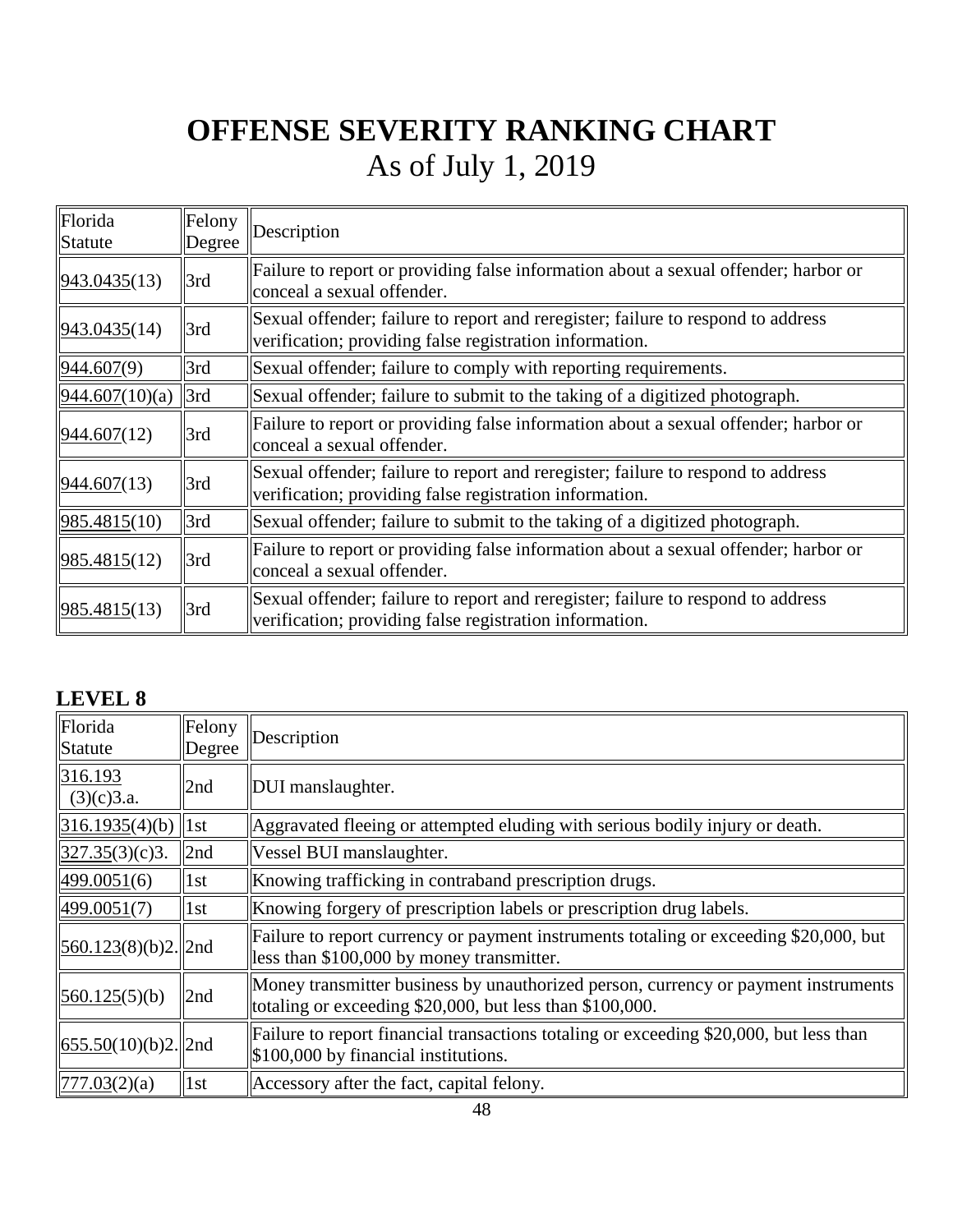| Florida<br><b>Statute</b> | Felony<br>Degree  | Description                                                                                                                                                                                                                                                                |
|---------------------------|-------------------|----------------------------------------------------------------------------------------------------------------------------------------------------------------------------------------------------------------------------------------------------------------------------|
| 782.04(4)                 | 2nd               | Killing of human without design when engaged in act or attempt of any felony other<br>than arson, sexual battery, robbery, burglary, kidnapping, aggravated fleeing or<br>eluding with serious bodily injury or death, aircraft piracy, or unlawfully discharging<br>bomb. |
| 782.051(2)                | 1st               | Attempted felony murder while perpetrating or attempting to perpetrate a felony not<br>enumerated in s. $782.04(3)$ .                                                                                                                                                      |
| 782.071(1)(b)             | 1st               | Committing vehicular homicide and failing to render aid or give information.                                                                                                                                                                                               |
| 782.072 <sub>(2)</sub>    | 1st               | Committing vessel homicide and failing to render aid or give information.                                                                                                                                                                                                  |
| 787.06(3)(a)1.            | $\vert 1st \vert$ | Human trafficking for labor and services of a child.                                                                                                                                                                                                                       |
| 787.06(3)(b)              | 1st               | Human trafficking using coercion for commercial sexual activity of an adult.                                                                                                                                                                                               |
| <u>787.06(3)</u> (c)2.    | $\ln$             | Human trafficking using coercion for labor and services of an unauthorized alien<br>adult.                                                                                                                                                                                 |
| <u>787.06(3)(e)1.</u>     | 1st               | Human trafficking for labor and services by the transfer or transport of a child from<br>outside Florida to within the state.                                                                                                                                              |
| <u>787.06(3)(f)2.</u>     | 1st               | Human trafficking using coercion for commercial sexual activity by the transfer or<br>transport of any adult from outside Florida to within the state.                                                                                                                     |
| 790.161(3)                | 1st               | Discharging a destructive device which results in bodily harm or property damage.                                                                                                                                                                                          |
| 794.011(5)(a)             | 1st               | Sexual battery; victim 12 years of age or older but younger than 18 years; offender 18<br>years or older; offender does not use physical force likely to cause serious injury.                                                                                             |
| 794.011(5)(b)             | 2nd               | Sexual battery; victim and offender 18 years of age or older; offender does not use<br>physical force likely to cause serious injury.                                                                                                                                      |
| 794.011(5)(c)             | 2nd               | Sexual battery; victim 12 years of age or older; offender younger than 18 years;<br>offender does not use physical force likely to cause injury.                                                                                                                           |
| 794.011(5)(d)             | 1st               | Sexual battery; victim 12 years of age or older; offender does not use physical force<br>likely to cause serious injury; prior conviction for specified sex offense.                                                                                                       |
| 794.08(3)                 | 2nd               | Female genital mutilation, removal of a victim younger than 18 years of age from this<br>state.                                                                                                                                                                            |
| 800.04(4)(b)              | 2nd               | Lewd or lascivious battery.                                                                                                                                                                                                                                                |
| 800.04(4)(c)              | 1st               | Lewd or lascivious battery; offender 18 years of age or older; prior conviction for<br>specified sex offense.                                                                                                                                                              |
| 806.01(1)                 | 1st               | Maliciously damage dwelling or structure by fire or explosive, believing person in<br>structure.                                                                                                                                                                           |
| 810.02(2)(a)              |                   | 1st,PBL  Burglary with assault or battery.                                                                                                                                                                                                                                 |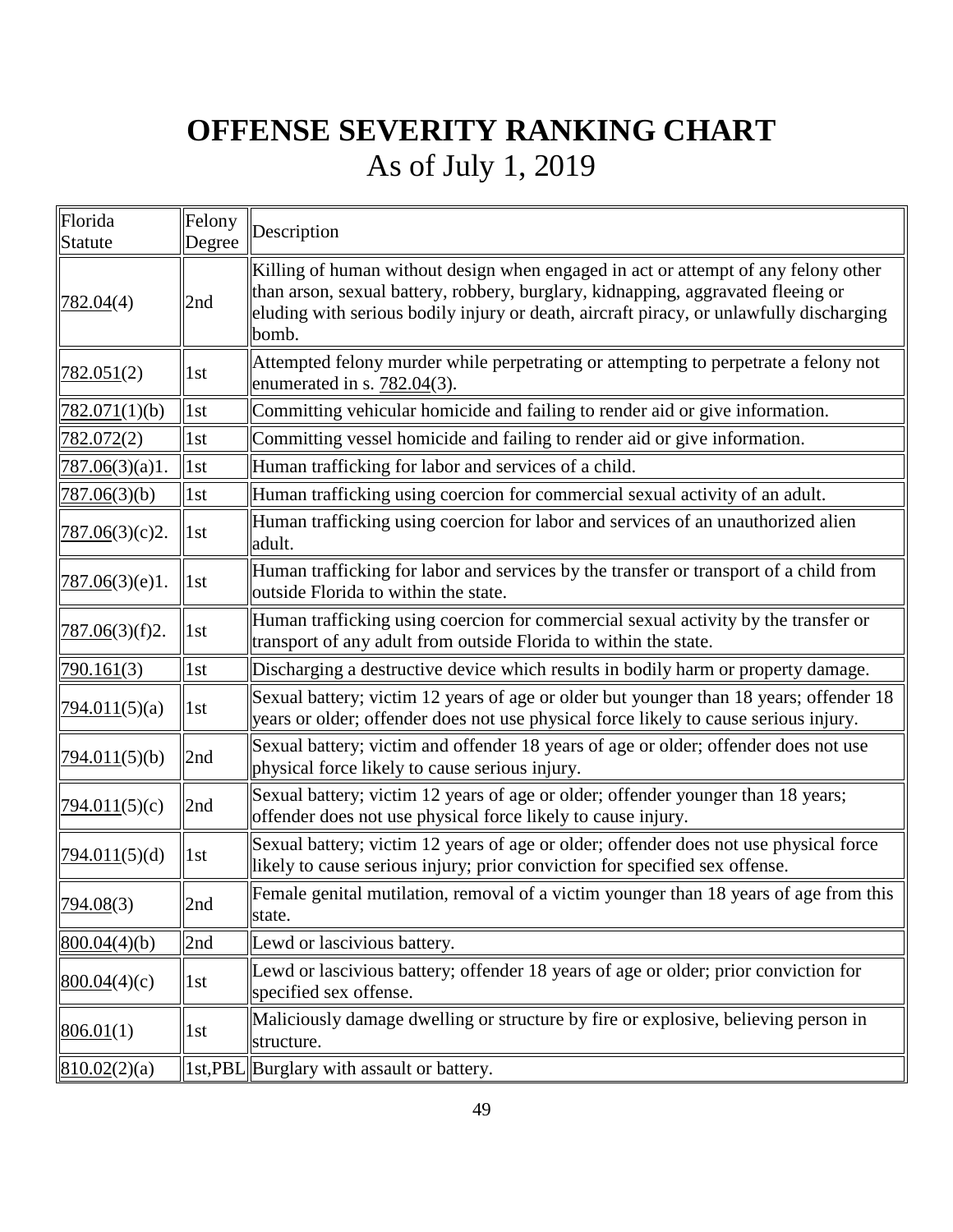| Florida<br>Statute      | Felony<br>Degree  | Description                                                                                                                           |
|-------------------------|-------------------|---------------------------------------------------------------------------------------------------------------------------------------|
| 810.02(2)(b)            |                   | 1st, PBL Burglary; armed with explosives or dangerous weapon.                                                                         |
| 810.02(2)(c)            | 1st               | Burglary of a dwelling or structure causing structural damage or \$1,000 or more<br>property damage.                                  |
| $812.014(2)(a)2.$   1st |                   | Property stolen; cargo valued at \$50,000 or more, grand theft in 1st degree.                                                         |
| 812.13(2)(b)            | 1st               | Robbery with a weapon.                                                                                                                |
| 812.135(2)(c)           | 1st               | Home-invasion robbery, no firearm, deadly weapon, or other weapon.                                                                    |
| 817.505(4)(c)           | 1st               | Patient brokering; 20 or more patients.                                                                                               |
| 817.535(2)(b)           | 2nd               | Filing false lien or other unauthorized document; second or subsequent offense.                                                       |
| 817.535(3)(a)           | 2nd               | Filing false lien or other unauthorized document; property owner is a public officer or<br>employee.                                  |
| 817.535(4)(a)1          | $\vert$ 2nd       | Filing false lien or other unauthorized document; defendant is incarcerated or under<br>supervision.                                  |
| 817.535(5)(a)           | 2nd               | Filing false lien or other unauthorized document; owner of the property incurs<br>financial loss as a result of the false instrument. |
| 817.568(6)              | 2nd               | Fraudulent use of personal identification information of an individual under the age of<br>18.                                        |
| 817.611(2)(c)           | $\vert 1st \vert$ | Traffic in or possess 50 or more counterfeit credit cards or related documents.                                                       |
| 825.102(2)              | 1st               | Aggravated abuse of an elderly person or disabled adult.                                                                              |
| 825.1025(2)             | 2nd               | Lewd or lascivious battery upon an elderly person or disabled adult.                                                                  |
| 825.103(3)(a)           | 1st               | Exploiting an elderly person or disabled adult and property is valued at \$50,000 or<br>more.                                         |
| 837.02(2)               | 2nd               | Perjury in official proceedings relating to prosecution of a capital felony.                                                          |
| 837.021(2)              | 2nd               | Making contradictory statements in official proceedings relating to prosecution of a<br>capital felony.                               |
| 860.121(2)(c)           | $\vert$ 1st       | Shooting at or throwing any object in path of railroad vehicle resulting in great bodily<br>harm.                                     |
| 860.16                  | 1st               | Aircraft piracy.                                                                                                                      |
| 893.13(1)(b)            | 1st               | Sell or deliver in excess of 10 grams of any substance specified in s. $893.03(1)(a)$ or<br>(b).                                      |
| 893.13(2)(b)            | 1st               | Purchase in excess of 10 grams of any substance specified in s. $893.03(1)(a)$ or (b).                                                |
| 893.13(6)(c)            | 1st               | Possess in excess of 10 grams of any substance specified in s. $893.03(1)(a)$ or (b).                                                 |
| $893.135(1)(a)2$ .      | 1st               | Trafficking in cannabis, more than 2,000 lbs., less than 10,000 lbs.                                                                  |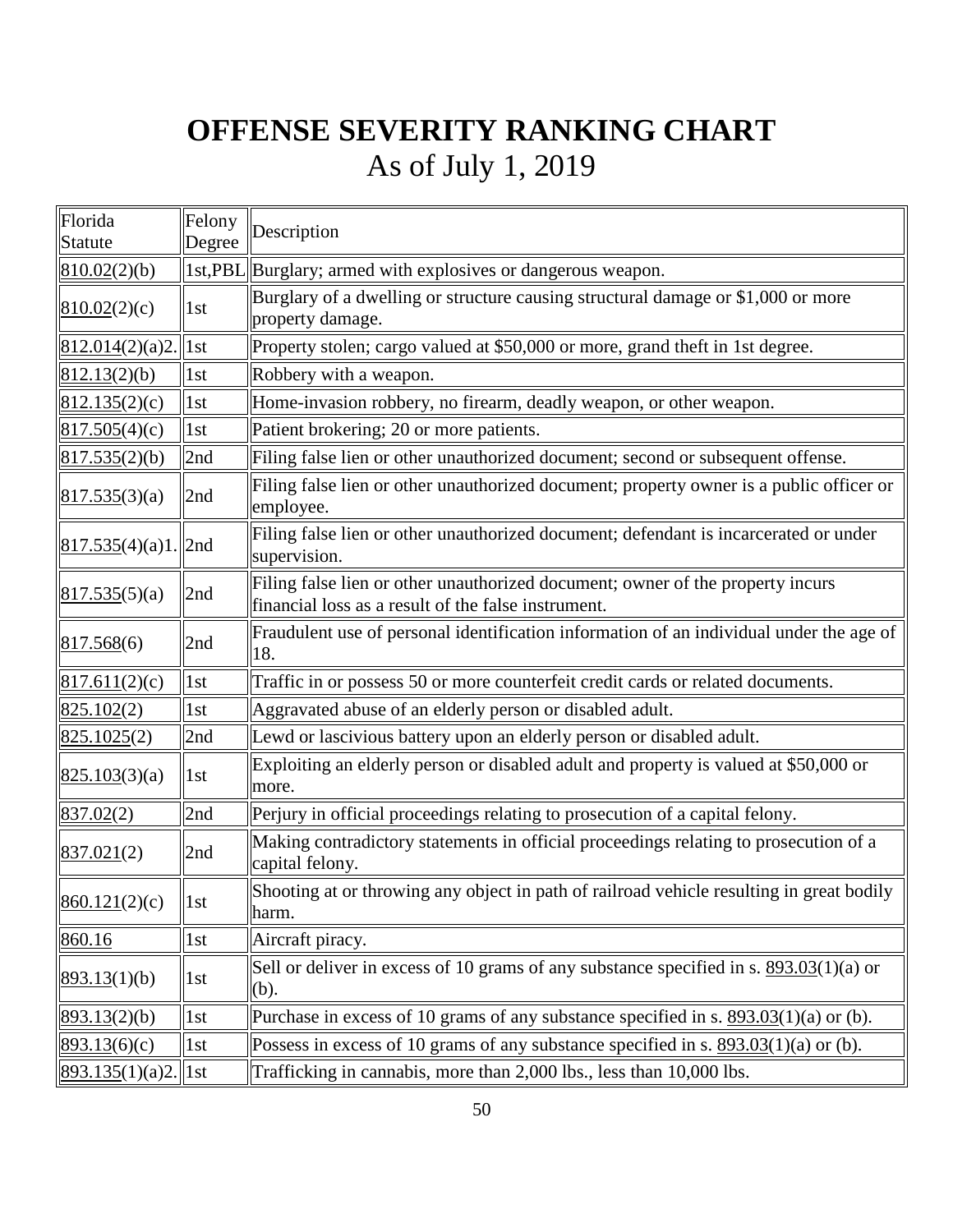| Florida<br><b>Statute</b>    | Felony<br>Degree | Description                                                                                                         |
|------------------------------|------------------|---------------------------------------------------------------------------------------------------------------------|
| 893.135<br>(1)(b)1.b.        | 1st              | Trafficking in cocaine, more than 200 grams, less than 400 grams.                                                   |
| 893.135<br>(1)(c)1.b.        | 1st              | Trafficking in illegal drugs, more than 14 grams, less than 28 grams.                                               |
| 893.135<br>(1)(c)2.c.        | 1st              | Trafficking in hydrocodone, 100 grams or more, less than 300 grams.                                                 |
| 893.135<br>(1)(c)3.c.        | 1st              | Trafficking in oxycodone, 25 grams or more, less than 100 grams.                                                    |
| 893.135<br>(1)(c)4.b.(II)    | 1st              | Trafficking in fentanyl, 14 grams or more, less than 28 grams.                                                      |
| 893.135<br>(1)(d)1.b.        | 1st              | Trafficking in phencyclidine, 200 grams or more, less than 400 grams.                                               |
| 893.135<br>(1)(e)1.b.        | 1st              | Trafficking in methaqualone, 5 kilograms or more, less than 25 kilograms.                                           |
| 893.135<br>(1)(f)1.b.        | 1st              | Trafficking in amphetamine, 28 grams or more, less than 200 grams.                                                  |
| 893.135<br>(1)(g)1.b.        | 1st              | Trafficking in flunitrazepam, 14 grams or more, less than 28 grams.                                                 |
| 893.135<br>(1)(h)1.b.        | 1st              | Trafficking in gamma-hydroxybutyric acid (GHB), 5 kilograms or more, less than 10<br>kilograms.                     |
| 893.135<br>(1)(j)1.b.        | 1st              | Trafficking in 1,4-Butanediol, 5 kilograms or more, less than 10 kilograms.                                         |
| 893.135<br>(1)(k)2.b.        | 1st              | Trafficking in Phenethylamines, 200 grams or more, less than 400 grams.                                             |
| 893.135<br>(1)(m)2.c.        | 1st              | Trafficking in synthetic cannabinoids, 1,000 grams or more, less than 30 kilograms.                                 |
| <u>893.135</u><br>(1)(n)2.b. | $1st$            | Trafficking in n-benzyl phenethylamines, 100 grams or more, less than 200 grams.                                    |
| 893.1351(3)                  | 1st              | Possession of a place used to manufacture controlled substance when minor is present<br>or resides there.           |
| 895.03(1)                    | 1st              | Use or invest proceeds derived from pattern of racketeering activity.                                               |
| 895.03(2)                    | 1st              | Acquire or maintain through racketeering activity any interest in or control of any<br>enterprise or real property. |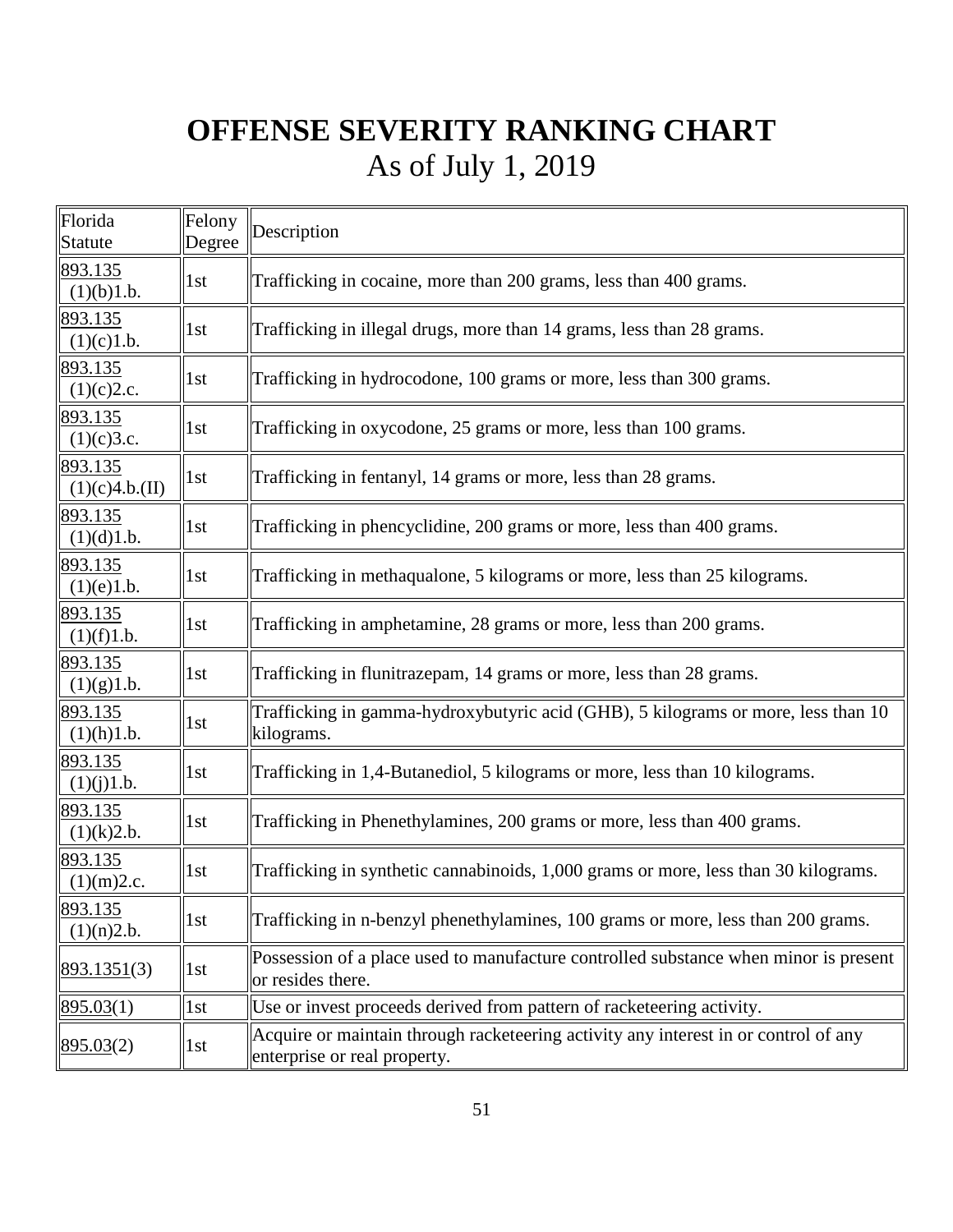| Florida<br>Statute   | Felony<br>Degree | $\Delta$                                                                                                                                                       |
|----------------------|------------------|----------------------------------------------------------------------------------------------------------------------------------------------------------------|
| 895.03(3)            | $\vert$ 1st      | Conduct or participate in any enterprise through pattern of racketeering activity.                                                                             |
| 896.101(5)(b)        | $\ln 2$          | Money laundering, financial transactions totaling or exceeding \$20,000, but less than<br>\$100,000.                                                           |
| 896.104(4)(a)2.  2nd |                  | Structuring transactions to evade reporting or registration requirements, financial<br>transactions totaling or exceeding $$20,000$ but less than $$100,000$ . |

### **LEVEL 9**

| Florida<br>Statute              | Felony<br>Degree  | Description                                                                                                                                                                                       |
|---------------------------------|-------------------|---------------------------------------------------------------------------------------------------------------------------------------------------------------------------------------------------|
| 316.193<br>(3)(c)3.b.           | 1st               | DUI manslaughter; failing to render aid or give information.                                                                                                                                      |
| 327.35<br>(3)(c)3.b.            | 1st               | BUI manslaughter; failing to render aid or give information.                                                                                                                                      |
| 409.920<br>(2)(b)1.c.           | 1st               | Medicaid provider fraud; \$50,000 or more.                                                                                                                                                        |
| 499.0051(8)                     | 1st               | Knowing sale or purchase of contraband prescription drugs resulting in great bodily<br>lharm.                                                                                                     |
| $\frac{560.123(8)(b)}{3}$   1st |                   | Failure to report currency or payment instruments totaling or exceeding \$100,000 by<br>money transmitter.                                                                                        |
| 560.125(5)(c)                   | $\vert 1st \vert$ | Money transmitter business by unauthorized person, currency, or payment instruments<br>totaling or exceeding \$100,000.                                                                           |
| $\frac{655.50(10)}{63}$   1st   |                   | Failure to report financial transactions totaling or exceeding \$100,000 by financial<br>linstitution.                                                                                            |
| <u>775.0844</u>                 | 1st               | Aggravated white collar crime.                                                                                                                                                                    |
| 782.04(1)                       | 1st               | Attempt, conspire, or solicit to commit premeditated murder.                                                                                                                                      |
| 782.04(3)                       |                   | Accomplice to murder in connection with arson, sexual battery, robbery, burglary,<br>1st, PBL aggravated fleeing or eluding with serious bodily injury or death, and other specified<br>felonies. |
| 782.051(1)                      | 1st               | Attempted felony murder while perpetrating or attempting to perpetrate a felony<br>enumerated in s. $782.04(3)$ .                                                                                 |
| 782.07(2)                       | 1st               | Aggravated manslaughter of an elderly person or disabled adult.                                                                                                                                   |
| 787.01(1)(a)1.                  |                   | 1st,PBL  Kidnapping; hold for ransom or reward or as a shield or hostage.                                                                                                                         |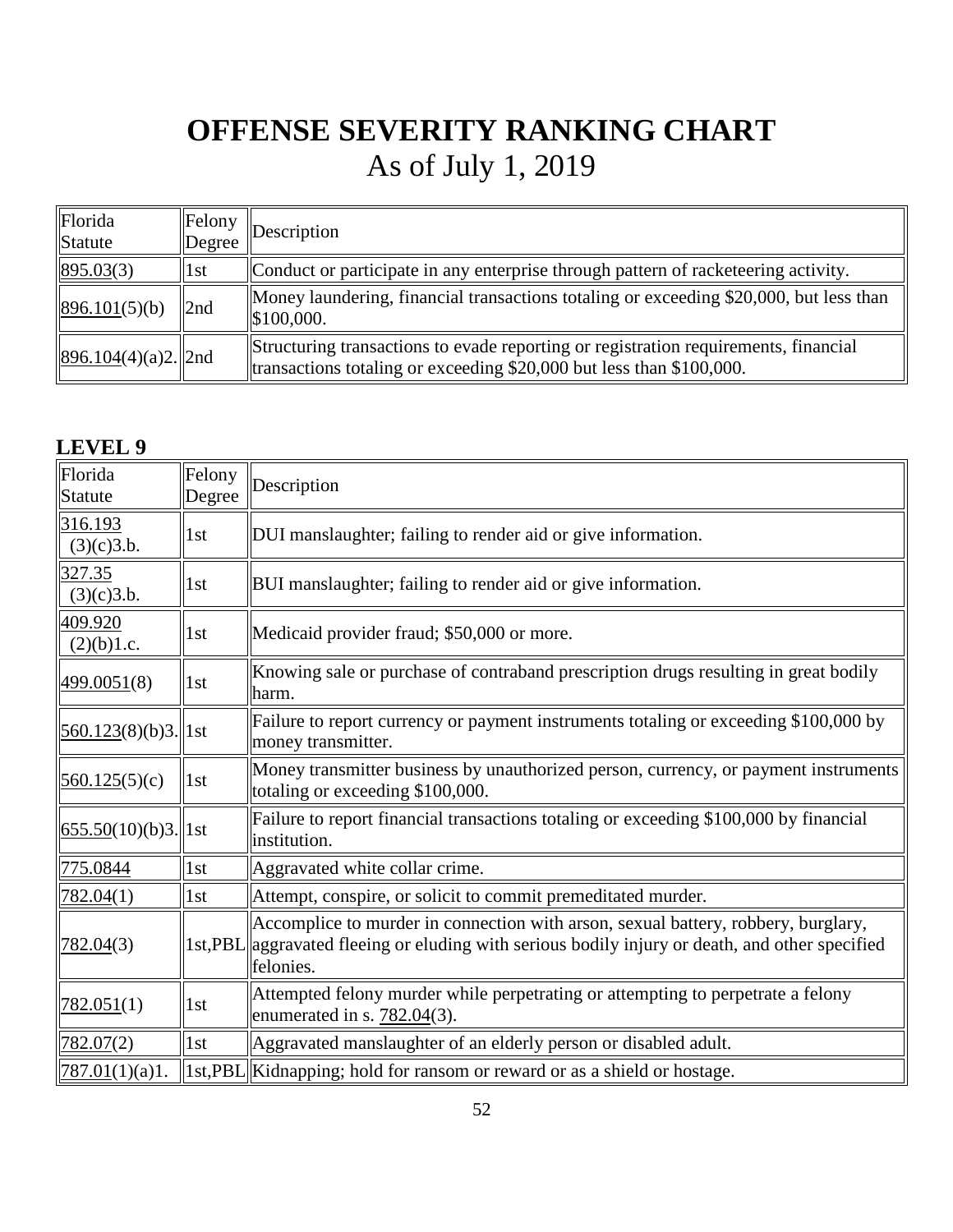| Florida<br>Statute   | Felony<br>Degree  | Description                                                                                                                                                                        |
|----------------------|-------------------|------------------------------------------------------------------------------------------------------------------------------------------------------------------------------------|
| 787.01(1)(a)2.       |                   | 1st,PBL  Kidnapping with intent to commit or facilitate commission of any felony.                                                                                                  |
| 787.01(1)(a)4.       | 1st, PBI          | Kidnapping with intent to interfere with performance of any governmental or political<br>function.                                                                                 |
| <u>787.02(3)</u> (a) | 1st,PBL           | False imprisonment; child under age 13; perpetrator also commits aggravated child<br>abuse, sexual battery, or lewd or lascivious battery, molestation, conduct, or<br>exhibition. |
| 787.06(3)(c)1.       | $\vert$ 1st       | Human trafficking for labor and services of an unauthorized alien child.                                                                                                           |
| 787.06(3)(d)         | 1st               | Human trafficking using coercion for commercial sexual activity of an unauthorized<br>adult alien.                                                                                 |
| 787.06(3)(f)1.       | 1st,PBI           | Human trafficking for commercial sexual activity by the transfer or transport of any<br>child from outside Florida to within the state.                                            |
| 790.161              | 1st               | Attempted capital destructive device offense.                                                                                                                                      |
| 790.166(2)           | 1st,PBL           | Possessing, selling, using, or attempting to use a weapon of mass destruction.                                                                                                     |
| 794.011(2)           | $\vert 1st \vert$ | Attempted sexual battery; victim less than 12 years of age.                                                                                                                        |
| 794.011(2)           | Life              | Sexual battery; offender younger than 18 years and commits sexual battery on a<br>person less than 12 years.                                                                       |
| 794.011(4)(a)        | 1st,PBI           | Sexual battery, certain circumstances; victim 12 years of age or older but younger than<br>18 years; offender 18 years or older.                                                   |
| 794.011(4)(b)        | $\vert 1st \vert$ | Sexual battery, certain circumstances; victim and offender 18 years of age or older.                                                                                               |
| 794.011(4)(c)        | 1st               | Sexual battery, certain circumstances; victim 12 years of age or older; offender<br>younger than 18 years.                                                                         |
| 794.011(4)(d)        | 1st,PBI           | Sexual battery, certain circumstances; victim 12 years of age or older; prior conviction<br>for specified sex offenses.                                                            |
| 794.011(8)(b)        | $\ 1st, PBL$      | Sexual battery; engage in sexual conduct with minor 12 to 18 years by person in<br>familial or custodial authority.                                                                |
| 794.08(2)            | $\vert$ 1st       | Female genital mutilation; victim younger than 18 years of age.                                                                                                                    |
| 800.04(5)(b)         | Life              | Lewd or lascivious molestation; victim less than 12 years; offender 18 years or older.                                                                                             |
| 812.13(2)(a)         | 1st,PBL           | Robbery with firearm or other deadly weapon.                                                                                                                                       |
| 812.133(2)(a)        | 1st, PBL          | Carjacking; firearm or other deadly weapon.                                                                                                                                        |
| 812.135(2)(b)        | 1st               | Home-invasion robbery with weapon.                                                                                                                                                 |
| 817.535(3)(b)        | 1st               | Filing false lien or other unauthorized document; second or subsequent offense;<br>property owner is a public officer or employee.                                                 |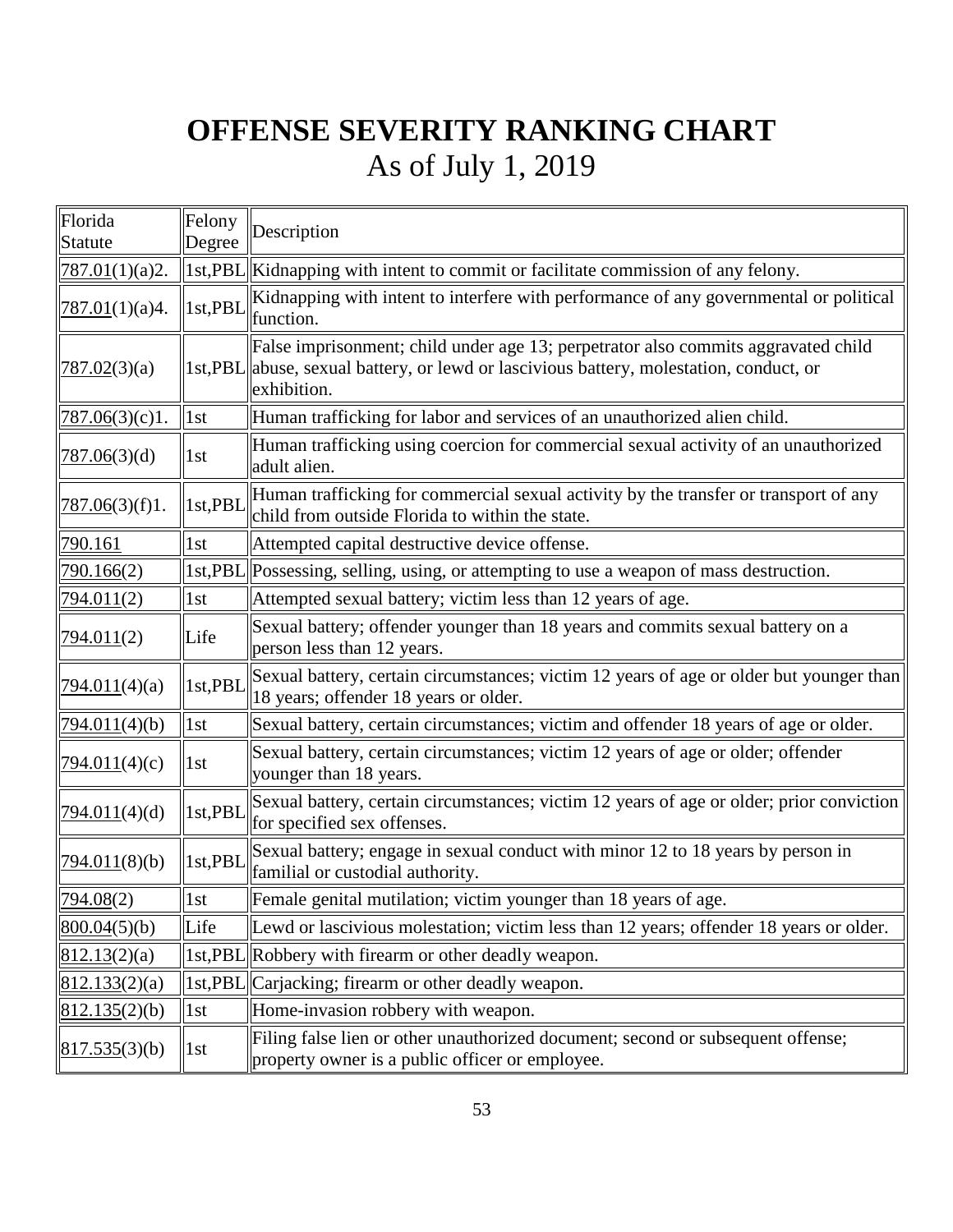| Florida<br>Statute         | Felony<br>Degree  | Description                                                                                                                                                                       |  |  |  |  |
|----------------------------|-------------------|-----------------------------------------------------------------------------------------------------------------------------------------------------------------------------------|--|--|--|--|
| $817.535(4)(a)2.$   1st    |                   | Filing false claim or other unauthorized document; defendant is incarcerated or under<br>supervision.                                                                             |  |  |  |  |
| 817.535(5)(b)              | $\vert 1st \vert$ | Filing false lien or other unauthorized document; second or subsequent offense; owner<br>of the property incurs financial loss as a result of the false instrument.               |  |  |  |  |
| 817.568(7)                 | 2nd,<br>PBL       | Fraudulent use of personal identification information of an individual under the age of<br>18 by his or her parent, legal guardian, or person exercising custodial authority.     |  |  |  |  |
| 827.03(2)(a)               | 1st               | Aggravated child abuse.                                                                                                                                                           |  |  |  |  |
| 847.0145(1)                | 1st               | Selling, or otherwise transferring custody or control, of a minor.                                                                                                                |  |  |  |  |
| 847.0145(2)                | 1st               | Purchasing, or otherwise obtaining custody or control, of a minor.                                                                                                                |  |  |  |  |
| 859.01                     | 1st               | Poisoning or introducing bacteria, radioactive materials, viruses, or chemical<br>compounds into food, drink, medicine, or water with intent to kill or injure another<br>person. |  |  |  |  |
| 893.135                    | 1st               | Attempted capital trafficking offense.                                                                                                                                            |  |  |  |  |
| $893.135(1)(a)3.$   1st    |                   | Trafficking in cannabis, more than 10,000 lbs.                                                                                                                                    |  |  |  |  |
| 893.135<br>(1)(b)1.c.      | 1st               | Trafficking in cocaine, more than 400 grams, less than 150 kilograms.                                                                                                             |  |  |  |  |
| 893.135<br>(1)(c)1.c.      | 1st               | Trafficking in illegal drugs, more than 28 grams, less than 30 kilograms.                                                                                                         |  |  |  |  |
| 893.135<br>(1)(c)2.d.      | 1st               | Trafficking in hydrocodone, 300 grams or more, less than 30 kilograms.                                                                                                            |  |  |  |  |
| 893.135<br>(1)(c)3.d.      | 1st               | Trafficking in oxycodone, 100 grams or more, less than 30 kilograms.                                                                                                              |  |  |  |  |
| 893.135<br>(1)(c)4.b.(III) | 1st               | Trafficking in fentanyl, 28 grams or more.                                                                                                                                        |  |  |  |  |
| 893.135<br>(1)(d)1.c.      | 1st               | Trafficking in phencyclidine, 400 grams or more.                                                                                                                                  |  |  |  |  |
| 893.135<br>(1)(e)1.c.      | 1st               | Trafficking in methaqualone, 25 kilograms or more.                                                                                                                                |  |  |  |  |
| 893.135<br>(1)(f)1.c.      | 1st               | Trafficking in amphetamine, 200 grams or more.                                                                                                                                    |  |  |  |  |
| 893.135<br>(1)(h)1.c.      | 1st               | Trafficking in gamma-hydroxybutyric acid (GHB), 10 kilograms or more.                                                                                                             |  |  |  |  |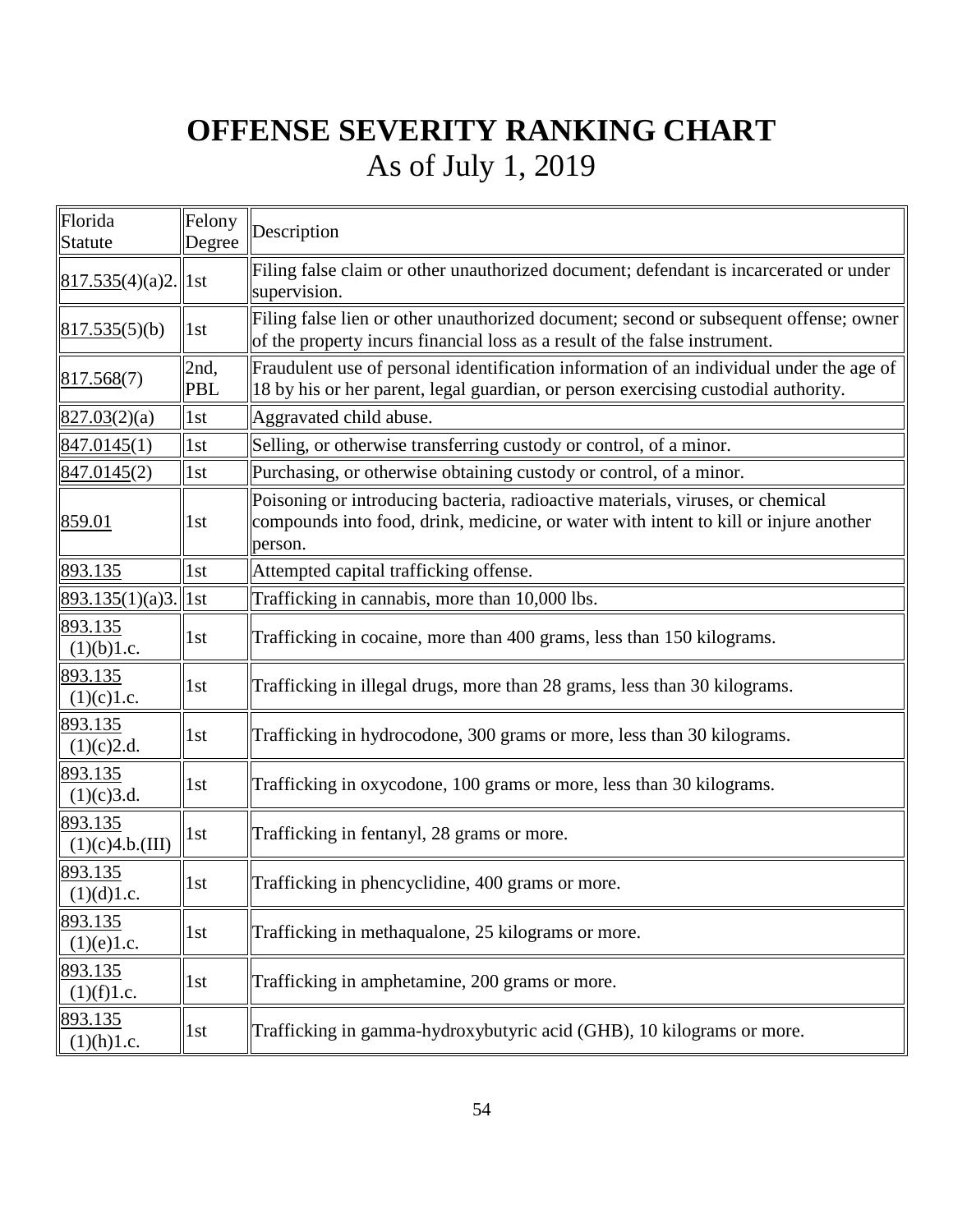| Florida<br>Statute      | Felony<br>Degree | Description                                                                                                                          |  |  |  |  |  |  |
|-------------------------|------------------|--------------------------------------------------------------------------------------------------------------------------------------|--|--|--|--|--|--|
| 893.135<br>(1)(j)1.c.   | 1st              | Trafficking in 1,4-Butanediol, 10 kilograms or more.                                                                                 |  |  |  |  |  |  |
| 893.135<br>(1)(k)2.c.   | 1st              | Trafficking in Phenethylamines, 400 grams or more.                                                                                   |  |  |  |  |  |  |
| 893.135<br>(1)(m)2.d.   | 1st              | Trafficking in synthetic cannabinoids, 30 kilograms or more.                                                                         |  |  |  |  |  |  |
| 893.135<br>(1)(n)2.c.   | 1st              | Trafficking in n-benzyl phenethylamines, 200 grams or more.                                                                          |  |  |  |  |  |  |
| 896.101(5)(c)           | 1st              | Money laundering, financial instruments totaling or exceeding \$100,000.                                                             |  |  |  |  |  |  |
| $896.104(4)(a)3.$   1st |                  | Structuring transactions to evade reporting or registration requirements, financial<br>transactions totaling or exceeding \$100,000. |  |  |  |  |  |  |

### **LEVEL 10**

| Florida<br>Statute | Felony<br>Degree | Description                                                                                                                                                             |
|--------------------|------------------|-------------------------------------------------------------------------------------------------------------------------------------------------------------------------|
| 499.0051(9)        | 1st              | Knowing sale or purchase of contraband prescription drugs resulting in death.                                                                                           |
| 782.04(2)          |                  | 1st, PBL Unlawful killing of human; act is homicide, unpremeditated.                                                                                                    |
| 782.07(3)          | 1st              | Aggravated manslaughter of a child.                                                                                                                                     |
|                    |                  | $\ 787.01(1)(a)3.\ 1st,PBL\ $ Kidnapping; inflict bodily harm upon or terrorize victim.                                                                                 |
| 787.01(3)(a)       | Life             | Kidnapping; child under age 13, perpetrator also commits aggravated child abuse,<br>sexual battery, or lewd or lascivious battery, molestation, conduct, or exhibition. |
| 787.06(3)(g)       | Life             | Human trafficking for commercial sexual activity of a child under the age of 18 or<br>mentally defective or incapacitated person.                                       |
| 787.06(4)(a)       | Life             | Selling or buying of minors into human trafficking.                                                                                                                     |
| 794.011(3)         | Life             | Sexual battery; victim 12 years or older, offender uses or threatens to use deadly<br>weapon or physical force to cause serious injury.                                 |
|                    |                  | $\left\  812.135(2)(a) \right\  1$ st, PBL Home-invasion robbery with firearm or other deadly weapon.                                                                   |
| 876.32             | 1st              | Treason against the state.                                                                                                                                              |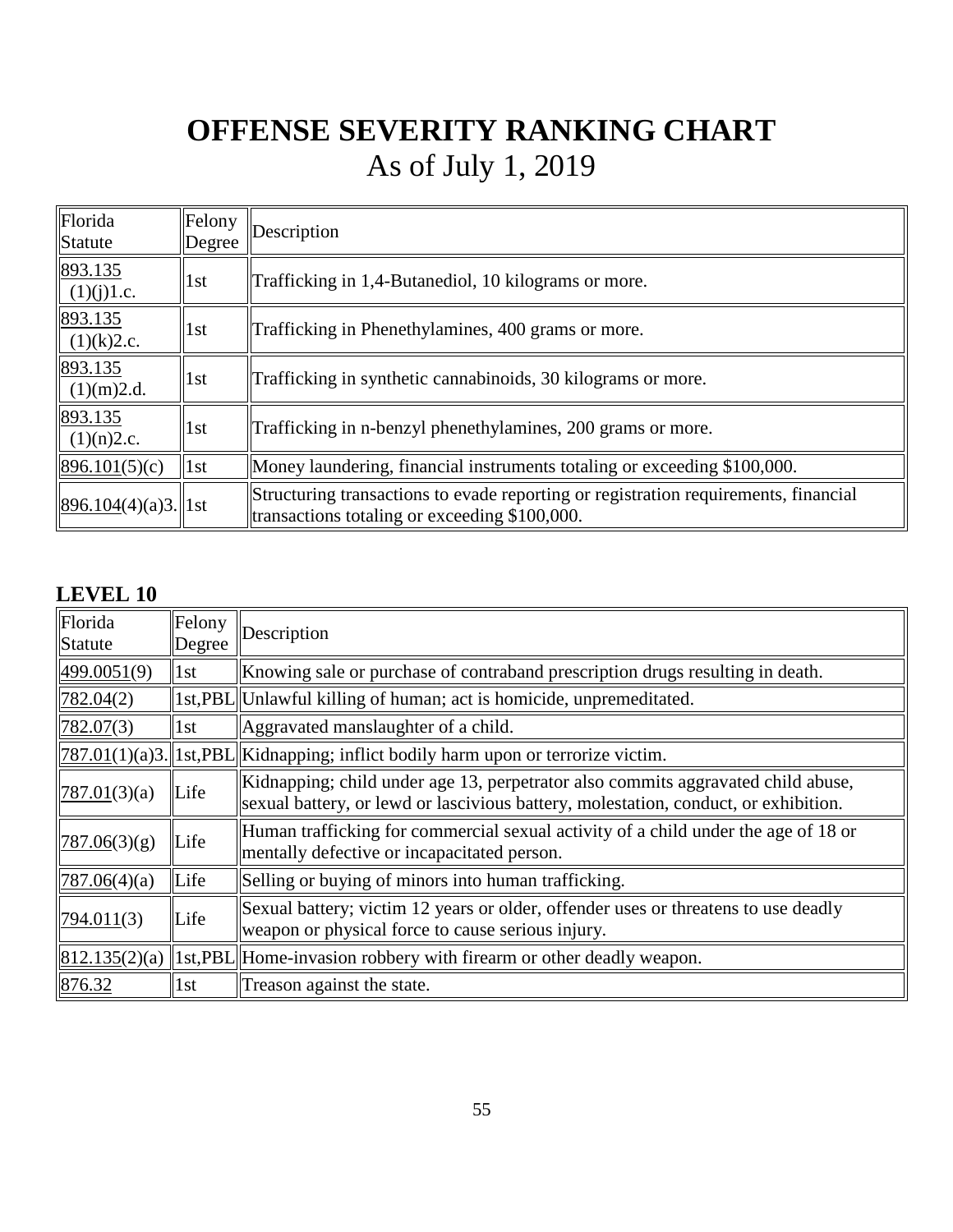#### **APPENDIX D**

#### **NON-EXCLUSIVE FACTORS TO SUPPORT DEPARTURE**

#### **REASONS FOR DEPARTURE - MITIGATING CIRCUMSTANCES**

**A downward departure from the lowest permissible sentence, as calculated according to the total sentence points pursuant to s. [921.0024,](http://www.leg.state.fl.us/statutes/index.cfm?App_mode=Display_Statute&Search_String=921.0026&URL=0900-0999/0921/Sections/0921.0024.html) is prohibited unless there are circumstances or factors that reasonably justify the downward departure. Mitigating factors to be considered include, but are not limited to, those listed below. The imposition of a sentence below the lowest permissible sentence is subject to appellate review under chapter 924, but the extent of downward departure is not subject to appellate review.**

**Mitigating circumstances under which a departure from the lowest permissible sentence is reasonably justified include, but are not limited to:**

- **departure results from a legitimate, uncoerced plea bargain.**
- **defendant was an accomplice to the offense and was a relatively minor participant in the criminal conduct.**
- **capacity of the defendant to appreciate the criminal nature of the conduct or to conform that conduct to the requirements of law was substantially impaired.**
- **defendant requires specialized treatment for a mental disorder that is unrelated to substance abuse or addiction or for a physical disability, and the defendant is amenable to treatment.**
- **need for payment of restitution to the victim outweighs the need for a prison sentence.**
- **victim was an initiator, willing participant, aggressor, or provoker of the incident.**
- **defendant acted under extreme duress or under the domination of another person.**
- **before the identity of the defendant was determined, the victim was substantially compensated.**
- **defendant cooperated with the state to resolve the current offense or any other offense.**
- **offense was committed in an unsophisticated manner and was an isolated incident for which the defendant has shown remorse.**
- **at the time of the offense the defendant was too young to appreciate the consequences of the offense.**
- **defendant is to be sentenced as a youthful offender.**
- **defendant's offense is a nonviolent felony, the defendant's Criminal Punishment Code scoresheet total sentence points under s. [921.0024](http://www.leg.state.fl.us/statutes/index.cfm?App_mode=Display_Statute&Search_String=921.0026&URL=0900-0999/0921/Sections/0921.0024.html) are 60 points or fewer, and the court determines that the defendant is amenable to the services of a postadjudicatory treatment-based drug court program and is otherwise qualified to participate in the program as part of the sentence. For purposes of this paragraph, the term "nonviolent felony" has the same meaning as provided in s. [948.08\(](http://www.leg.state.fl.us/statutes/index.cfm?App_mode=Display_Statute&Search_String=921.0026&URL=0900-0999/0948/Sections/0948.08.html)6).**
- **defendant was making a good faith effort to obtain or provide medical assistance for an individual experiencing a drug-related overdose.**

**Except as provided in s. 921.006 (2)(m), Fla. Stat., the defendant's substance abuse or addiction, including intoxication at the time of the offense, is not a mitigating factor under subsection (2) of s. 921.0026, Fla. Stat., and does not, under any circumstances, justify a downward departure from the permissible sentencing range.**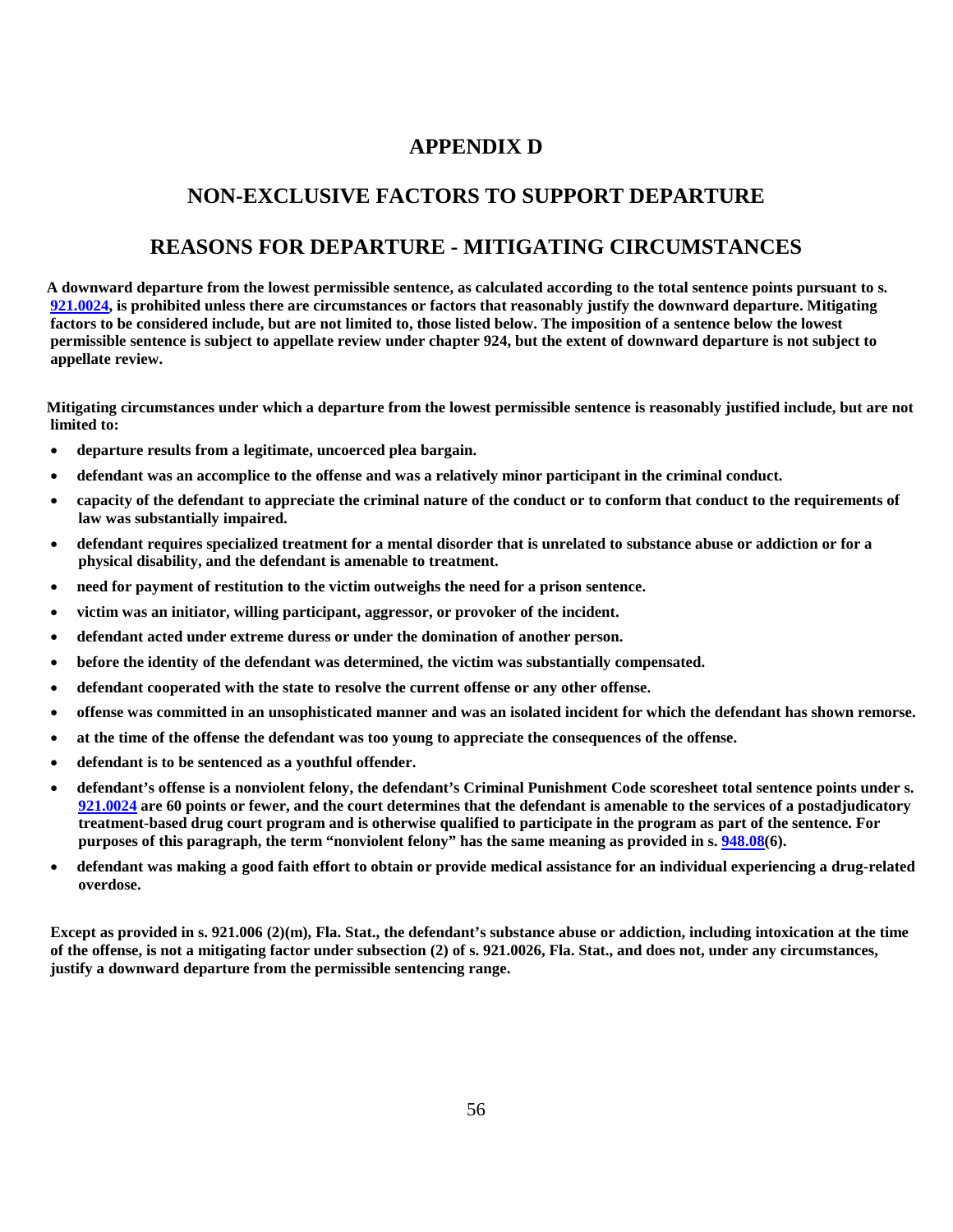### **APPENDIX E-TABLE OF FREQUENTLY CHARGED OFFENSES WITH SEVERITY RANKINGS**

 $\blacksquare$ 

| <b>STATUTE</b><br>(As on Digital<br>Scoresheet) | <b>STATUTE</b> | <b>SECTION</b> | <b>CODE</b> | <b>OFFENSE TYPE</b>                 | <b>ASI DESCRIPTION</b>           | <b>GUIDE-</b><br><b>LINE</b><br><b>LEVEL</b> | <b>LEVEL</b><br><b>EFFECTIVE</b><br>(YYYYMM) | <b>FELONY</b><br><b>DEGREE</b> |
|-------------------------------------------------|----------------|----------------|-------------|-------------------------------------|----------------------------------|----------------------------------------------|----------------------------------------------|--------------------------------|
| 893.13(6)(A)                                    | 893.13         | (6)(A)         | 9539        | DRUGS, POSSESSION/OTHER             | POSS.MARIJUANA OVR 20 GRAMS      | 1                                            | 199510                                       | 3                              |
| 812.014(2)(C)1                                  | 812.014        | (2)(C)1        | 8530        | <b>GRAND THEFT, OTHER</b>           | GRAND THEFT, 300 L/5,000         | $\overline{2}$                               | 199401                                       | 3                              |
| 810.02(4)                                       | 810.02         | (4)            | 2200        | <b>BURGLARY, STRUCTURE</b>          | BURGUNOCCSTRUC/CV OR ATT.        | 4                                            | 199401                                       | 3                              |
| 893.13(6)(A)                                    | 893.13         | (6)(A)         | 9536        | DRUGS, POSSESSION/OTHER             | POSS.CONTROL. SUBS/OTHER         | 3                                            | 199510                                       | 3                              |
| 812.019(1)                                      | 812.019        | (1)            | 2803        | <b>STOLEN PROPERTY</b>              | TRAFFIC IN STOLEN PROPERTY       | 5                                            | 199401                                       | $\overline{2}$                 |
| 893.13(1)(A)1                                   | 893.13         | (1)(A)1        | 9512        | DRUGS,<br>MANUFACTURE/SALE/PURCHASE | COCAINE-SALE/MANUF/DELIV.        | 5                                            | 199401                                       | $\overline{2}$                 |
| 893.13(6)(A)                                    | 893.13         | (6)(A)         | 9530        | DRUGS, POSSESSION/OTHER             | <b>COCAINE - POSSESSION</b>      | 3                                            | 199401                                       | 3                              |
| 812.014(3)(C)                                   | 812.014        | (3)(C)         | 2323        | OTHER THEFT/PROPERTY DAMAGE         | PETIT THEFT/3RD CONVICTION       | 1                                            | 199401                                       | 3                              |
| 812.014(2)(C)6                                  | 812.014        | (2)(C)6        | 2404        | <b>GRAND THEFT, AUTOMOBILE</b>      | <b>GRAND THEFT MOTOR VEHICLE</b> | 4                                            | 199401                                       | 3                              |
| 790.23(3)                                       | 790.23         | (3)            | 8771        | <b>WEAPONS, POSSESSION</b>          | FEL/DELI W/GUN/CONC WPN/AMMO     | 5                                            | 199401                                       | $\overline{2}$                 |
| 843.01                                          | 843.01         |                | 4801        | RESISTING ARREST WITH VIOLENCE      | RESISTING OFFICER W/VIOLEN.      | 5                                            | 199401                                       | 3                              |
| 784.021(1)(A)                                   | 784.021        | (1)(A)         | 1317        | AGGRAVATED ASSAULT                  | AGG ASSLT-W/WPN NO INTENT TO K   | 6                                            | 199401                                       | 3                              |
| 322.34                                          | 322.34         |                | 9813        | TRAFFIC, OTHER                      | DRIVE W/LIC. S/R/C/D-MISD.       |                                              |                                              | 5                              |
| 893.13(6)(A)                                    | 893.13         | (6)(A)         | 9437        | DRUGS, POSSESSION/OTHER             | POSSESS METHAMPHETAMINE          | 3                                            | 200010                                       | 3                              |
| 790.01(2)                                       | 790.01         | (2)            | 5202        | WEAPONS, POSSESSION                 | CARRYING CONCEALED FIREARM       | 5                                            | 199510                                       | 3                              |
| 784.03(2)                                       | 784.03         | (2)            | 1354        | VIOLENT, OTHER                      | 2+ SIMPLE BATTERY                | $\mathbf{1}$                                 | 200107                                       | 3                              |
| 784.07(2)(B)                                    | 784.07         | (2)(B)         | 1321        | ASSAULT/BATTERY ON L.E.O.           | BATT.LEO/FIRFGT/EMS/ETC.         | 4                                            | 199401                                       | 3                              |
| 810.02(3)(A,B,D)                                | 810.02         | (3)(A,B,D)     | 2211        | BURGLARY, DWELLING                  | BURG/DWELL/OCCUP.CONVEY          | 7                                            | 199401                                       | 2                              |
| 810.02(3)(B)                                    | 810.02         | (3)(B)         | 2222        | BURGLARY, DWELLING                  | <b>BURGL UNOCC DWELLING</b>      | $\overline{7}$                               | 201601                                       | $\overline{2}$                 |
| 322.34                                          | 322.34         |                | 8808        | TRAFFIC, OTHER                      | DRIV W/LIC S/R/C/D FELONY        | 1                                            | 199510                                       | 3                              |
| 893.13(1)(A)2                                   | 893.13         | (1)(A)2        | 9516        | DRUGS,<br>MANUFACTURE/SALE/PURCHASE | BARBITUATE-SALE/MAN/DEL          | 3                                            | 199401                                       | 3                              |
| 784.041(1)                                      | 784.041        | (1)            | 1351        | VIOLENT, OTHER                      | <b>FELONY BATTERY</b>            | 6                                            | 199710                                       | 3                              |
| 812.13(2)(C)                                    | 812.13         | (2)(C)         | 1214        | ROBBERY WITHOUT WEAPON              | ROBB. NO GUN/DDLY.WPN            | 6                                            | 199401                                       | $\overline{2}$                 |
| 951.22(1)                                       | 951.22         | (1)            | 4827        | CRIMINAL JUSTICE SYSTEM             | CONTRABAND, CO DETENTN FAC       | 6                                            | 199401                                       | 3                              |
| 316.1935(2)                                     | 316.1935       | (2)            | 4920        | <b>ESCAPE</b>                       | WILLFUL FLEE/ELUDE LEO           | 3                                            | 199810                                       | 3                              |
| 812.13(2)(A)                                    | 812.13         | (2)(A)         | 1212        | ROBBERY WITH WEAPON                 | ROBB. GUN OR DEADLY WPN          | 9                                            | 199401                                       | P                              |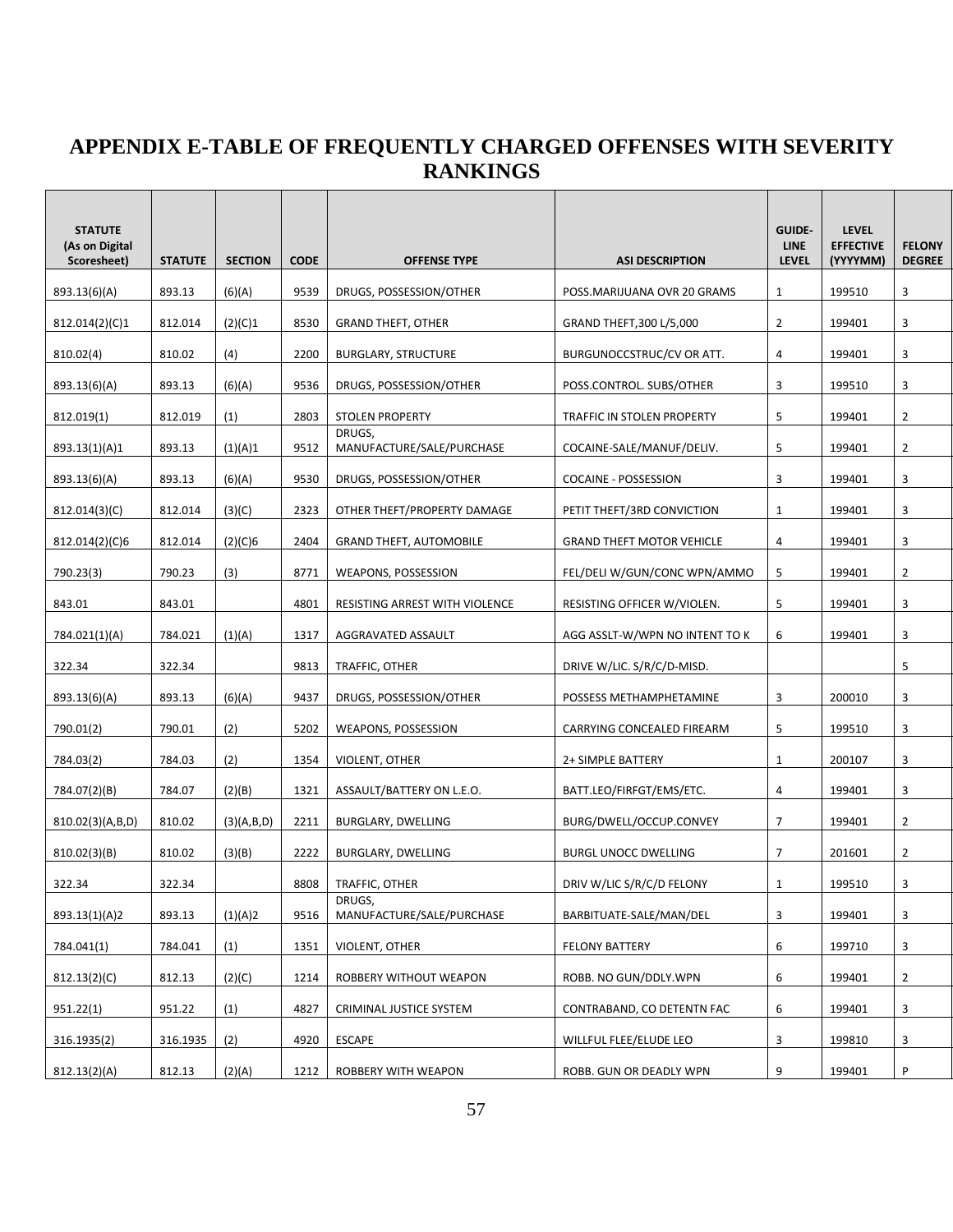| 784.045(1)(A)2  | 784.045  | (1)(A)2    | 1320 | AGGRAVATED BATTERY                  | AGG BATTERY/W/DEADLY WEAPON               | 7              | 199401 | 2              |
|-----------------|----------|------------|------|-------------------------------------|-------------------------------------------|----------------|--------|----------------|
| 817.568(2)(A)   | 817.568  | (2)(A)     | 8563 | FORGERY/COUNTERFEITING              | FRAUD. USE OF ID LT \$75 K                | 4              | 200107 | 3              |
| 784.041(2)      | 784.041  | (2)        | 1361 | ASSAULT/BATTERY, OTHER              | DOMESTIC BATT STRANGLE                    | 6              | 200710 | 3              |
| 893.13(1)(A)2   | 893.13   | (1)(A)2    | 9514 | DRUGS.<br>MANUFACTURE/SALE/PURCHASE | MARIJUANA-SALE/MANUF/DEL                  | 3              | 199401 | 3              |
| 827.03(2)(D)    | 827.03   | (2)(D)     | 3896 | ABUSE OF CHILDREN                   | CHILD NEGLECT                             | 6              | 201210 | 3              |
| 893.13(6)(A)    | 893.13   | (6)(A)     | 9531 | DRUGS, POSSESSION/OTHER             | HEROIN-POSS.LESS/10 GRAMS                 | 3              | 199510 | 3              |
| 918.13(1)(A)    | 918.13   | (1)(A)     | 4802 | CRIMINAL JUSTICE SYSTEM             | OBSTRUCT CRIME INVESTIGATION              | 3              | 199401 | 3              |
| 817.034(4)(A)3  | 817.034  | (4)(A)3    | 2629 | <b>FRAUDULENT PRACTICES</b>         | ORG.FRAUD - UNDER \$20,000                | 3              | 199401 | 3              |
| 790.23          | 790.23   |            | 5203 | WEAPONS, POSSESSION                 | POSS.FIREARM BY FELON                     |                |        | $\overline{2}$ |
| 831.09          | 831.09   |            | 8551 | FORGERY/COUNTERFEITING              | UTTERING FORGED BILLS                     | $\overline{2}$ | 199401 | 3              |
| 943.0435(9)     | 943.0435 | (9)        | 5027 | CRIMINAL JUSTICE SYSTEM             | SX OFFNDR FAIL COMPLY PSIA                | $\overline{7}$ | 200509 | 3              |
| 827.03(2)(C)    | 827.03   | (2)(C)     | 3897 | ABUSE OF CHILDREN                   | <b>WILLFUL CHILD ABUSE</b>                | 6              | 201210 | 3              |
| 806.13(1)(B)3   | 806.13   | (1)(B)3    | 2900 | BURGLARY/TRESPASS, OTHER            | CRIMINAL MISCHIEF/PROP.DAMAGE             | $\overline{2}$ | 199401 | 3              |
| 810.02(3)(A)    | 810.02   | (3)(A)     | 2221 | BURGLARY, DWELLING                  | <b>BURGL OCCUPIED DWELLING</b>            | $\overline{7}$ | 201601 | 2              |
| 316.1935(3)(A)  | 316.1935 | (3)(A)     | 4927 | <b>ESCAPE</b>                       | FLEE LEO/NO REGARD                        | 4              | 200407 | 2              |
| 810.02(2)(B)    | 810.02   | (2)(B)     | 2209 | BURGLARY, ARMED                     | BURGLARY, ARMED W/EXP. OR<br><b>WEAPO</b> | 8              | 199401 | P              |
| 817.61          | 817.61   |            | 8580 | FRAUDULENT PRACTICES                | FRAUD-CREDIT-CARD                         | $\overline{2}$ | 199401 | 3              |
| 784.08(2)(C)    | 784.08   | (2)(C)     | 1334 | ASSAULT/BATTERY, OTHER              | BATTERY UPON PERSON 65/OLDER              | 4              | 199510 | 3              |
| 812.014(2)(C)3  | 812.014  | (2)(C)3    | 8532 | <b>GRAND THEFT, OTHER</b>           | GRAND THEFT \$10K L/\$20K                 | 4              | 199401 | 3              |
| 810.02(2)(A)    | 810.02   | (2)(A)     | 2208 | <b>BURGLARY WITH ASSAULT</b>        | BURGLARY ASSAULT ANY PERSON               | 8              | 199401 | P              |
| 316.1935(1)     | 316.1935 | (1)        | 9838 | <b>ESCAPE</b>                       | FLEE/ELUDE LEO-MISD.                      |                |        | 5              |
| 316.193(2)(B)1  | 316.193  | (2)(B)1    | 8823 | DUI, NO INJURY                      | FELONY DUI 3RD CONV.                      | 3              | 200207 | 3              |
| 893.13(1)(A)1   | 893.13   | (1)(A)1    | 9423 | DRUGS,<br>MANUFACTURE/SALE/PURCHASE | S/M/D OTH SCH I & II                      | 5              | 200107 | $\overline{2}$ |
| 784.045         | 784.045  |            | 1322 | AGGRAVATED BATTERY                  | AGGRAVATED BATTERY                        | 4              | 199401 | 3              |
| 817.568(2)      | 817.568  | (2)        | 8562 | FORGERY/COUNTERFEITING              | FRAUD USE OF PERSONAL ID                  | 4              | 200307 | 3              |
| 812.014(2)(B)1  | 812.014  | (2)(B)1    | 2329 | <b>GRAND THEFT, OTHER</b>           | GRAND THEFT O/20,000 L/\$100,00           | 6              | 199401 | $\overline{2}$ |
| 893.135(1)(C)1A | 893.135  | (1)(C)1A   | 9571 | DRUGS, TRAFFICKING                  | TRAFF ILL DRUGS 4-U/14 GRAMS              | 7              | 199401 | 1              |
| 539.001(8)(B)8A | 539.001  | (8)(B)8A   | 6252 | <b>FRAUDULENT PRACTICES</b>         | FALS INF. TO PWNBRKR<\$300                | $\mathbf{1}$   | 199801 | 3              |
| 787.02(2)       | 787.02   | (2)        | 1010 | KIDNAPPING                          | FALS.IMPRSN-NO 787.01 INT                 | 6              | 199401 | 3              |
| 827.03(1)(B-C)  | 827.03   | $(1)(B-C)$ | 3828 | ABUSE OF CHILDREN                   | <b>ABUSE CHILD</b>                        | 6              | 199610 | 3              |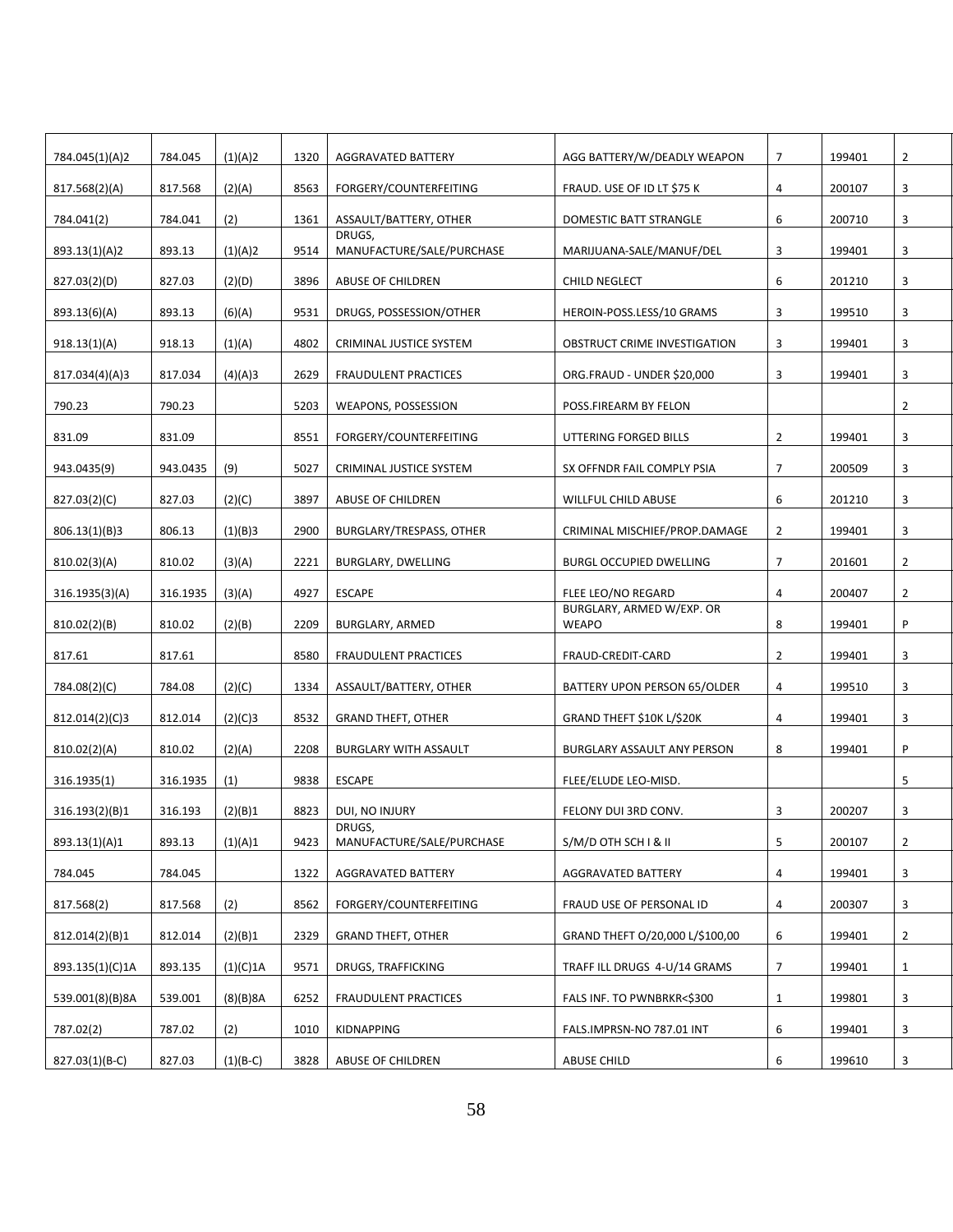| 784.021(1)(B)     | 784.021  | (1)(B)     | 1318 | AGGRAVATED ASSAULT                    | AGG ASSLT-INTENT COMMIT FELONY  | 6              | 199401 | 3              |
|-------------------|----------|------------|------|---------------------------------------|---------------------------------|----------------|--------|----------------|
| 316.1935(1)       | 316.1935 | (1)        | 4923 | <b>ESCAPE</b>                         | FLEE/ELUDE LEO-FELONY           | $\mathbf{1}$   | 200407 | 3              |
| 790.19            | 790.19   |            | 5231 | WEAPONS, DISCHARGING                  | SHOOT/THROW MISSILE-BLDG/VEH.   | 6              | 199401 | 2              |
| 782.04(2)         | 782.04   | (2)        | 914  | 2ND DEGREE MURDER                     | 2ND DEG.MURD, DANGEROUS ACT     | 10             | 199401 | P              |
| 316.027(2)(A)     | 316.027  | (2)(A)     | 8814 | LEAVE ACCIDENT WITH INJURY/DEATH      | LVE CRASH OTHR THAN SER INJ     | 5              | 201407 | 3              |
| 812.131(2)(B)     | 812.131  | (2)(B)     | 1219 | ROBBERY WITHOUT WEAPON                | SUDDEN SNATCH NO WEAPON         | 5              | 199910 | 3              |
| 784.045(1)(B)     | 784.045  | (1)(B)     | 1329 | AGGRAVATED BATTERY                    | AGGRAV.BATTERY, VICTIM PREGNANT | $\overline{7}$ | 199401 | $\overline{2}$ |
| 893.13(1)(A)1     | 893.13   | (1)(A)1    | 9430 | DRUGS.<br>MANUFACTURE/SALE/PURCHASE   | S/M/D METH                      | 5              | 200010 | 2              |
| 893.13(1)(C)1     | 893.13   | (1)(C)1    | 9502 | DRUGS.<br>MANUFACTURE/SALE/PURCHASE   | SELL/ETC.COC/HER.1000FT SCH     | 7              | 199401 | 1              |
| 893.13(1)(E)1     | 893.13   | (1)(E)1    | 9519 | DRUGS,<br>MANUFACTURE/SALE/PURCHASE   | SALE COC. ETC. 1K FT.REL/BS     | 7              | 199710 | $\mathbf{1}$   |
| 893.135(1)(B)1A   | 893.135  | (1)(B)1A   | 9570 | DRUGS, TRAFFICKING                    | TRAFF COCAINE 28-U/200GR        | 7              | 199401 | 1              |
| 316.193(2)(B)3    | 316.193  | (2)(B)3    | 5406 | DUI, NO INJURY                        | FELONY DUI 4TH/SUBS.CONV.       | 6              | 199401 | 3              |
| 812.014(2)(C)2    | 812.014  | (2)(C)2    | 8531 | <b>GRAND THEFT, OTHER</b>             | GRAND THEFT \$5KL/\$10K         | 3              | 199401 | 3              |
| 831               | 831      |            | 8541 | FORGERY/COUNTERFEITING                | UTTER FORGED INSTRUMENT         | $\overline{2}$ | 199401 | 3              |
| 843.15(1)(A)      | 843.15   | (1)(A)     | 5017 | CRIMINAL JUSTICE SYSTEM               | FAIL.TO APPEAR/FEL.BAIL         | 4              | 199401 | 3              |
| 784.082(3)        | 784.082  | (3)        | 1339 | ASSAULT/BATTERY, OTHER                | BATTERY BY DETAINEE             | 4              | 199610 | 3              |
| 316.1935(3)       | 316.1935 | (3)        | 4921 | <b>ESCAPE</b>                         | FLEE LEO/HISPEED, NO REGARD     | 4              | 199810 | $\overline{2}$ |
| 893.13(1)(A)2     | 893.13   | (1)(A)2    | 9513 | DRUGS,<br>MANUFACTURE/SALE/PURCHASE   | OTH.DRUG-SALE/MANUF/DELIV       | 3              | 199401 | 3              |
| 812.13(2)(B)      | 812.13   | (2)(B)     | 1213 | ROBBERY WITH WEAPON                   | ROBB. WPN-NOT DEADLY            | 8              | 199401 | $\mathbf{1}$   |
| 784.045(1)(A)1    | 784.045  | (1)(A)1    | 1319 | AGGRAVATED BATTERY                    | AGG BATTERY INTENDED HARM       | 7              | 199401 | 2              |
| 414.39            | 414.39   |            | 3809 | <b>FRAUDULENT PRACTICES</b>           | FAM.SERV. FRAUD \$200 OR MORE   | 1              | 199401 | 3              |
| 414.39(5)(B)      | 414.39   | (5)(B)     | 2550 | <b>FRAUDULENT PRACTICES</b>           | PUB ASST FRAUD \$200<\$20K      | $\mathbf{1}$   | 201410 | 3              |
| 827.071(5)        | 827.071  | (5)        | 1135 | LEWD/LASCIVIOUS BEHAVIOR              | POSS PHOTO ETC CHILD SEX PERF   | 5              | 200507 | 3              |
| 784.048(4)        | 784.048  | (4)        | 1342 | AGGRAVATED STALKING                   | AGG.STALK-VIOL.COURT ORDER      | 7              | 199510 | 3              |
| 944.40            | 944.4    |            | 8731 | <b>ESCAPE</b>                         | <b>ESCAPE</b>                   | 6              | 199401 | 2              |
| 800.04(5)(B)      | 800.04   | (5)(B)     | 3622 | LEWD/LASCIVIOUS BEHAVIOR              | L/L MOLEST V<12 OFF 18+         | 9              | 199910 | L              |
|                   |          |            |      |                                       |                                 |                |        |                |
| 893.135(1)(F)1(A) | 893.135  | (1)(F)1(A) | 9573 | DRUGS, TRAFFICKING                    | TRAFF AMPH. 14-U/28 GRAMS       | 7              | 199401 | 1              |
| 812.015(8)        | 812.015  | (8)        | 2353 | OTHER THEFT/PROPERTY DAMAGE<br>DRUGS, | RETAIL THEFT \$300+             | 5              | 200107 | 3              |
| 893.13(1)(A)1     | 893.13   | (1)(A)1    | 9510 | MANUFACTURE/SALE/PURCHASE             | HEROIN-SALE, MANUF/DELIVER      | 5              | 199401 | $\overline{2}$ |
| 831.01            | 831.01   |            | 2500 | FORGERY/COUNTERFEITING                | FORGERY/UTTERING                | $\overline{2}$ | 199401 | 3              |